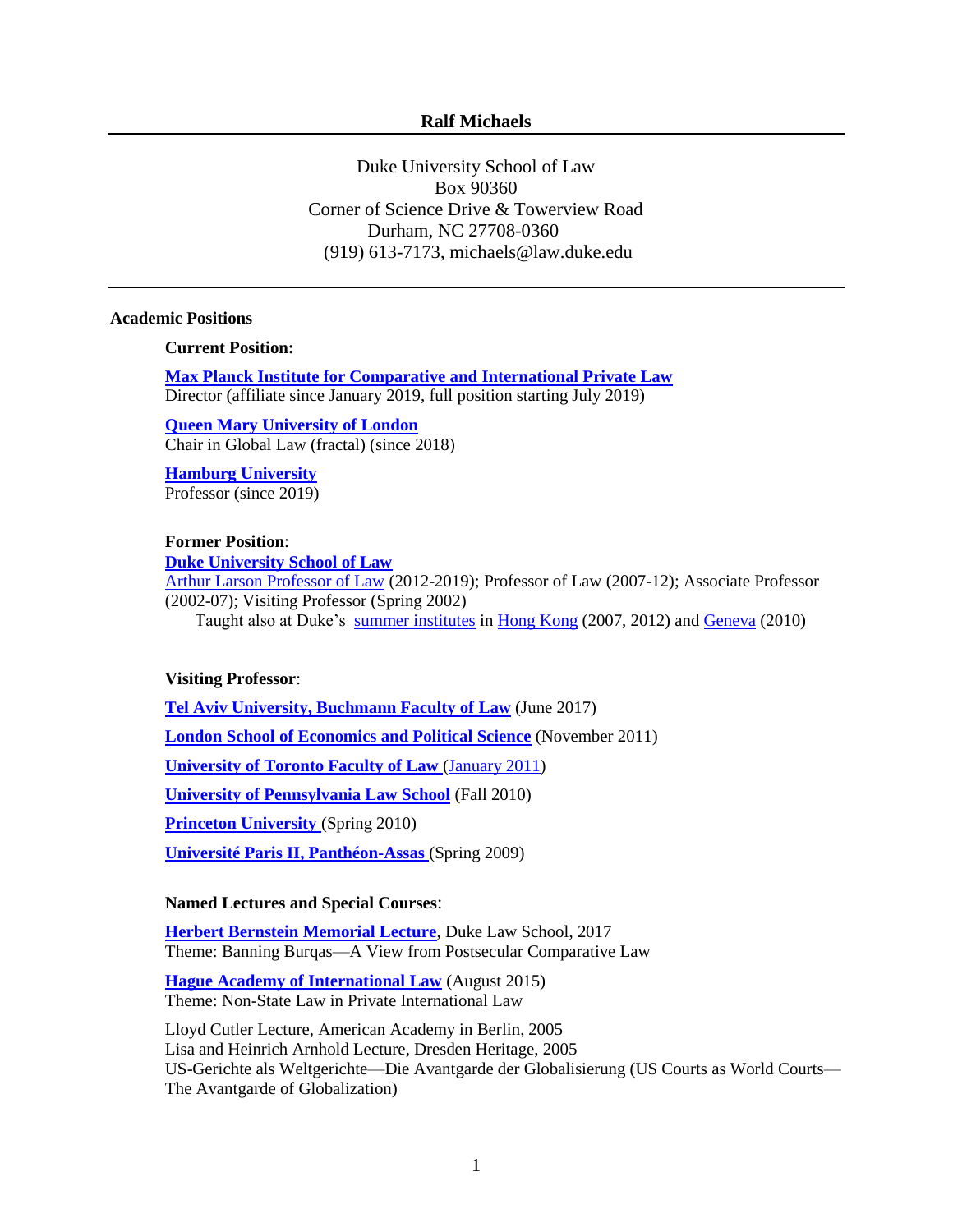**[German National Academic Foundation](http://www.studienstiftung.org/)** (*Studienstiftung des deutschen Volkes*) (with Nils

Jansen; Summer University 2005, Salem, Germany) Theme: Private Law Beyond the State

# **Fellowships**:

New York University, [Center for Transnational Litigation, Arbitration, and Commercial](http://www.law.nyu.edu/centers/transnational)  [Law,](http://www.law.nyu.edu/centers/transnational) Scholar-in-Residence, February 2020

**[Princeton University,](http://www.princeton.edu/)** [Katherine and Martin Crane Fellow,](https://lapa.princeton.edu/peopledetail.php?ID=614) **[Program in Law and Public Affairs,](http://lapa.princeton.edu/)**  2009-10)

**Max Planck Institute for Comparative [and International Private Law, Hamburg, Germany](http://www.mpipriv.de/)** (Visiting Fellow, Spring 2006)

**[American Academy in Berlin](http://www.americanacademy.de/) (**[Lloyd Cutler Fellow,](http://www.americanacademy.de/home/fellows/alumni/person/ralf_michaels/78/detail/) Fall 2005) *Lloyd Cutler Berlin Prize 2005*

**[Harvard Law School](http://www.law.harvard.edu/)** [\(Joseph Story Fellow,](http://www.law.harvard.edu/academics/fellowships/story.php) 1999- 2000)

# **Others**:

**[Max Planck Institute for Comparative and International Private Law,](http://www.mpipriv.de/) [Hamburg, Germany](http://www.mpipriv.de/)**; [Senior Research Fellow](http://www.mpipriv.de/ww/en/pub/staff/michaels_ralf.cfm) **(***Wissenschaftlicher Referent*) (2001-2002); Research Fellow (*Wissenschaftlicher Mitarbeiter*) (1997-1999)

# **[University of Passau, Germany](http://www.jura.uni-passau.de/)**

Senior Research Assistant, Chair for Private Law, Conflict of Laws and Comparative Law (Prof. Klaus Schurig) (1994-1995, 1996-1997)

## **Education**

**[University of Passau, Germany](http://www.jura.uni-passau.de/)**

Dr. iur. (SJD equivalent), 2000, summa cum laude First state examination in law (JD), 1994, magna cum laude (12.83 points, "*gut*") *Scholar of the [German National Academic Foundation](http://www.studienstiftung.org/)*, 1992-1997

**[Oberlandesgericht \(Court of Appeals\), Hamburg, Germany](http://www.hamburg.de/referendariat/)** Second state examination in law, 2000, magna cum laude (12.54 points, "*gut*")

**[Cambridge University, U.K.](http://www.law.cam.ac.uk/) [\(King's College\)](http://www.kings.cam.ac.uk/)**

LL.M., 1995, First class honours *CJ Hamson Prize in Comparative Law*, Cambridge University *Hurst Prize for Law*, King's College

# **Main Subjects Taught**

### **Lecture classes**:

Comparative Law (Introduction); Comparative Contract Law; Conflict of Laws; International Litigation; International Arbitration; Foreign Law in US Courts

#### **Seminars**:

Law and Globalization; The Globalization of Jurisdiction; Private Law beyond the State; Current Issues in International and Comparative Law (method/theory seminar); Global Law Workshop (speaker series); Globalization and Domestic Courts; Globalization of the Family; Law, Like Love; Non-State Law; Religious Laws; Comparative Law Methodology; Comparative Law and Private International Law

### **Membership on Boards etc.**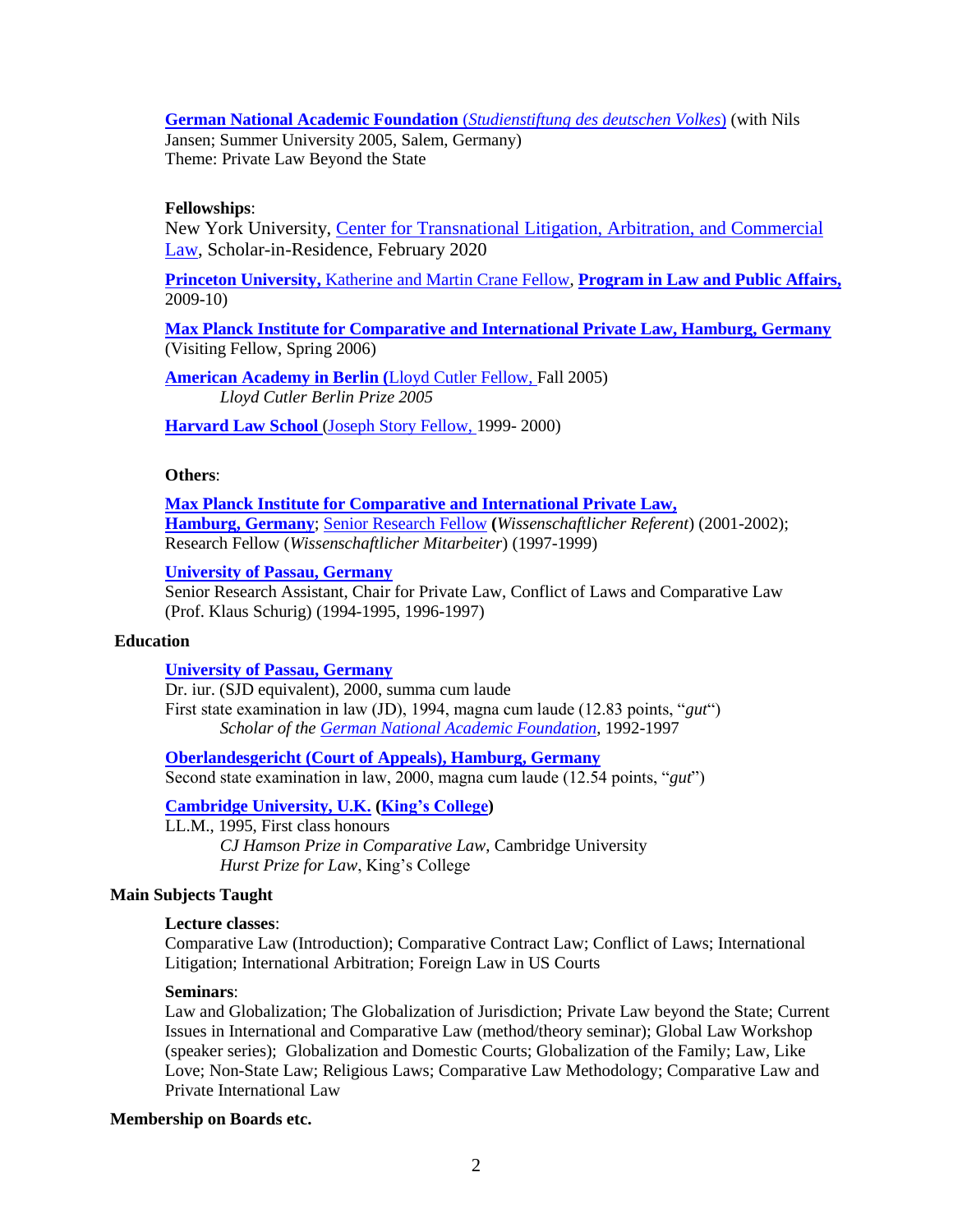Executive Editorial Board: [American Journal of Comparative Law;](http://comparativelaw.metapress.com/home/main.mpx) [German Law](/Users/michaels/Documents/German%20Law%20Journal) Journal (2003- 2017) Advisory Board: [Maastricht Journal of European and Comparative Law;](http://www.maastrichtjournal.eu/) [RGNUL Financial and](http://rfmlawreview.org/)  [Mercantile Law Review;](http://rfmlawreview.org/) [Uniform Law Review](http://www.oxfordjournals.org/our_journals/ulr/) Invited Fellow: [Maastricht European Private Law Institute](http://www.maastrichtuniversity.nl/web/Institutes/MEPLI.htm) Member: [Teaching Committee, Dottorati in Diritto, Torino University](http://dott-diritto.campusnet.unito.it/do/home.pl)

## **Peer Reviewer / Outside Evaluator**

American University; Bar-Ilan University; University of Baltimore; Boston University; University of Cyprus; Harvard University; Hebrew University; University of Iowa; University of Illinois; University of California*,* Irvine; University of California, Los Angeles; London School of Economics and Political Science; University College London; Oxford University; University of California, San Diego; Stanford University; University of Toronto

[American Journal of Comparative Law;](http://comparativelaw.metapress.com/home/main.mpx) [American Journal of International Law;](https://www.cambridge.org/core/journals/american-journal-of-international-law) [American Journal](https://global.oup.com/academic/product/american-journal-of-legal-history-2161797X?cc=us&lang=en&)  [of Legal History;](https://global.oup.com/academic/product/american-journal-of-legal-history-2161797X?cc=us&lang=en&) [Constellations;](http://www.constellationsjournal.org/) [European Journal of Law and Economics;](http://www.springer.com/economics/law+%26+economics/journal/10657) [German Law Journal;](http://www.germanlawjournal.com/) [International Criminal Justice Review;](http://icj.sagepub.com/) [International Journal of Law in Context;](https://www.cambridge.org/core/journals/international-journal-of-law-in-context) [International](http://journals.cambridge.org/action/displayJournal?jid=int)  [Theory;](http://journals.cambridge.org/action/displayJournal?jid=int) [Journal of the History of International Law;](https://brill.com/view/journals/jhil/jhil-overview.xml) [Journal of Private International Law;](http://www.hartjournals.co.uk/JPrivIntL/) [Law &](http://www.americanbarfoundation.org/publications/lawsocialinquiry.html)  [Social Inquiry;](http://www.americanbarfoundation.org/publications/lawsocialinquiry.html) [Maastricht Journal of European and Comparative Law;](http://www.maastrichtjournal.eu/) [Rabels Zeitschrift für](http://www.mohr.de/zeitschriften/rechtswissenschaft/rabels-zeitschrift-fuer-auslaendisches-und-internationales-privatrecht-rabelsz/zeitschrift.html)  [Ausländisches und Internationales Privatrecht;](http://www.mohr.de/zeitschriften/rechtswissenschaft/rabels-zeitschrift-fuer-auslaendisches-und-internationales-privatrecht-rabelsz/zeitschrift.html) [Rechtswissenschaft;](http://www.rechtswissenschaft.nomos.de/) [Stellenbosch Law Review;](https://jutalaw.co.za/products/3603-stellenbosch-law-review) [University of Toronto Law Journal;](http://www.utpjournals.com/University-of-Toronto-Law-Journal.html) [Yale Law Journal](https://www.yalelawjournal.org/)

Ashgate Publishers; Aspen Publishers, Cambridge University Press; Oxford University Press; Routledge; Springer

[Alexander von Humboldt Foundation,](https://www.humboldt-foundation.de/) [American Academy in Berlin;](http://www.americanacademy.de/) [Canada Council for the Arts;](http://canadacouncil.ca/) [European Research Council;](https://erc.europa.eu/) [Fritz Thyssen Foundation,](http://www.fritz-thyssen-stiftung.de/) [German-Israeli Foundation for Scientific](http://www.gif.org.il/)  [Research and Development;](http://www.gif.org.il/) [Hague Institute for the Internationalization of Law;](http://www.hiil.org/) [Holberg](http://www.holbergprisen.no/)  [Memorial Prize Committee;](http://www.holbergprisen.no/) [Marsden Fund,](http://www.royalsociety.org.nz/programmes/funds/marsden/) [Swiss National Science Foundation](http://www.snf.ch/)

### **Membership in Professional Associations**

[Académie internationale de droit comparé \(](/Users/michaels/Documents/Académie%20internationale%20de%20droit%20comparé)elected associate member); [American Branch of the](http://www.ambranch.org/)  [International Law Association;](http://www.ambranch.org/) [American Law Institute;](http://www.ali.org/) [American Society of Comparative Law;](http://www.comparativelaw.org/) [American Society of International Law;](http://www.asil.org/) [American Society for Political and Legal Philosophy;](http://www.political-theory.org/asplp.html) [Gesellschaft für Rechtsvergleichung](http://www.gfr.jura.uni-bayreuth.de/de/organisation/) [German Society of Comparative Law] (corresponding member); [German Society for International Law –](http://www.dgvr.de/en/eindex.htm) [Deutsche Gesellschaft für Völkerrecht;](http://www.dgvr.de/) Wissenschaftliche Vereinigung für Internationales Verfahrensrecht [Academic Association for International Procedural Law]; [Selden Society;](http://www.law.harvard.edu/programs/selden_society/main.html) [Societé de Législation Comparée \(](http://www.legiscompare.com/)French Society of Comparative Law); [Zivilrechtslehrervereinigung](http://www.zlv-info.de/)

### **Service**

### **Duke University School of Law**:

Director, [Center for International and Comparative Law \(](http://www.law.duke.edu/cicl)2007-9) Director and Co-Director, [JD/LLM Program in International and Comparative Law \(](http://www.law.duke.edu/internat/comparative)2003-7) Member, Executive Board, [LENS Center for Law, Ethics and National Security](http://www.law.duke.edu/lens) (since 2008) Faculty Advisor, [Duke Journal of Comparative and International Law \(](http://www.law.duke.edu/journals/djcil/)since 2006)

Entry-Level Appointments Committee (2007-09); International and Comparative Legal Studies Committee (since 2002, chair 2003-4); Journals Committee (2006-7); Curriculum Committee (2006-7); Administrative Committee (2004-5); Workshop Committee (2002-4, 2011-12); ad hoc JD/LLM review subcommittee (2014, chair); Visitors Committee (2013-2015)

*Dean's Award for Faculty Collaboration* (2004)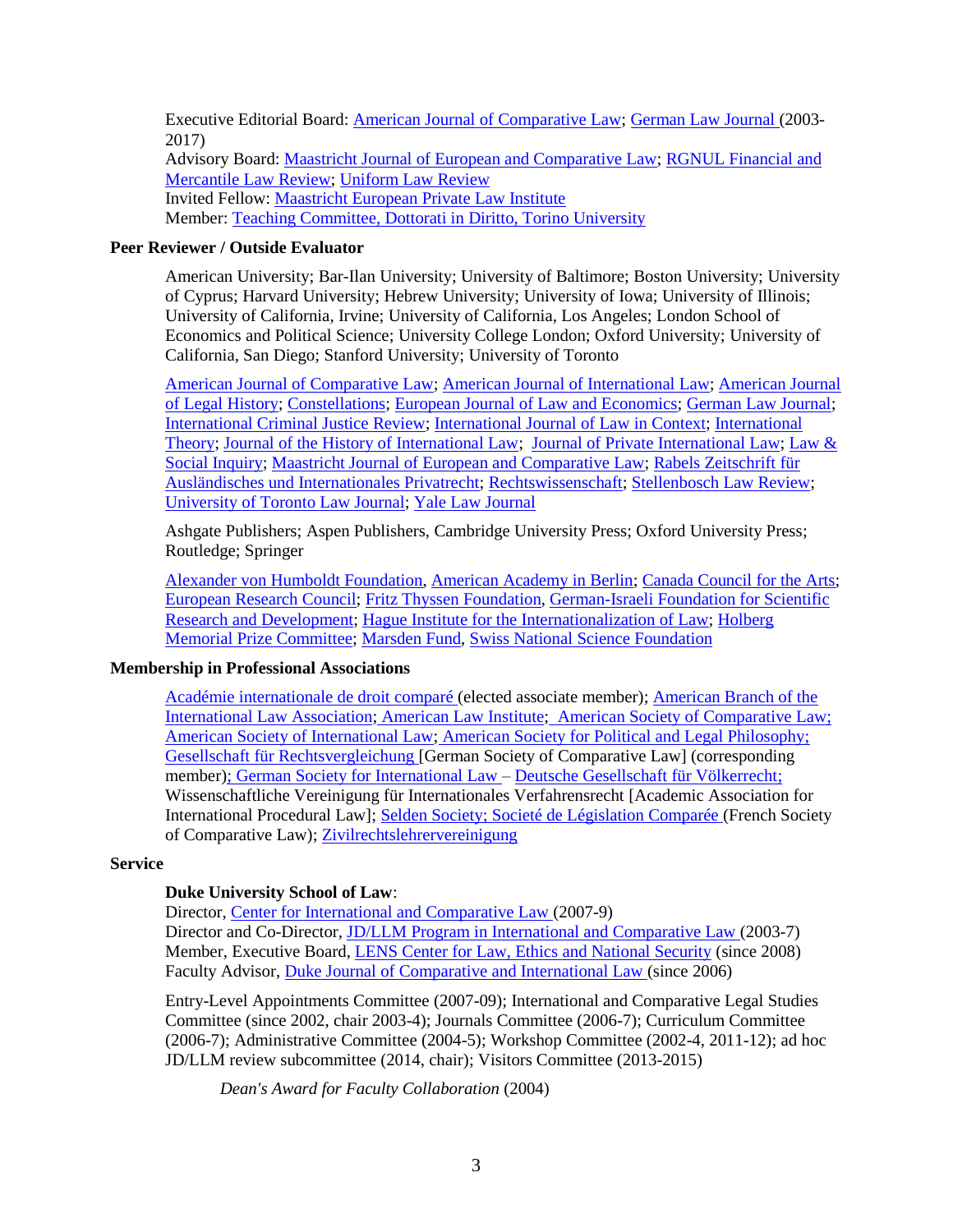## **Duke University**:

[Duke University Judicial Board \(](http://judicial.studentaffairs.duke.edu/resources/univ_jud_bd/univ_jud_bd_more.html)2007-2010); Advisory Committee, [DUCIS Duke University](http://ducis.jhfc.duke.edu/)  [Center for International Studies](http://ducis.jhfc.duke.edu/) (since 2007); [Academic Council \(](http://academiccouncil.duke.edu/)2003-5); Faculty Hearing Committee (2003-4)

## **Discipline**:

# **[American Law Institute](http://www.ali.org/)**

[Member](https://www.ali.org/members/member/254568/) (since 2015)

Adviser, [Restatement Fourth, The Foreign Relations Law of the United States](http://www.ali.org/index.cfm?fuseaction=projects.proj_ip&projectid=28) (since 2013)

Adviser, [Restatement Third, Conflict of Laws](http://www.ali.org/index.cfm?fuseaction=projects.proj_ip&projectid=33) (since 2015)

**[American Association of Law Schools](http://www.aals.org/): [Section on Comparative Law](https://memberaccess.aals.org/eWeb/dynamicpage.aspx?webcode=ChpDetail&chp_cst_key=b1677411-9d7d-4ea2-a1fe-34a8cea35056) (Executive Committee)** 2006-08, chair 2008); [Section on Conflict of Laws](https://memberaccess.aals.org/eWeb/dynamicpage.aspx?webcode=ChpDetail&chp_cst_key=6f59fb1f-b1a1-488a-bd97-2f39ad524d09) (chair 2019)

**[American Society of Comparative Law](http://www.comparativelaw.org/)**: Chair, Programming Committee (2011-15); Member, Nominating Committee (2008), Strategic Oversight Committee (2016-17); Chair, Membership Committee (since 2018); American Journal of Comparative Law: Executive Editorial Board (since 2006)

**[American Society of International](http://www.asil.org/) Law**: [Private International Law Interest Group](http://www.asil.org/interest-groups-view.cfm?groupid=29) (Co-Chair, 2011-14)

**[International Law Association](http://www.ila-hq.org/)**, Study Group on the Application of International Law by Domestic Courts, member (2011-2915)

World Bank, Doing Business Group, Advisory Group (member since 2010)

# **Supervision of Doctoral Students**

### **As chair and supervisor:**

[Jie \(Jeanne\) Huang](http://www.law.unsw.edu.au/profile/jie-jeanne-huang) (now Senior Lecturer , University of New South Wales), *Recognition and Enforcement of Judgments between Mainland China, Hong Kong and Macau: A Multilateral Arrangement for Interregional Conflicts* (2010), chair and supervisor

Published as JIE HUANG, INTERREGIONAL R[ECOGNITION AND](http://www.hartpub.co.uk/BookDetails.aspx?ISBN=9781849464345) ENFORCEMENT OF CIVIL AND C[OMMERCIAL](http://www.hartpub.co.uk/BookDetails.aspx?ISBN=9781849464345) JUDGMENTS—LESSONS FOR CHINA FROM US AND EU LAW (Hart, 2014)

Rasmus Goksor, *Scandinavian Private Law: Nationalism Realism and Instrumentalism* (2014)

Tao Huang

### **As committee member:**

[Christopher A. Whytock](http://www.law.uci.edu/faculty/profile_c_whytock.html) (now Professor, University of California at Irvine), *[Domestic Courts and](http://dukespace.lib.duke.edu/dspace/handle/10161/452)  [Global Governance: The Politics of Private International Law](http://dukespace.lib.duke.edu/dspace/handle/10161/452)* (2007), PhD Duke (Political Science), committee member (chair: Bruce Jentleson)

Sagi Peari, *The Choice-Based Perspective of Choice-of-Law* (2013) University of Toronto, committee member (chair: Ernest J. Weinrib)

Dian Abdul Hamed Shah, *Constitutionalizing Religion and Religious Freedom: A Comparative Study of Indonesia, Malaysia, and Sri* Lanka (2014), committee member (chair: Donald Horowitz),

Steve Kourabas, *Global Financial Regulation after the GFC: The Problems of Adopting National Approaches to Global Finance* (2017), committee member (chair: Lawrence Baxter)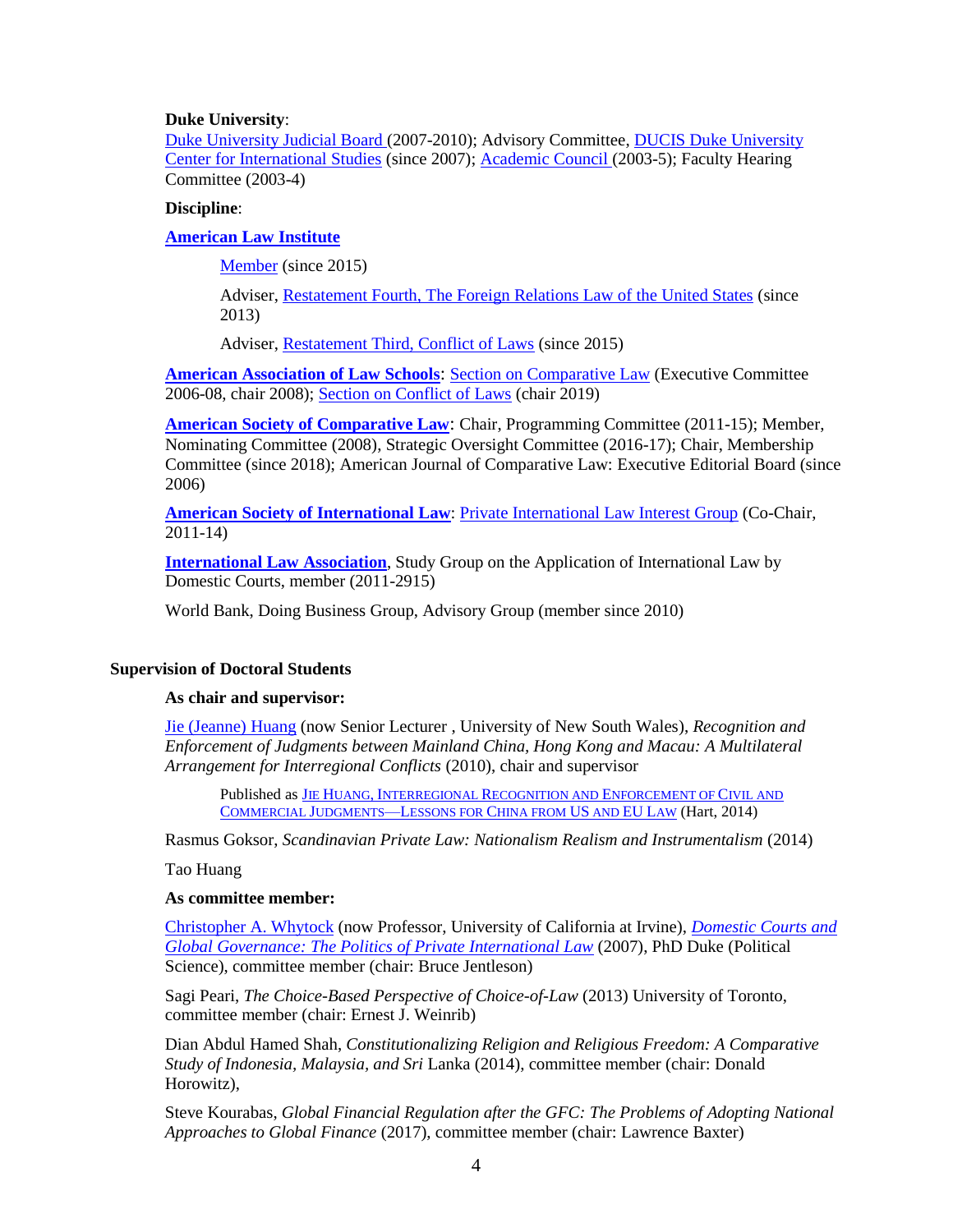Corinne Blalock, PhD Duke (chair: Michael Hardt)

Elad Gil (chair: Madeline Morris)

# **Languages**

German, English, French, Spanish, Latin

# **Publications and Presentations**

Author of a book, co-editor of two books and three journal special issues; author of articles and book reviews in various American and European publications (see separate list).

# *Duke Law Faculty Scholarship award (2007)*

Invited Academic Presentations, in English, German, and French, given in Argentina, Belgium, Brazil, Canada, Colombia, England, Finland, France, Germany, Hungary, Israel, Italy, Japan, Lebanon, Netherlands, Scotland, Singapore, Spain, Switzerland, Taiwan, and United States (see separate list)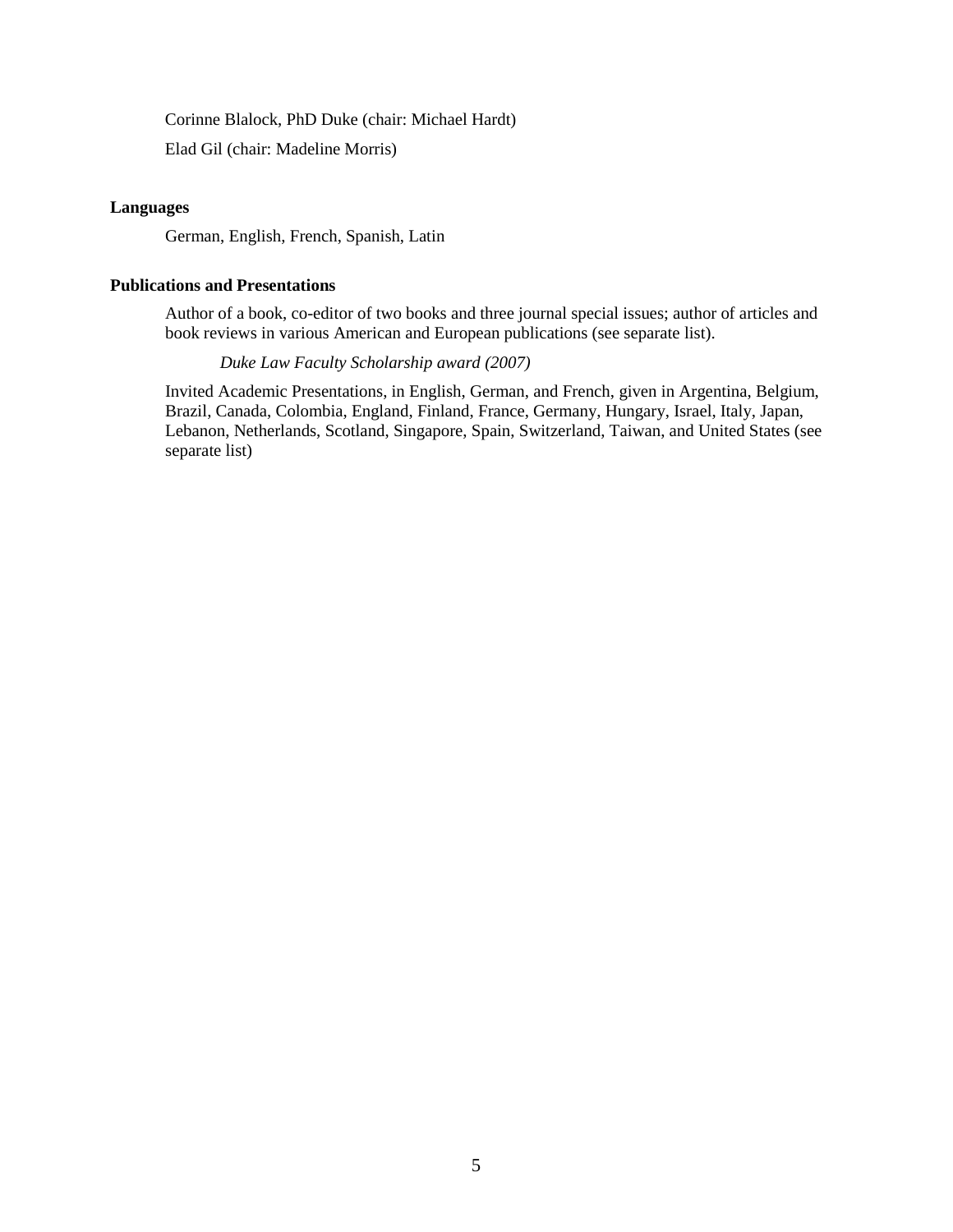# **Ralf Michaels**

Duke University School of Law Box 90360 Corner of Science Drive & Towerview Road Durham, NC 27708-0360 (919) 613-7173, michaels@law.duke.edu

#### **Publications and Select Presentations** (as of December 2018)

#### **Books, Monographs, and Edited Volumes**

CONTRACTS AND PRIVATE INTERNATIONAL LAW (ed.), Elgar (in progress)

OXFORD HANDBOOK OF PRIVATE INTERNATIONAL LAW (ed. with Mary Keyes), Oxford University Press (in progress)

L[IBER AMICORUM](http://www.sellier.de/pages/en/buecher_s_elp/festschriften/913.liber_amicorum_klaus_schurig.htm) KLAUS SCHURIG (ed. with Dennis Solomon), Munich, Sellier,  $2012$ ,  $x + 323$ pp.

**Reviews:** Gerhard Koebler, 2 ZEITSCHRIFT INTEGRATIVER EUROPÄISCHER R[ECHTSGESCHICHTE](http://www.koeblergerhard.de/ZIER-HP/ZIER-HP-02-2012/LiberAmicorumKlausSchurig.htm) [\(2012\);](http://www.koeblergerhard.de/ZIER-HP/ZIER-HP-02-2012/LiberAmicorumKlausSchurig.htm) Mirjam Lubrich, (2013) ZEITSCHRIFT FÜR DAS PRIVATRECHT DER EUROPÄISCHEN UNION 56-57 (2013); Rembert Süß, 2013 ZERB—ZEITSCHRIFT FÜR STEUER- UND ERBRECHTSPRAXIS 310- 311

*[Symposium: Legal Origins Thesis, Doing Business Reports, and Comparative Law](http://proxy.lib.duke.edu:2264/doi/pdf/10.1146/annurev.lawsocsci.4.110707.172311)* (special editor), 57:4 AMERICAN JOURNAL OF COMPARATIVE LAW 765-876 (2009)

CICLOPS – DUKE LAW CENTER FOR I[NTERNATIONAL](http://www.law.duke.edu/CICL/CICLOPS) STUDIES OCCASIONAL PAPERS

ISSUE 1 (JUNE 2009): THE ANNUAL HERBERT L. BERNSTEIN MEMORIAL L[ECTURE IN](http://eprints.law.duke.edu/1944/1/CICLOPS_full_issue_one.pdf)  C[OMPARATIVE](http://eprints.law.duke.edu/1944/1/CICLOPS_full_issue_one.pdf) LAW: THE FIRST SIX YEARS 2002-2007 (ed. with Stephen Bornick and Jonathan White),  $xii + 130$  pp.

B[EYOND THE](http://www.mohr.de/rechtswissenschaft/fachgebiete/alle-buecher/buch/beyond-the-state-rethinking-private-law.html) STATE: RETHINKING PRIVATE LAW (editor with Nils Jansen), Mohr/Siebeck, Tübingen, 2008, XII, 422 pp.

**Reviews**: Thomas M.J. Möllers, 19 ZEITSCHRIFT FÜR EUROPÄISCHES PRIVATRECHT 225-227 (2011); Andrea Zoppini, 74 BANCA, BORSA TITOLI DI CREDITO Issue 1 (2011); Filippo Ranieri, 77 Rabels Zeitschrift für ausländisches und internationales Privatrecht 667-670 (2013)

*[Beyond the State? Rethinking Private Law](http://comparativelaw.metapress.com/content/w47315627024/?p=cf4580e412d249de8ba24bcb233c7500&pi=1)* (symposium issue editor with Nils Jansen), 56:3 AMERICAN JOURNAL OF COMPARATIVE LAW 527-843 (2008)

**Review**: Ewoud Hondius, 2008 NEDERLANDS TIJDSCHRIFT VOOR BURGERLIJK RECHT 439-440

*[Transdisciplinary Conflict of Laws](http://www.law.duke.edu/journals/lcp/lcptoc71summer2008)* (special editor with Karen Knop and Annelise Riles), 71:3 LAW AND CONTEMPORARY PROBLEMS (Summer 2008), 349 pp.

C[ONFLICT OF](http://www.cambridge.org/catalogue/catalogue.asp?isbn=9780521871303) LAWS IN A GLOBALIZED WORLD (editor with Eckart Gottschalk, Giesela Rühl, Jan von Hein), Cambridge University Press, 2007, 318 pp; paperback ed. 2011

**Reviews**[: David P. Stewart, 79 ABILA](http://www.ambranch.org/Newsletter_archive/ILANews2008-01.pdf) NEWSLETTER 6-7 (January 2008); Bénédicte Fauvarque-Cosson, (2008) REVUE INTERNATIONALE DE DROIT COMPARÉ 787-788; Zolomphi Nkowani, 34 COMMONWEALTH LAW BULLETIN [721-724 \(2008\);](http://www.informaworld.com/smpp/content~content=a901998738~db=all~order=page) [Peter Hay, 73 R](http://www.ingentaconnect.com.proxy.lib.duke.edu/content/mohr/rabelsz/2009/00000073/00000001/art00005)ABELS ZEITSCHRIFT FÜR A[USLÄNDISCHES UND](http://www.ingentaconnect.com.proxy.lib.duke.edu/content/mohr/rabelsz/2009/00000073/00000001/art00005) INTERNATIONALES PRIVATRECHT 167-174 (2009)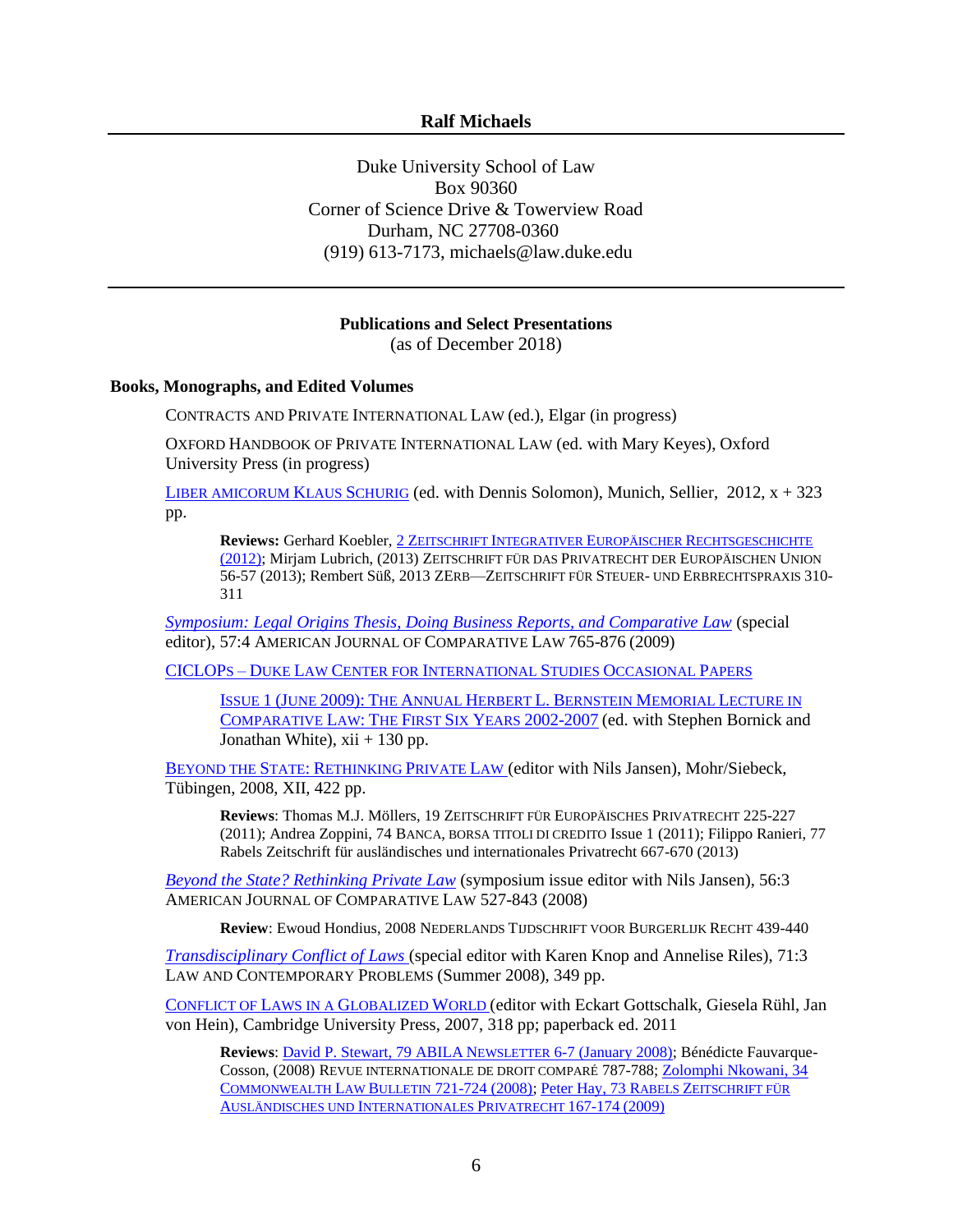EU LAW AS PRIVATE INTERNATIONAL LAW? RE-[CONCEPTUALISING THE](http://www.zerp.uni-bremen.de/english/pdf/dp5_2006.pdf) COUNTRY-OF-ORIGIN P[RINCIPLE AS](http://www.zerp.uni-bremen.de/english/pdf/dp5_2006.pdf) VESTED RIGHTS THEORY, ZERP Discussion Paper 5/2006, 51 pp.

S[ACHZUORDNUNG DURCH](http://www.duncker-humblot.de/default.php?mnu=700&cmd=703&did=31100&clb=31100&ses=bdd385a3f64abb717c04f5723f2b8a26) KAUFVERTRAG. KONSENSPRINZIP, TRADITIONSPRINZIP, IUS AD REM IN GESCHICHTE, T[HEORIE UND GELTENDEM](http://www.duncker-humblot.de/default.php?mnu=700&cmd=703&did=31100&clb=31100&ses=bdd385a3f64abb717c04f5723f2b8a26) RECHT [Assigning Ownership through Contracts of Sales. Consent, Delivery, *ius ad rem* in History, Theory, and Current Law], Berlin: Duncker & Humblot, 2002, 474 pp.

Cited in *Dream Supreme Properties 11CC v. Nedcor Bank Ltd*. (Supr. Ct. of Appeal of South Africa, 2005), [2007] ZASCA 8

**Review Article:** J. Michael Rainer, Die Sinnhaftigkeit der historisch-rechtsvergleichenden Methode—Grundsätzliche Bemerkungen zu Ralf Michaels, Sachzuordnung durch Kaufvertrag (2003), in LIBER A[MICORUM](http://fr.bruylant.larciergroup.com/titres/130603_0_0/liber-amicorum-david-pugsley.html) DAVID PUGSLEY 91-125 (Johannes Michael Rainer and Erik van den Houte eds., Bruylant 2013)

**Reviews**: Roland Dubischar, 11 ZEITSCHRIFT FÜR EUROPÄISCHES PRIVATRECHT 229-233 (2003); [Wolfgang Ernst,](http://booksandjournals.brillonline.com/content/journals/10.1163/157181904323055844) 72 THE LEGAL HISTORY REVIEW (TIJDSCHRIFT VOOR RECHTSGESCHIEDENIS) 145- 151 (2004); Christian Neschwara, 45 ZEITSCHRIFT FÜR RECHTSVERGLEICHUNG 37 (2004); [Astrid](http://www.jstor.org/stable/27878736?seq=1#page_scan_tab_contents)  [Stadler,](http://www.jstor.org/stable/27878736?seq=1#page_scan_tab_contents) 72 RABELS ZEITSCHRIFT FÜR AUSLÄNDISCHES UND INTERNATIONALES PRIVATRECHT 423- 432 (2008)[; Hans Wieling,](http://www.degruyter.com/view/j/zrgga.2003.120.issue-1/zrgga.2003.120.1.480/zrgga.2003.120.1.480.xml) 120 ZEITSCHRIFT FÜR RECHTSGESCHICHTE (GERMANISTISCHE ABTEILUNG) 480-491 (2003)

# **Book Contributions**

*A Global Restatement of Private International Law?*, in FESTSCHRIFT FÜR HERBERT KRONKE (Christoph Benicke & Stefan Huber eds., forthcoming 2020)

*[Private International Law and the Question of Universal Values](https://papers.ssrn.com/sol3/papers.cfm?abstract_id=3384877)*, in THE CONTINUING RELEVANCE OF PRIVATE INTERNATIONAL LAW AND ITS CHALLENGES (Franco Ferrari & Diego P. Fernández Arroyo eds., forthcoming)*.*

*[Global Legal Pluralism and Conflict of Laws](https://papers.ssrn.com/sol3/papers.cfm?abstract_id=3388146)*, in OXFORD HANDBOOK OF GLOBAL LEGAL PLURALISM (Paul Schiff Berman ed., Oxford University Press, forthcoming)

*[After the Backlash: A New PRIDE for Transnational Law](https://papers.ssrn.com/sol3/papers.cfm?abstract_id=3370926)*, in THE MANY LIVES OF TRANSNATIONAL LAW—CRITICAL ENGAGEMENTS WITH JESSUP'S BOLD PROPOSAL (Peer Zumbansen ed., Cambridge University Press, forthcoming)

*[Private International Law as an Ethic of Responsivity,](https://ssrn.com/abstract=3251422) in* DIVERSITY AND INTEGRATION IN PRIVATE INTERNATIONAL LAW (Maria Blanca Noodt Taquela & Veronica Ruiz Abou-Nigm eds, Edinburgh University Press, 2019)

*[How Asian Should Asian Law Be?](/Users/michaels/Documents/How%20Asian%20Should%20Asian%20Law%20Be)*, in CONVERGENCE OF COMMERCIAL LAWS IN ASIA: METHODS AND DRIVERS (Gary Low & Maartje de Visser eds., Cambridge University Press, forthcoming)

*Transnational Law and Comparative Law*, in THE OXFORD HANDBOOK OF TRANSNATIONAL LAW (Peer Zumbansen ed., Oxford University Press, forthcoming)

*[International Arbitration as Private or](https://papers.ssrn.com/sol3/papers.cfm?abstract_id=3019557) Public Good*, in THE OXFORD HANDBOOK OF INTERNATIONAL ARBITRATION (Thomas Schultz/Federico Ortino eds., forthcoming)

*The Functional Method of Comparative Law*, in THE OXFORD HANDBOOK OF COMPARATIVE LAW 345-389 (Mathias Reimann & Reinhard Zimmermann eds., 2d ed. 2019)

*The Dual Privatization of Law in Globalization (Note on Kasky v Nike)*, in Horatia Muir Watt et al (eds), GLOBAL PRIVATE INTERNATIONAL LAW: A[DJUDICATION WITHOUT](https://www.e-elgar.com/shop/global-private-international-law) FRONTIERS 162-171 (Elgar 2019)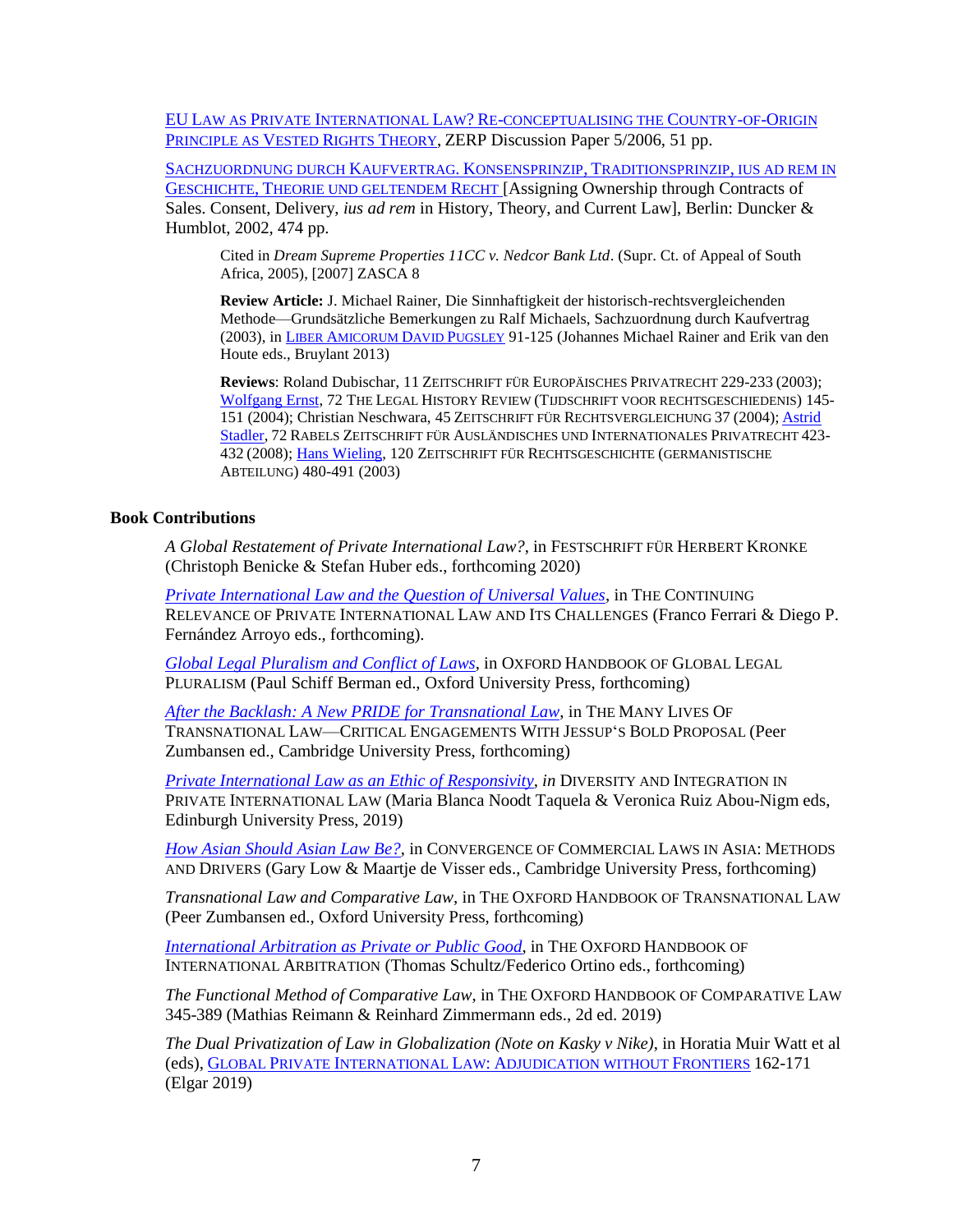*Mehr Freiheit wagen im Recht der Privatautonomie? Rechtswahlfreiheit und religiöse Rechte*, in "MEHR FREIHEIT WAGEN"—BEITRÄGE ZUR E[MERITIERUNG VON](https://www.mohrsiebeck.com/buch/mehr-freiheit-wagen-beitraege-zur-emeritierung-von-juergen-basedow-9783161562075) JÜRGEN BASEDOW 251-280 (Anatol Dutta/Christian Heinze eds., Mohr Siebeck, 2018)

*[Law and Recognition—Towards a Relational Concept of Law](http://scholarship.law.duke.edu/faculty_scholarship/3625/)*, in IN PURSUIT OF PLURALIST JURISPRUDENCE 90-115 (Nicole Roughan & Andrew Halpin eds., Cambridge University Press, 2017)

Entries in [Elgar Encyclopedia of Private International Law](http://www.e-elgar.com/shop/european-encyclopedia-of-private-international-law) (Jürgen Basedow, Giesela Rühl, Franco Ferrari, Pedro Alberto de Miguel Asensio eds., Elgar, 2017)

*Comparative Law and Private International Law*, Vol. I, pp 417-425 *Jurisdiction, Foundations*, pp. 1042-1051 *Story, Joseph*, Vol. II, pp. 1659-1667 *Waechter, Carl Georg von*, Vol. II, pp. 1824-1832

Zugangsschranken—Zur Nichtrezeption der Systemtheorie in den USA, in P[RIVATRECHTSTHEORIE](https://www.mohr.de/buch/zukunftsperspektiven-der-rechtsvergleichung-9783161549496) H[EUTE](https://www.mohr.de/buch/zukunftsperspektiven-der-rechtsvergleichung-9783161549496) 238-267 (Michael Grünberger and Nils Jansen eds., Mohr, 2017)

*Religiöse Rechte und Postsäkulare Rechtsvergleichung*, in Z[UKUNFTSPERSPEKTIVEN](https://www.mohr.de/en/book/zukunftsperspektiven-der-rechtsvergleichung-9783161549496) DER R[ECHTSVERGLEICHUNG](https://www.mohr.de/en/book/zukunftsperspektiven-der-rechtsvergleichung-9783161549496) (Reinhard Zimmermann ed.) 39-102 (Mohr, 2016)

*[What is Non-State Law? A Primer](http://ebooks.cambridge.org/chapter.jsf?bid=CBO9781316018132&cid=CBO9781316018132A009)*, in N[EGOTIATING](http://www.cambridge.org/us/academic/subjects/law/public-international-law/negotiating-state-and-non-state-law-challenge-global-and-local-legal-pluralism) STATE AND NON-STATE LAW: THE C[HALLENGES OF](http://www.cambridge.org/us/academic/subjects/law/public-international-law/negotiating-state-and-non-state-law-challenge-global-and-local-legal-pluralism) GLOBAL AND LOCAL LEGAL PLURALISM 41-58 (Michael Helfand ed., Cambridge University Press, 2015)

*Preamble I: Purposes, legal nature, and scope of the PICC; applicability by courts; use of the PICC for the purpose of interpretation and supplementation and as a model*, in C[OMMENTARY ON](https://global.oup.com/academic/product/commentary-on-the-unidroit-principles-of-international-commercial-contracts-picc-9780198702627?cc=us&lang=en&)  THE UNIDROIT PRINCIPLES OF I[NTERNATIONAL](https://global.oup.com/academic/product/commentary-on-the-unidroit-principles-of-international-commercial-contracts-picc-9780198702627?cc=us&lang=en&) COMMERCIAL CONTRACTS (2010) 31-109 (Stefan Vogenauer ed., Oxford University Press, 2<sup>nd</sup> ed, 2015)

**Reviews**: Eric Clive, 20 EDINBURGH LAW REVIEW 249-251 (2016); Eckart Brödermann, [2016] INTERNATIONAL TRADE LAW & REGULATION 130-133

*Post-Critical Private International Law: From Politics to Technique*, in PRIVATE I[NTERNATIONAL](http://ukcatalogue.oup.com/product/9780198727620.do)  LAW AND GLOBAL G[OVERNANCE](http://ukcatalogue.oup.com/product/9780198727620.do) 54-67 (Diego Fernández Arroyo and Horatia Muir Watt eds, Oxford University Press, 2014)

*[Non-State Law in the Hague Principles on Choice of Law in International Commercial](http://ssrn.com/abstract=2386186) Contracts*, in: V[ARIETIES OF](http://www.springer.com/law/book/978-3-319-04902-1) EUROPEAN ECONOMIC LAW AND REGULATION—ESSAYS IN HONOUR OF HANS MICKLITZ 43-69 (Kai Purnhagen and Peter Rott eds., Springer 2014)

Republished in CONTRATOS INTERNACIONALES 153-186 (Diego P. Fernández Arroyo & José Antionio Moreno Rodriguez eds., 2016)

*Roles and Role Perceptions in International Commercial Arbitration*, in I[NTERNATIONAL](http://ukcatalogue.oup.com/product/9780198716723.do)  A[RBITRATION AND](http://ukcatalogue.oup.com/product/9780198716723.do) GLOBAL GOVERNANCE—CONTENDING THEORIES AND EVIDENCE 47-73 (Walter Mattli & Thomas Dietz eds., Oxford University Press, 2014, paperback 2017).

*On Liberalism and Legal Pluralism*, in T[RANSNATIONAL](http://www.cambridge.org/us/academic/subjects/law/european-law/transnational-law-rethinking-european-law-and-legal-thinking) LAW—RETHINKING LAW AND LEGAL T[HINKING](http://www.cambridge.org/us/academic/subjects/law/european-law/transnational-law-rethinking-european-law-and-legal-thinking) 122-142 (Maduro, Tuori, Sankari eds, Cambridge University Press, 2014, paperback 2016)

*Was ist nichtstaatliches Recht? Eine Einführung* [What is Non-State Law? An Introduction], in T[RANSNATIONALES](http://www.mohr.de/rechtswissenschaft/fachgebiete/alle-buecher/buch/transnationales-recht.html) RECHT – STAND UND PERSPEKTIVEN 39-56 (Gralf-Peter Calliess ed., Tübingen: Mohr Siebeck, 2014).

*European Class Actions and Applicable Law* (with Hannah Buxbaum), in CROSS-B[ORDER](http://www.sellier.de/pages/en/buecher_s_elp/europarecht/937.cross_border_class_actions.htm) CLASS ACTIONS—THE E[UROPEAN](http://www.sellier.de/pages/en/buecher_s_elp/europarecht/937.cross_border_class_actions.htm) WAY 111-141 (Arnaud Nuyts ed., Sellier, 2013)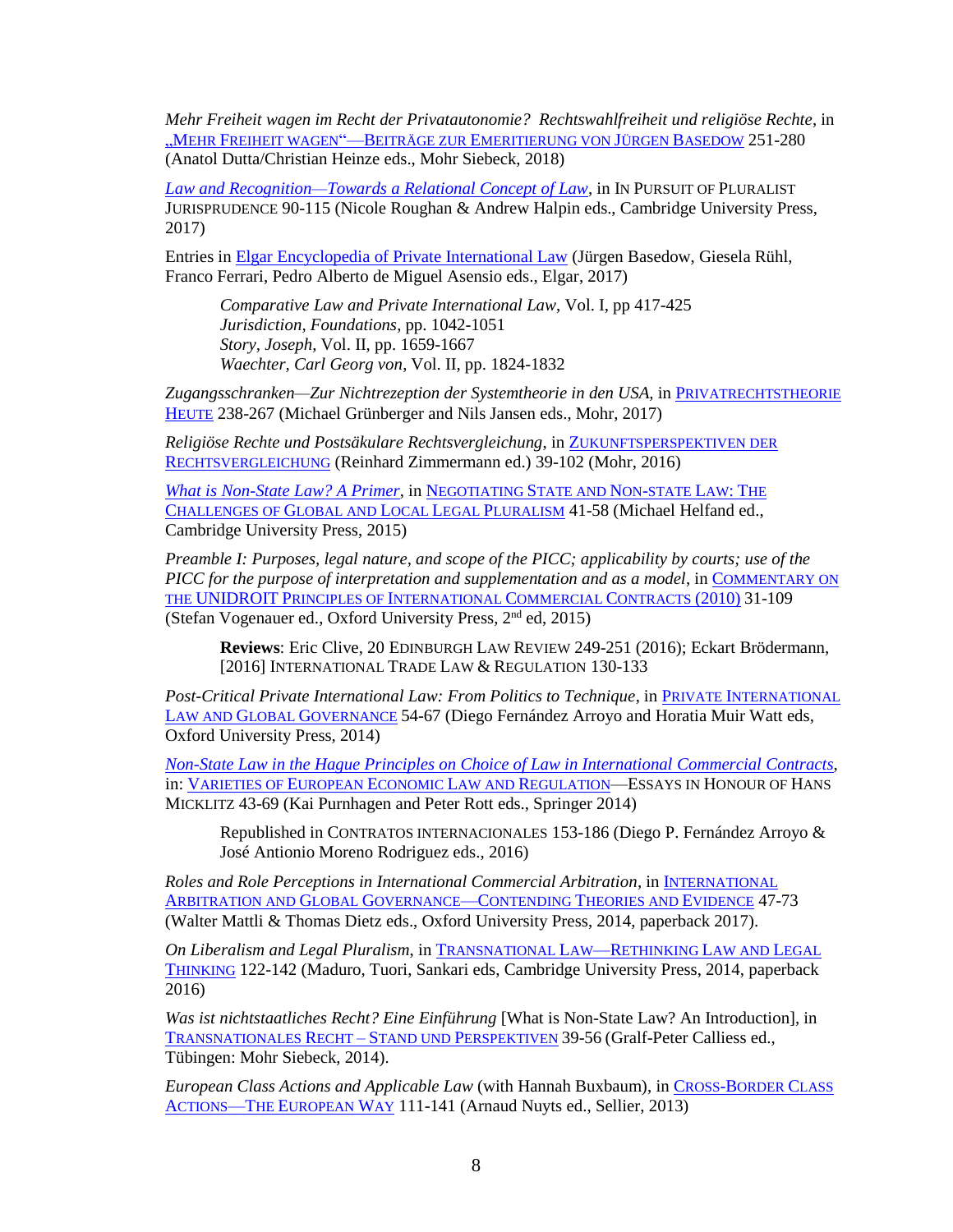*[Globalisation and Law: Law Beyond the State](http://scholarship.law.duke.edu/faculty_scholarship/2862/)*, in L[AW AND](http://www.hartpub.co.uk/BookDetails.aspx?ISBN=9781849463812) SOCIAL THEORY 287-303 (Reza Banakar & Max Travers eds, Hart, 2nd ed, 2013)

*"One Size Can Fit All" – Some Heretical Thoughts On [Mass Production of Legal Transplants](http://ssrn.com/abstract=2191543)*, in ORDER FROM TRANSFER—COMPARATIVE C[ONSTITUTIONAL](http://www.e-elgar.com/bookentry_main.lasso?id=15086) DESIGN AND LEGAL CULTURE 56-78 (Günter Frankenberg ed., Elgar, 2013)

Spanish Translation in "Derecho comparado crítico" (Nuevo Pensamiento Jurídico, Siglo del Hombre/Universidad de los Andes, Bogotá, forthcoming)

*Make or Buy – A Public Market for Legal Transplants?*, in REGULATORY C[OMPETITION IN](http://www.beck-shop.de/Eidenmueller-Ed--Regulatory-Competition-Contract-Law-Dispute-Resolution/productview.aspx?product=9848374&toc=237)  CONTRACT LAW AND DISPUTE R[ESOLUTION](http://www.beck-shop.de/Eidenmueller-Ed--Regulatory-Competition-Contract-Law-Dispute-Resolution/productview.aspx?product=9848374&toc=237) 27-41 (Horst Eidenmüller ed., Beck / Hart / Nomos, 2013)

*[Why We Have No Theory Of European Private Law Pluralism](http://ssrn.com/abstract=2120131)*, in P[LURALISM AND](http://www.hartpub.co.uk/books/details.asp?isbn=9781849463379) EUROPEAN P[RIVATE](http://www.hartpub.co.uk/books/details.asp?isbn=9781849463379) LAW 139-159 (Leone Niglia ed., Hart, 2013)

*Die Struktur der kollisionsrechtlichen Durchsetzung einfach zwingender Normen*, in L[IBER](http://www.sellier.de/pages/de/buecher_s_elp/festschriften/913.liber_amicorum_klaus_schurig.htm)  [AMICORUM](http://www.sellier.de/pages/de/buecher_s_elp/festschriften/913.liber_amicorum_klaus_schurig.htm) KLAUS SCHURIG 191-210 (Ralf Michaels & Dennis Solomon eds., Munich, Sellier 2012)

*[Rollen und Rollenverständnis im transnationalen Privatrecht](http://scholarship.law.duke.edu/faculty_scholarship/2449/)* (Roles and Role Perceptions in Transnational Private Law), in Bardo Fassbender, Christiane Wendehorst, Erika de Wet, Anne Peters, Ralf Michaels, Christian Tietje, Hanno Merkt, Friedl Weiss, Jan von Hein, PARADIGMEN IM INTERNATIONALEN RECHT—IMPLIKATIONEN DER WELTFINANZKRISE FÜR DAS INTERNATIONALE RECHT, 45 BERICHTE DER DEUTSCHEN G[ESELLSCHAFT FÜR](http://www.hjr-verlag.de/Juristische-Wissenschaft/Europarecht-auslaendisches-und-internationales-Recht-Voelkerrecht/Voelkerrecht/Paradigmen-im-internationalen-Recht-Softcover.html) VÖLKERRECHT 175-227 (2012)

*[Recognition and Enforcement of Foreign Judgments](http://scholarship.law.duke.edu/cgi/viewcontent.cgi?article=2699&context=faculty_scholarship)*, in VIII THE MAX PLANCK E[NCYCLOPEDIA](http://ukcatalogue.oup.com/product/9780199291687.do)  OF PUBLIC I[NTERNATIONAL](http://ukcatalogue.oup.com/product/9780199291687.do) LAW 672 (Rüdiger Wolfrum, ed., 2012).

Also [online](http://www.mpepil.com/subscriber_article?script=yes&id=/epil/entries/law-9780199231690-e1848&recno=11&letter=R) at [www.mpepil.com](http://www.mpepil.com/) (2009)

Entries in MAX PLANCK E[NCYCLOPEDIA OF](http://ukcatalogue.oup.com/product/9780199578955.do) EUROPEAN PRIVATE LAW (Jürgen Basedow, Klaus Hopt, Reinhard Zimmermann eds., Oxford University Press, 2012) *'Acquisition of Ownership from a Non-Owner*', pp. 15-18 *['Comparative Law](http://scholarship.law.duke.edu/faculty_scholarship/2388/)*', pp. 298-302 *['Legal Culture](http://scholarship.law.duke.edu/faculty_scholarship/2390/)*', pp. 1060-1064 *'Property'*, pp. 1373-1376

*['Restatements](http://scholarship.law.duke.edu/faculty_scholarship/2389)*', 1466-1470

*[Jurisdiction and Choice of Law](http://ssrn.com/abstract=1974545) in International Antitrust Law – A US Perspective* (with Hannah Buxbaum), in I[NTERNATIONAL](http://www.hartpublishingusa.com/books/details.asp?isbn=9781849460392) ANTITRUST LITIGATION: CONFLICT OF LAWS AND COORDINATION 225-244 (Jürgen Basedow, Stéphanie Francq & Laurence Idot eds., 2012)

Reviews: Donald Earl Childress III, 61 AMERICAN JOURNAL OF COMPARATIVE LAW 461- 466 (2013); Andreas Heinemann, 77 RABELS ZEITSCHRIFT FÜR AUSLÄNDISCHES UND INTERNATIONALES PRIVATRECHT 388-392 (2013)

*[The Functionalism of Legal Origins](http://ssrn.com/abstract=2240928)*, in DOES LAW MATTER? ON LAW AND E[CONOMIC](http://www.intersentia.com/searchDetail.aspx?back=reeks&reeksCode=&bookid=102141&author=Michael%20Faure,%20Jan%20Smits&title=Does%20Law%20Matter?) GROWTH 21-39 (100 IUS COMMUNE EUROPAEUM, Michael Faure & Jan Smits eds, 2011)

Review: E.H. Hondius, 29 NEDERLANDS TIJDSCHRIFT VOOR BURGERLIJK RECHT 65-66 (2012)

*[Of Islands and the Ocean: The Two Rationalities of European Private Law](http://ssrn.com/abstract=1819587)*, in F[OUNDATIONS OF](http://www.hartpub.co.uk/books/details.asp?isbn=9781849460651)  E[UROPEAN](http://www.hartpub.co.uk/books/details.asp?isbn=9781849460651) PRIVATE LAW 139-158 (Roger Brownsword, Leone Niglia & Hans-Wolfgang Micklitz eds., Hart 2011)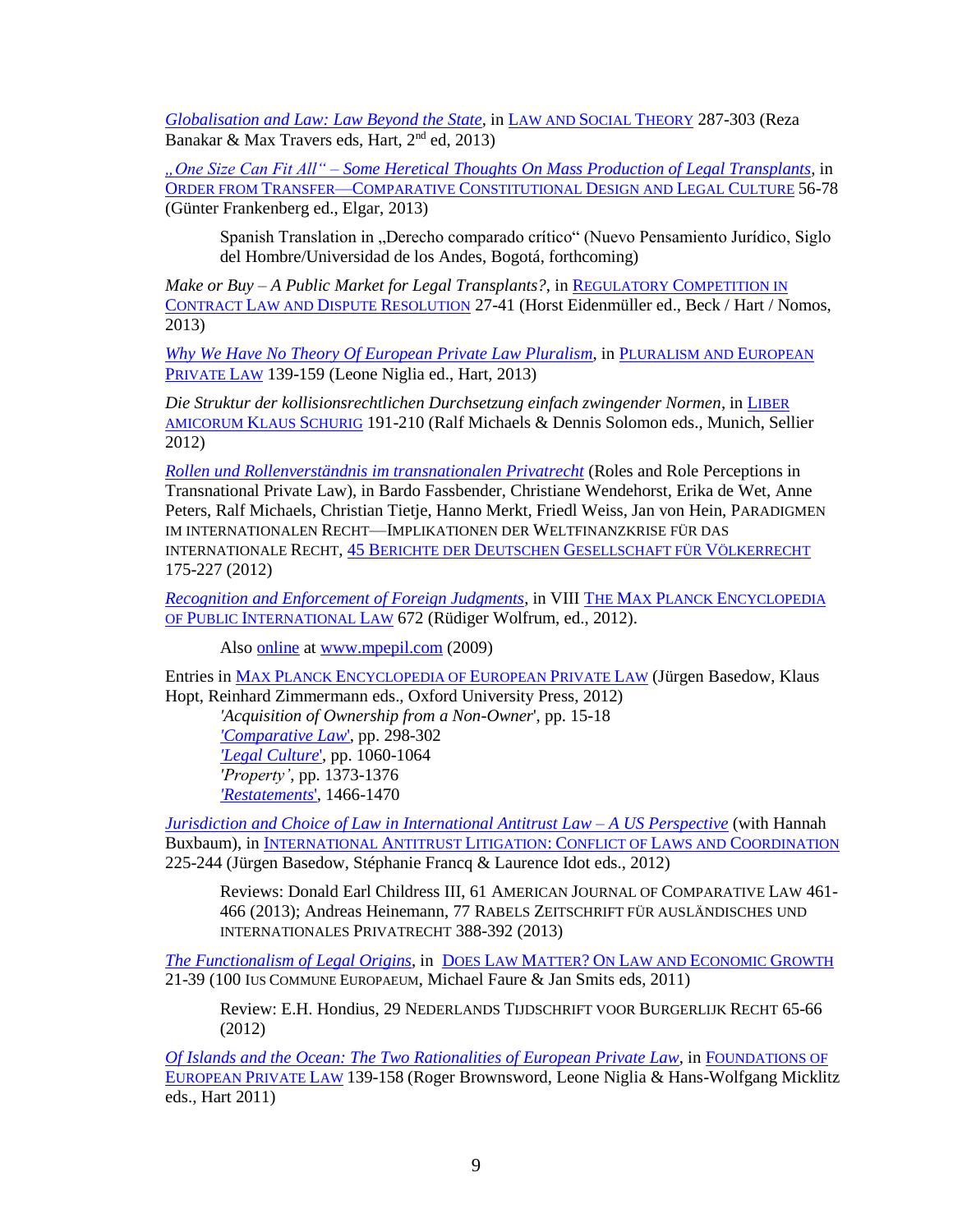*[Global Problems in Domestic Courts](http://scholarship.law.duke.edu/faculty_scholarship/2450/)*, in THE LAW OF THE F[UTURE AND THE](http://www.fichl.org/fileadmin/fichl/documents/FICHL_11_Web.pdf) FUTURE OF LAW 167-177 (Sam Muller, Stavros Zouridis, Morly Frishman and Laura Kistemaker eds.), (Oslo: Torkel Opsahl, 2011)

*[Empagran's Empire: International Law and Statutory Interpretation in the U.S. Supreme Court of](http://ssrn.com/abstract=1609705)  [the Twenty-First Century](http://ssrn.com/abstract=1609705)*, in THE U.S. SUPREME COURT AND I[NTERNATIONAL](http://www.cambridge.org/gb/knowledge/isbn/item6172948/?site_locale=en_US) LAW: CONTINUITY OR C[HANGE](http://www.cambridge.org/gb/knowledge/isbn/item6172948/?site_locale=en_US)? 533-546 (David L. Sloss, Michael D. Ramsey and William S. Dodge eds., Cambridge University Press, 2011)

*[Conflict of Norms or Conflict of Laws?:Different Techniques in the Fragmentation of Public](http://scholarship.law.duke.edu/cgi/viewcontent.cgi?article=1008&context=working_papers)  [International Law](http://scholarship.law.duke.edu/cgi/viewcontent.cgi?article=1008&context=working_papers)* (with Joost Pauwelyn), in MULTI-SOURCED E[QUIVALENT](http://www.bloomsburyprofessional.com/uk/multi-sourced-equivalent-norms-in-international-law-9781849461450/) NORMS IN I[NTERNATIONAL](http://www.bloomsburyprofessional.com/uk/multi-sourced-equivalent-norms-in-international-law-9781849461450/) LAW 19-44 (Tomer Broude & Yuval Shany eds., Hart, 2011)

Republished in 22 DUKE JOURNAL FOR INTERNATIONAL AND COMPARATIVE LAW 349- 376 (2012)

**Review**: Filippo Fontanelli, 23 EUROPEAN JOURNAL OF INTERNATIONAL Law 597-604 (2012)

Entries in H[ANDWÖRTERBUCH DES](http://www.mohr.de/rechtswissenschaft/fachgebiete/alle-buecher/buch/handwoerterbuch-des-europaeischen-privatrechts.html) EUROPÄISCHEN PRIVATRECHTS (Jürgen Basedow, Klaus Hopt, Reinhard Zimmermann eds., Tübingen: Mohr/Siebeck, 2009) online: http://hwb-eup2009.mpipriv.de

'*[Eigentum,](http://hwb-eup2009.mpipriv.de/index.php/Eigentum)*Vol. I, pp. 358-362 '*[Erwerb vom Nichtberechtigten,](http://hwb-eup2009.mpipriv.de/index.php/Erwerb_vom_Nichtberechtigten)*' Vol. I, pp. 451-454 '*[Rechtskultur,](http://hwb-eup2009.mpipriv.de/index.php/Rechtskultur)*' Vol. II, pp. 1255-1259 '*[Rechtsvergleichung,](http://hwb-eup2009.mpipriv.de/index.php/Rechtsvergleichung)*' Vol. II, pp. 1265-1269 '*[Restatements,](http://hwb-eup2009.mpipriv.de/index.php/Restatements)*' Vol. II, pp. 1295-1299

*[Preamble I: Purposes, legal nature, and scope of the PICC; applicability by courts; use of the](http://scholarship.law.duke.edu/cgi/viewcontent.cgi?article=2694&context=faculty_scholarship)  [PICC for the purpose of interpretation](http://scholarship.law.duke.edu/cgi/viewcontent.cgi?article=2694&context=faculty_scholarship) and supplementation and as a model*, in C[OMMENTARY ON](http://www.oup.com/us/catalog/general/subject/Law/ContractandGeneralCommercialLaw/?view=usa&ci=9780199291755)  THE UNIDROIT PRINCIPLES OF I[NTERNATIONAL](http://www.oup.com/us/catalog/general/subject/Law/ContractandGeneralCommercialLaw/?view=usa&ci=9780199291755) COMMERCIAL CONTRACTS (2004) 21-80 (Stefan Vogenauer & Jan Kleinheisterkamp eds., Oxford University Press, 2009)

**Reviews**: Michael Joachim Bonell, 2009 UNIFORM LAW REVIEW 415-417; Ewoud Hondius, 2009 NEDERLANDS TIJDSCHRIFT VOOR BURGERLIJK RECHT 275-276 (2009); Ewoud Hondius, EUROPEAN REVIEW OF PRIVATE LAW 745-748 (2009); Nils Jansen, 2009 JURISTENZEITUNG 1008-9; Olaf Meyer, 18 ZEITSCHRIFT FÜR EUROPÄISCHES PRIVATRECHT 223-224 (2010); Lars Gorton, [2010] ERHVERVSJURIDISK TIDSSKRIFT (Journal of Business Law) 65-70; David Milman, 21 INTERNATIONAL COMPANY AND COMMERCIAL LAW REVIEW 176 (2010); Christiana Fountoulakis, 11 EUROPEAN JOURNAL OF LAW REFORM 535-536 (2009); Djakhongur Saidov, 14 EDINBURGH LAW REVIEW 524-526 (2010); Nicole Kornet, 19 MAASTRICHT JOURNAL OF EUROPEAN AND INTERNATIONAL LAW 93-96 (2012)

*[Private Law and the State. Comparative Perceptions, Historical Observations, and Basic](http://eprints.law.duke.edu/1613/)  [Problems](http://eprints.law.duke.edu/1613/)* (with Nils Jansen), in B[EYOND THE](http://www.mohr.de/rechtswissenschaft/fachgebiete/alle-buecher/buch/beyond-the-state-rethinking-private-law.html) STATE? RETHINKING PRIVATE LAW 15-67 (Nils Jansen & Ralf Michaels eds., 2008) (republished from 71 RABELS ZEITSCHRIFT FÜR AUSLÄNDISCHES UND INTERNATIONALES PRIVATRECHT 345-397 [2007])

*[Private Law Beyond the State. Europeanization, Globalization, Privatization](http://eprints.law.duke.edu/1612/)* (with Nils Jansen), in B[EYOND THE](http://www.mohr.de/rechtswissenschaft/fachgebiete/alle-buecher/buch/beyond-the-state-rethinking-private-law.html) STATE? RETHINKING PRIVATE LAW 69-118 (Nils Jansen & Ralf Michaels eds., 2009) (republished from 54 AMERICAN JOURNAL OF COMPARATIVE LAW 845-892 [2006])

*Die europäische IPR-Revolution:Regulierung, Europäisierung, Mediatisierung* (The European Choice-of-Law Revolution: Regulation, Europeanization, Mediatization), in D[IE RICHTIGE](http://www.mohr.de/en/law/new-books/buch/die-richtige-ordnung.html)  ORDNUNG: F[ESTSCHRIFT FÜR](http://www.mohr.de/en/law/new-books/buch/die-richtige-ordnung.html) JAN KROPHOLLER 151-173 (Dietmar Baetge, Jan von Hein, Michael von Hinden eds., Tübingen: Mohr, 2008)

**Reviews**: Ewoud Hondius, 2009 NEDERLANDS TIJDSCHRIFT VOOR BURGERLIJK RECHT 110-112; Louis d'Avout, 98 REVUE CRITIQUE DE DROIT INTERNATIONAL PRIVÉ 633-637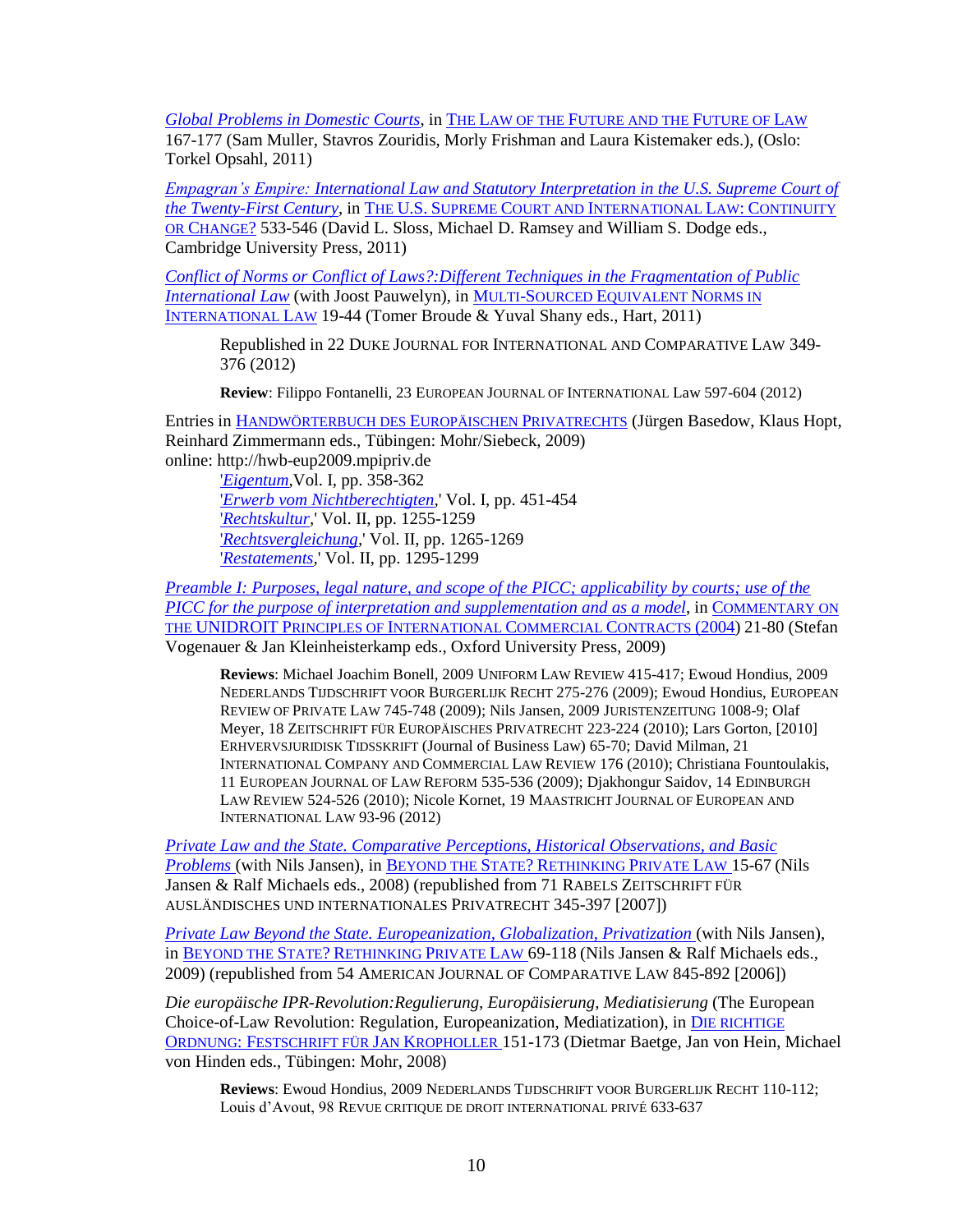*Systemfragen des Schuldrechts* (Systemic Issues in the Law of Obligations), in **II H[ISTORISCH](http://www.mohr.de/en/law/commentaries/buch/historisch-kritischer-kommentar-zum-bgb-1.html)**-KRITISCHER K[OMMENTAR ZUM](http://www.mohr.de/en/law/commentaries/buch/historisch-kritischer-kommentar-zum-bgb-1.html) BGB (Historical-Critical Commentary on the German Civil Code) 1-97 (Mathias Schmoeckel, Joachim Rückert, Reinhard Zimmermann ed., Tübingen: Mohr, 2007)

**Reviews***:* Werner Schubert, 2008 JURISTISCHE RUNDSCHAU 174; Gerhard Dilcher, 96 VIERTELJAHRESSCHRIFT FÜR SOZIAL- UND WIRTSCHAFTSGESCHICHTE 228-231 (2009)

Retour aux sources? Droit et politiques des sources du droit contemporain aux Etats-Unis [Back to the Sources? Law and Politics of Sources of Contemporary American Law], in L[ES SOURCES](http://www.lgdj.fr/essais/21411/sources-droit-aspects-contemporains)  DU DROIT: [ASPECTS CONTEMPORAINS](http://www.lgdj.fr/essais/21411/sources-droit-aspects-contemporains) 97-112 (Société de législation comparée & Cedroma eds., 2007)

*[Some Fundamental Jurisdictional Conceptions as Applied in Judgment Conventions](http://eprints.law.duke.edu/1574/)*, in C[ONFLICT](http://www.cambridge.org/catalogue/catalogue.asp?isbn=9780521871303)  OF LAWS IN A G[LOBALIZED](http://www.cambridge.org/catalogue/catalogue.asp?isbn=9780521871303) WORLD 29-62 (Eckart Gottschalk, Ralf Michaels, Giesela Rühl, Jan von Hein eds., Cambridge University Press, 2007)

*[Globalizing Savigny? The State in Savigny's Private International Law and the Challenge from](http://papers.ssrn.com/sol3/papers.cfm?abstract_id=796228)  [Europeanization and Globalization](http://papers.ssrn.com/sol3/papers.cfm?abstract_id=796228)*, in AKTUELLE F[RAGEN POLITISCHER UND RECHTLICHER](http://www.nomos-shop.de/productview.aspx?product=9273)  STEUERUNG IM KONTEXT DER G[LOBALISIERUNG](http://www.nomos-shop.de/productview.aspx?product=9273) 119-144 (Michael Stolleis & Wolfgang Streeck eds, Baden-Baden: Nomos, 2007)

Republished in I PRIVATE INTERNATIONAL LAW AND PUBLIC LAW 320-344 (Horatia Muir Watt ed., Edward Elgar 2015)

*[The Functional Method of Comparative Law](http://eprints.law.duke.edu/1249/)*, in THE OXFORD HANDBOOK OF C[OMPARATIVE](http://www.us.oup.com/us/catalog/general/subject/Law/ComparativeLawandNationalLegalSy/?view=usa&sf=toc&ci=9780199296064) LAW 339-382 (Mathias Reimann & Reinhard Zimmermann eds., Oxford University Press, 2006, revised paperback ed. 2008)

Russian translation: *[Функциональный метод сравнительного правоведения,](http://www.mvgp.ru/articles/1/166/)* in 10 ВЕСТНИК ГРАЖДАНСКОГО ПРАВА ("Herald of Civil Law") 242-297 (2010)

Arabic translation: AL-MANHAJ AL-WAZ ĪFĪLI-L-QĀNŪN AL-MUQĀRAN, IN KITĀB UKSFŪRD LI-L-QĀNŪN AL-MUQĀRAN [Oxford Handbook of Comparative Law] 515-579 (Mathias Reimann & Reinhard Zimmermann eds, Beirut: al-shabaka al-carabiyya li-l-abh $\Box$ āth wal-nashr [Arab Network for Research and Publishing] 2010)

Ukrainian translation: ФУНКЦІОНАЛЬНИЙ МЕТОД ПОРІВНЯЛЬНОГО ПРАВА, in 1 ПОРИВНЯЛЬНЕ ПРАВОЗНАВСТВО 189-228 (2012)

*[Two Economists, Three Opinions? Economic Models for Private International Law –](http://eprints.law.duke.edu/1234/) Cross-[Border Torts as Example](http://eprints.law.duke.edu/1234/)*, in AN ECONOMIC ANALYSIS OF PRIVATE I[NTERNATIONAL](http://www.mohr.de/en/economics/subject-areas/institutional-economics/buch/an-economic-analysis-of-private-international-law.html) LAW 143- 184 (Jürgen Basedow, Toshiyuki Kono & Giesela Rühl eds., Tübingen: Mohr, 2006)

**Reviews**: Alkaios Sivitanidis, 60 REVUE HELLÉNIQUE DE DROIT INTERNATIONAL 385-387 (2007); Roberta Clerici, 44 RIVISTA DI DIRITTO INTERNAZIONALE PRIVATO E PROCESSUALE 1185-1187 (2008); Peter Mankowski, RABELS ZEITSCHRIFT FÜR AUSLÄNDISCHES UND INTERNATIONALES PRIVATRECHT 182-192 (2010)

*[American Law \(United States\)](http://eprints.law.duke.edu/1280/)*, in: ELGAR E[NCYCLOPEDIA OF](http://www.e-elgar-law.com/bookentry_main.lasso?id=3582) COMPARATIVE LAW 66-77 (Jan Smits ed., Cheltenham: Edward Elgar Publishing, 2006, paperback 2008

pp. 75-87 in the 2nd revised ed. 2012

*Re-Placements. Jurisdiction for Contracts and Torts under the Brussels I Regulation when Arts. 5(1) and 5(3) do not Designate a Place in a Member State*, in: I[NTERNATIONAL](http://www.bruylant.be/st/en/fiche.php?id=12371&PHPSESSID=2fcb539b2a1593436fc19d60b3f5fef2) CIVIL LITIGATION IN EUROPE AND R[ELATIONS WITH](http://www.bruylant.be/st/en/fiche.php?id=12371&PHPSESSID=2fcb539b2a1593436fc19d60b3f5fef2) THIRD STATES 129-156 (Arnaud Nuyts & Nadine Watté eds., Brussels: Bruylant, 2005)

*Territorial Jurisdiction after Territoriality*, in: G[LOBALISATION AND](/Users/michaels/Documents/GLOBALISATION%20AND%20JURISDICTION) JURISDICTION 105-130 (Piet-Jan Slot & Mielle Bulterman eds., Kluwer Law International, 2004)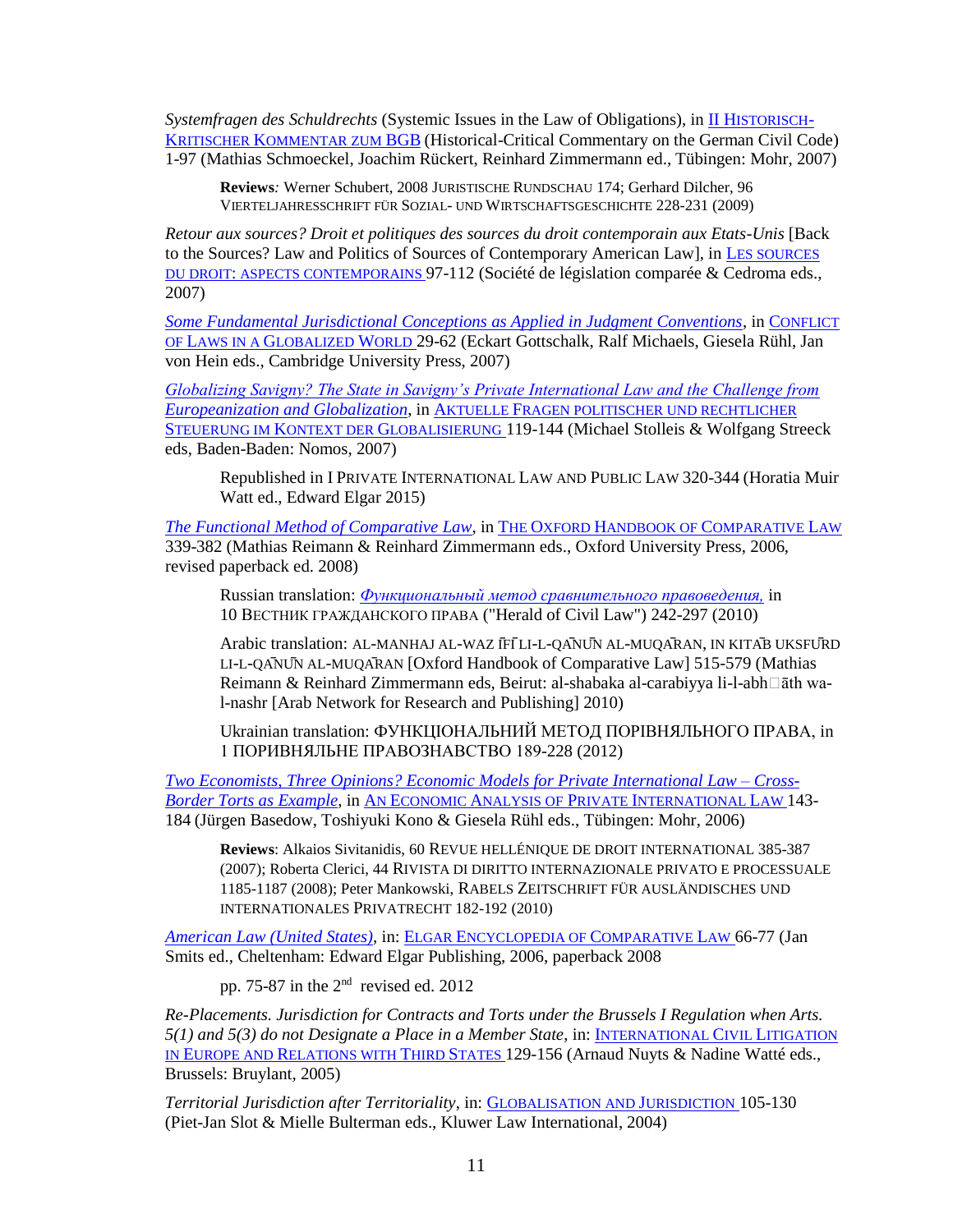# **Journal Articles and Essays**

*A Symmetry of Asymmetries? A Private International Law Reconstruction of Lindahl's Work on Boundaries*, DUKE JOURNAL OF COMPARATIVE AND INTERNATIONAL LAW (2019)

*[Beyond Universalism and Particularism in International Law—Insights from comparative law](http://www.bu.edu/bulawreview/bulronline/michaels/)  [and private international law](http://www.bu.edu/bulawreview/bulronline/michaels/) (Symposium: Anthea Roberts' Is International Law International?)*, 99 BOSTON UNIVERSITY LAW REVIEW ONLINE 18-21 (2019).

*[The New, Old, Ius Gentium Privatum](http://cornellilj.org/wp-content/uploads/2018/10/Michaels-PDF.pdf)* (Online Symposium on Dagan/Dorfman, Interpersonal Human Rights), 51 CORNELL INTERNATIONAL LAW JOURNAL ONLINE 125-132 (2018)

*[The UNIDROIT Principles as Reference for the Interpretation of US Law](https://academic.oup.com/ajcl/article/66/suppl_1/31/5036381)*, 66 AMERICAN JOURNAL OF COMPARATIVE LAW SUPPLEMENT, 31-65 (2018)

*Böckenförde [Theorem and Burqa](http://www.germanlawjournal.com/s/08_Vol_19_No_02_Michaels.pdf) Ban*, 19 GERMAN LAW JOURNAL 321-350 (2018)

*[Banning Burkas—A View from Postsecular Comparative Law](https://djcil.law.duke.edu/article/banning-burqas-michaels-vol28-iss2/)*, 28 DUKE JOURNAL OF COMPARATIVE AND INTERNATIONAL LAW 213-245 (2018).

*[State Law as a Transnational Legal Order](https://scholarship.law.uci.edu/ucijil/vol1/iss1/7)*, 1 UC IRVINE JOURNAL OF INTERNATIONAL, TRANSNATIONAL, AND COMPARATIVE LAW 141-160 (2016) (inaugural issue)

*[Internationalizing the New Conflict of Laws Restatement](http://djcil.law.duke.edu/article/internationalizing-the-new-conflict-of-laws-restatement-michaels-vol27-iss3/)* (with Christopher A. Whytock), 24 Duke Journal of Comparative and International Law 349-359 (2017)

*Towards a Private International Law for Regulatory Conflicts?*, 59 JAPANESE YEARBOOK OF INTERNATIONAL LAW 175-201 (2017)

*[Supplanting Foreign Antitrust](http://scholarship.law.duke.edu/lcp/vol79/iss4/8/)*, 79 LAW & CONTEMPORARY PROBLEMS 223-247 (2016)

*[The Conflicts Restatement and the](https://www.cambridge.org/core/journals/american-journal-of-international-law/article/div-classtitlethe-conflicts-restatement-and-the-worlddiv/495B4F01DD376CDEF3E0630D86DDD0D0) World*, 110 AJIL UNBOUND 155-160 (2016)

*[Does Brexit Spell the Death of Transnational Law?](http://www.germanlawjournal.com/s/11-PDF_Vol_17_Brexit-_Michaels.pdf)*, 17 GERMAN LAW JOURNAL—BREXIT SUPPLEMENT 51-62 (2016)

*[Transnationalizing Comparative Law](http://scholarship.law.duke.edu/faculty_scholarship/3563/)*, 23 MAASTRICHT JOURNAL OF EUROPEAN AND COMPARATIVE LAW 352-358 (2016)

*[The UNIDROIT Principles as Global Background Law,](http://ulr.oxfordjournals.org/cgi/reprint/unu033?ijkey=OYF1ZeMEv5wrWqb&keytype=ref)* 19 UNIFORM LAW REVIEW 643-668 (2014)

*[Private Lawyer in Disguise? On the Absence of Private Law and Private International Law in](http://www.temple.edu/law/ticlj/fall2013/Michaels_PrivateLawyerinDisguise.pdf)  [Martti Koskenniemi's W](http://www.temple.edu/law/ticlj/fall2013/Michaels_PrivateLawyerinDisguise.pdf)*ork, 27 TEMPLE INTERNATIONAL AND COMPARATIVE LAW JOURNAL 499- 521 (2013).

*Dreaming Law without a State – [Scholarship on Autonomous International Arbitration](http://lril.oxfordjournals.org/content/1/1/35.full.pdf+html) as Utopian [Literature](http://lril.oxfordjournals.org/content/1/1/35.full.pdf+html)*, 1 LONDON REVIEW OF INTERNATIONAL LAW 35-62 (2013) (inaugural issue)

*Code vs Code – [Nationalist and Internationalist Images of the Code civil in the French Resistance](http://papers.ssrn.com/sol3/papers.cfm?abstract_id=2065325)  [to a European Codification](http://papers.ssrn.com/sol3/papers.cfm?abstract_id=2065325)*, 8 EUROPEAN REVIEW OF CONTRACT LAW 277-295 (2012)

*Conflict of Norms or Conflict of Laws?: [Different Techniques in the Fragmentation of Public](http://scholarship.law.duke.edu/djcil/vol22/iss3/3/) [International Law](http://scholarship.law.duke.edu/djcil/vol22/iss3/3/)* (with Joost Pauwelyn), 22 DUKE JOURNAL FOR INTERNATIONAL AND COMPARATIVE LAW 349-376 (2012) (republished)

*[Legal Medievalism in Lex Mercatoria Scholarship](http://www.texaslrev.com/seealso/vol/90/responses/michaels)*, 90 TEXAS LAW REVIEW SEE ALSO 259-268 (2012)

*[From Multiculturalism to Technique: Feminism, Culture, and the Conflict of Laws Style](http://www.stanfordlawreview.org/print/article/multiculturalism-technique)* (with Karen Knop and Annelise Riles), 64 STANFORD LAW REVIEW 589-656 (2012)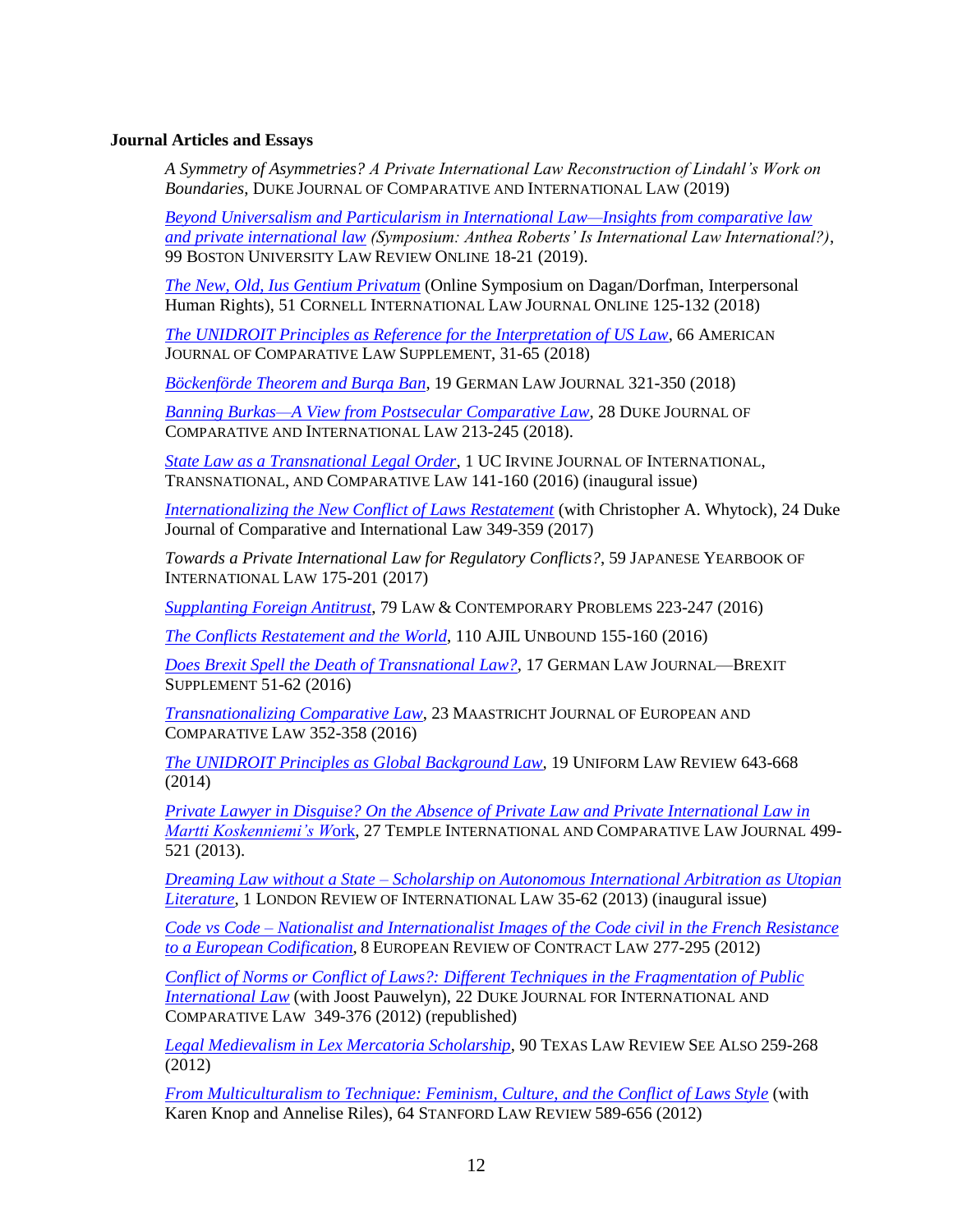**Review**: Kim Brooks,<http://equality.jotwell.com/no-conflict-about-this-non-essentialist-reading>

*[A Fuller Concept of Law Beyond the State? –Thoughts on Lon Fuller's Contributions to the](http://jids.oxfordjournals.org/content/2/2/417.abstract?keytype=ref&%20ijkey=FgwYM990vEFzJ0X) [Jurisprudence of Transnational Dispute Resolution](http://jids.oxfordjournals.org/content/2/2/417.abstract?keytype=ref&%20ijkey=FgwYM990vEFzJ0X) – A Reply to Thomas Schultz*, 2 JOURNAL OF INTERNATIONAL DISPUTE SETTLEMENT 417-426 (2011)

*[International Law in Domestic Courts –](http://www.ssrn.com/abstract=1413189) A Conflict of Laws Approach* (with Karen Knop and Annelise Riles), PROCEEDINGS OF THE 103RD MEETING OF THE AMERICAN SOCIETY OF INTERNATIONAL LAW 269-274 (2010)

*[Explanation and Interpretation in Functionalist Comparative Law —](http://scholarship.law.duke.edu/cgi/viewcontent.cgi?article=2753&context=faculty_scholarship&sei-redir=1&referer=http%3A%2F%2Fwww.google.com%2Furl%3Fsa%3Dt%26rct%3Dj%26q%3Dexplanation%20and%20interpretation%20in%20functionalist%20comparative%20law%26source%3Dweb%26cd%3D1%26ved%3D0CCAQFjAA%26url%3Dhttp%3A%2F%2Fscholarship.law.duke.edu%2Fcgi%2Fviewcontent.cgi%3Farticle%3D2753%26context%3Dfaculty_scholarship%26ei%3D6VPNTpvNK4e9twf5lqBh%26usg%3DAFQjCNE3nYWgFbu-HYF2Y8VkiRyPOHVP8w%26cad%3Drja#search=%22explanation%20interpretation%20functionalist%20comparative%20law%22) a Response to Julie de [Coninck](http://scholarship.law.duke.edu/cgi/viewcontent.cgi?article=2753&context=faculty_scholarship&sei-redir=1&referer=http%3A%2F%2Fwww.google.com%2Furl%3Fsa%3Dt%26rct%3Dj%26q%3Dexplanation%20and%20interpretation%20in%20functionalist%20comparative%20law%26source%3Dweb%26cd%3D1%26ved%3D0CCAQFjAA%26url%3Dhttp%3A%2F%2Fscholarship.law.duke.edu%2Fcgi%2Fviewcontent.cgi%3Farticle%3D2753%26context%3Dfaculty_scholarship%26ei%3D6VPNTpvNK4e9twf5lqBh%26usg%3DAFQjCNE3nYWgFbu-HYF2Y8VkiRyPOHVP8w%26cad%3Drja#search=%22explanation%20interpretation%20functionalist%20comparative%20law%22)*, 74 RABELS ZEITSCHRIFT FÜR AUSLÄNDISCHES UND INTERNATIONALES PRIVATRECHT 351-359 (2010)

*[The Mirage of Non-State Governance](http://epubs.utah.edu/index.php/ulr/article/view/343/281)*, 2010 UTAH LAW REVIEW 31-45 (symposium issue)

*[After the Revolution—Decline and Return of US Conflict of Laws,](http://ssrn.com/abstract=1609673)* 11 YEARBOOK OF PRIVATE INTERNATIONAL LAW 11-30 (2009)

Chinese translation in 79 ECUPL [EAST CHINA UNIVERSITY OF POLITICAL SCIENCE AND LAW] JOURNAL 134-144 (2012) and in 2012-4 INTERNATIONAL LAW (Information Center for Social Sciences, Renmin University of China) 70-79 Chinese summary in 2012-3 CHINESE SOCIAL SCIENCE DIGEST 127-128

*[Global Legal Pluralism](http://arjournals.annualreviews.org/eprint/XZsI8eXP6SJqFhfVAASg/full/10.1146/annurev.lawsocsci.4.110707.172311)*, 5 ANNUAL REVIEW OF LAW AND THE SOCIAL SCIENCES 243-262 (2009)

*[Comparative Law by Numbers? Legal Origins Thesis,](http://comparativelaw.metapress.com/content/02h6641056143p47/?p=f636bd8fd70d418da8c6b0aceb5cc5f2&pi=1)* Doing Business *Reports, and the Silence of [Traditional Comparative Law](http://comparativelaw.metapress.com/content/02h6641056143p47/?p=f636bd8fd70d418da8c6b0aceb5cc5f2&pi=1)*, 57 AMERICAN JOURNAL OF COMPARATIVE LAW 765-795 (2009)

*[Umdenken für die UNIDROIT-Prinzipien: Vom Rechtswahlstatut zum Allgemeinen Teil des](http://www.ingentaconnect.com/content/mohr/rabelsz/2009/00000073/00000004/art00010)  [transnationalen Vertragsrechts](http://www.ingentaconnect.com/content/mohr/rabelsz/2009/00000073/00000004/art00010)* [Rethinking the UNIDROIT Principles: From a Law Chosen by the Parties towards a General Part of Transnational Contract Law], 73 RABELS ZEITSCHRIFT FÜR AUSLÄNDISCHES UND INTERNATIONALES PRIVATRECHT 866-888 (2009)

*[The Second Wave of Comparative Law and Economics?](http://utpjournals.metapress.com/content/h424043x37633g20/?p=667686b9d1df471b8008dbffeea277cc&pi=3)* (Comment on a text by Gillian Hadfield), 59 UNIVERSITY OF TORONTO LAW JOURNAL 197-213 (2009)

*[Economics of Law as Choice of Law](http://www.law.duke.edu/shell/cite.pl?71+Law+&+Contemp.+Probs.+73+(summer+2008))*, 71 LAW AND CONTEMPORARY PROBLEMS 73-104 (Summer 2008)

Republished in II PRIVATE INTERNATIONAL LAW AND PUBLIC LAW 547-579 (Horatia Muir Watt ed., Edward Elgar 2015)

*[The New European Choice-of-Law Revolution](http://eprints.law.duke.edu/1908/1/Michaels_82_Tulane_L._Rev._1607_(2008).pdf)*, 82 TULANE LAW REVIEW 1607-1644 (2008)

*[Public and Private International Law –](http://eprints.law.duke.edu/1821/) German Perspectives on Global Issues* (review essay), 4 JOURNAL OF PRIVATE INTERNATIONAL LAW 121-138 (2008)

Republished in II PRIVATE INTERNATIONAL LAW AND PUBLIC LAW 861-878 (Horatia Muir Watt ed., Edward Elgar 2015)

*[The True Lex Mercatoria: Private Law Beyond the State](http://eprints.law.duke.edu/1822/)*, 14 INDIANA JOURNAL OF GLOBAL LEGAL STUDIES 447-468 (2007)

*[Private Law and the State. Comparative Perceptions, Historical Observations, and Basic](http://eprints.law.duke.edu/1613/)  [Problems](http://eprints.law.duke.edu/1613/)* (with Nils Jansen), 71 RABELS ZEITSCHRIFT FÜR AUSLÄNDISCHES UND INTERNATIONALES PRIVATRECHT 345-397 (2007)

[Max Planck Institute for Comparative and International Private Law,](http://eprints.law.duke.edu/1193/) *Comments on the European [Commission's Proposal for a Regulation of the European Parliament and the Council on the law](http://eprints.law.duke.edu/1193/)  [applicable to contractual obligations \(Rome I\)](http://eprints.law.duke.edu/1193/)* (co-author), 71 RABELS ZEITSCHRIFT FÜR AUSLÄNDISCHES UND INTERNATIONALES PRIVATRECHT 225-344 (2007)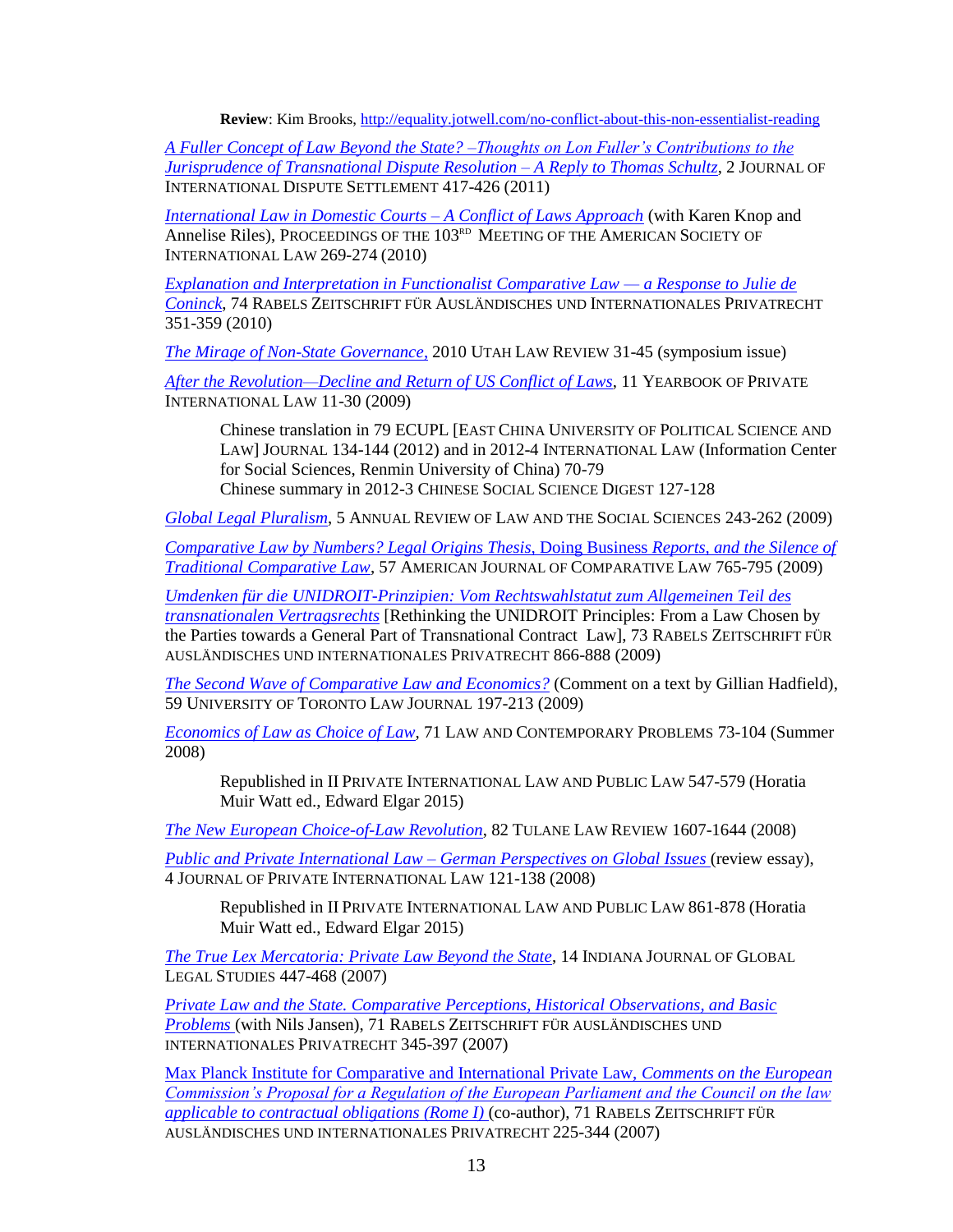*Private Law Beyond the State. Europeanization, Globalization, Privatization* (with Nils Jansen), 54 AMERICAN JOURNAL OF COMPARATIVE LAW 845-892 (2006)

Republished in I PRIVATE INTERNATIONAL LAW AND PUBLIC LAW 5-52 (Horatia Muir Watt ed., Edward Elgar 2015)

*[Two Paradigms of Jurisdiction](http://eprints.law.duke.edu/1614/)*, 27 MICHIGAN JOURNAL OF INTERNATIONAL LAW 1003-1069 (2006)

*[EU Law as Private International Law? Reconceptualising the Country-of-Origin Principle as](http://eprints.law.duke.edu/1573/1/EU_Law.pdf)  [Vested Rights Theory](http://eprints.law.duke.edu/1573/1/EU_Law.pdf)*, 2 JOURNAL OF PRIVATE INTERNATIONAL LAW 195-242 (2006)

Romanian Translation forthcoming in REVISTA DE DREPT INTERNATIONAL PRIVAT ŞI DREPT PRIVAT COMPARAT ("Review of Private International Law and Comparative Private Law")

*[US-Gerichte als Weltgerichte: Die Avantgarde der Globalisierung](http://heinonline.org/HOL/LandingPage?handle=hein.journals/dajvnws2006&div=20&id=&page=)* [US Courts as World Courts: The Avant-garde of Globalization], 31 DAJV-NEWSLETTER 46-54 (2006)

*The Re-*State*[-ment of Non-State Law. The State, Choice of Law, and the Challenge from Global](http://eprints.law.duke.edu/1226/)  [Legal Pluralism,](http://eprints.law.duke.edu/1226/)* 51 WAYNE LAW REVIEW 1209-1259 (2005)

*Profile: Arthur Taylor von Mehren*, 7 INTERNATIONAL LAW FORUM DU DROIT INTERNATIONAL 213-218 (2005)

*[Welche Globalisierung für das Recht? Welches Recht für die Globalisierung?](https://www.jstor.org/stable/27878535)* [Which Globalization for the Law? Which Law for Globalization?] (review essay), 69 RABELS ZEITSCHRIFT FÜR AUSLÄNDISCHES UND INTERNATIONALES PRIVATRECHT, 525-544 (2005)

*US-Gerichte als Weltkartellgerichte?* [US Courts as World Antitrust Courts?] (with Daniel Zimmer), 24 PRAXIS DES INTERNATIONALEN PRIVAT- UND VERFAHRENSRECHTS 451-457 (2004)

*[Fünf Minuten Rechtsvergleichung](http://rg.mpier.uni-frankfurt.de/fileadmin/user_upload/PDF/rg04/rg04_kritik_michaels.pdf)* [Five Minutes of Comparative Law] (review essay), 4 RECHTSGESCHICHTE 239-242 (2004)

*Die Auslegung und Fortbildung ausländischen Rechts* [Interpreting and Developing Foreign Law] (with Nils Jansen), 116 ZEITSCHRIFT FÜR ZIVILPROZESS 3-56 (2003)

*[Hamburg Group for Private International Law, Comments on the European Commission's Draft](http://eprints.law.duke.edu/1193/)  [Proposal for a Council Regulation on the Law Applicable to Non-Contractual Obligations](http://eprints.law.duke.edu/1193/)* (coauthor)*,* 67 RABELS ZEITSCHRIFT FÜR AUSLÄNDISCHES UND INTERNATIONALES PRIVATRECHT 1-56 (2003)

*[Three Paradigms of Legal Unification: National, International, Transnational,](http://www.jstor.org/discover/10.2307/25659799?uid=3739776&uid=2&uid=4&uid=3739256&sid=21101942090601)* PROCEEDINGS OF THE 96TH MEETING OF THE AMERICAN SOCIETY OF INTERNATIONAL LAW, 333-336 (2002)

*Gerichtsverfassung und Verfahrensstrukturen in föderalen Gemeinwesen – Diskussionsbericht*  [Courts and Proceedings in Federal Systems – Discussion Report], 66 RABELS ZEITSCHRIFT FÜR AUSLÄNDISCHES UND INTERNATIONALES PRIVATRECHT 357-364 (2002)

*[Im Westen nichts neues? Zum Stand der Rechtsvergleichung 100 Jahre nach dem Pariser](http://eprints.law.duke.edu/1230/)  Kongress – [Gedanken anlässlich einer Jubiläumskonferenz in New](http://eprints.law.duke.edu/1230/)* Orleans [Nothing new in the West? On the State of Comparative Law 100 Years after the Paris Congress – Reflections on the Occasion of a Centennial Conference in New Orleans], 66 RABELS ZEITSCHRIFT FÜR AUSLÄNDISCHES UND INTERNATIONALES PRIVATRECHT 97-115 (2002)

*Grundlagen eines allgemeinen gemeinschaftlichen Richtlinienkollisionsrechts – "Amerikanisierung" des Gemeinschafts-IPR?* [Foundations of EC conflict of laws regarding community directives – "Americanisation" of EC conflict of laws?] (with Hans-Georg Kamann), 12 EUROPÄISCHES WIRTSCHAFTS- UND STEUERRECHT 301-311 (2001)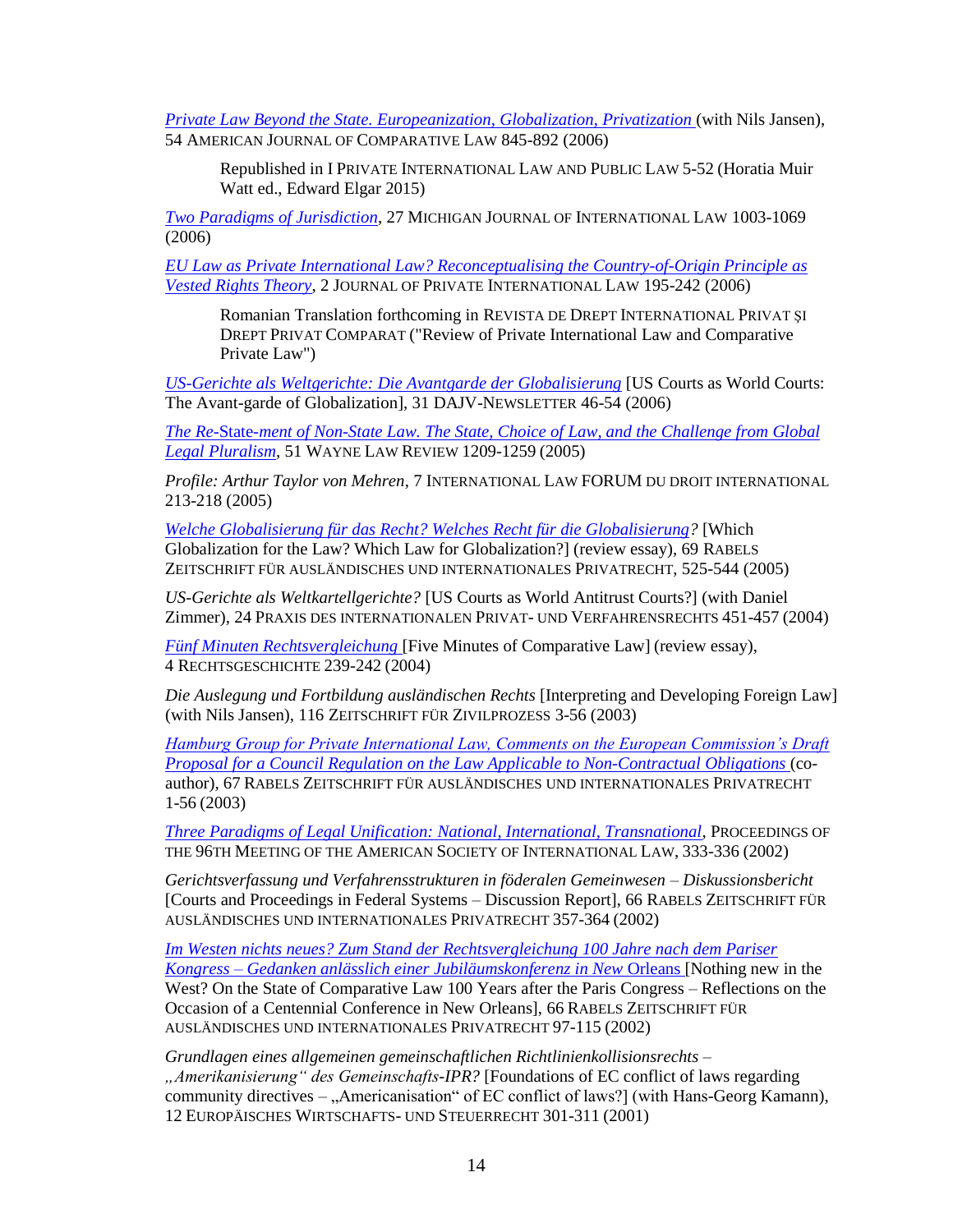*Standortwettbewerb als Rechtsfigur – die Entscheidung des OVG Hamburg zum Airbus A 380 im Lichte der Globalisierungsdebatte* [Institutional Competition as a Legal Concept – the Decision of the Hamburg Appeals Court in Administrative Matters on the Airbus A 380 in the Light of Globalization Debate], 34 KRITISCHE JUSTIZ 458-465 (2001)

*Globale Wirtschaft und lokale Gesetzgebung – Zu einem neuen Urteil des US Supreme Court*  [Global Economy, Local Legislation – On a new judgment by the US Supreme court (Crosby v. National Foreign Trade Council)], 100 ZEITSCHRIFT FÜR VERGLEICHENDE RECHTSWISSENSCHAFT 182-195 (2001)

*Pragmatismus und Realismus für die Haager Verhandlungen zu einem weltweiten Gerichtsstandsund Vollstreckungsübereinkommen* [Pragmatism and Realism for the Hague Negotiations on a Worldwide Convention on Jurisdiction and Enforcement of Judgments] (with Arthur T. von Mehren), 25 DAJV-NEWSLETTER 124-128 (2000)

*Anerkennung internationaler Schiedssprüche und ordre public – Anm zu OGH 23.2.1998 – 3 Ob 115/95, ZfRV 1999, 24* [Enforcement of International Arbitration Awards and ordre public], 40 ZEITSCHRIFT FÜR RECHTSVERGLEICHUNG 5-9 (1999)

*Privatautonomie und Privatkodifikation – [Zu Anwendbarkeit und Geltung allgemeiner](http://scholarship.law.duke.edu/faculty_scholarship/3066/)  [Vertragsrechtsprinzipien](http://scholarship.law.duke.edu/faculty_scholarship/3066/)* [Party Autonomy and Private Codifications – On Applicability and Validity of Common Principles of Contract Law], 62 RABELS ZEITSCHRIFT FÜR AUSLÄNDISCHES UND INTERNATIONALES PRIVATRECHT 580-626 (1998)

*Sharp Distinctions and Floating Transitions – A German View of Sharp v. Thompson (House of Lords), 1997 SLT 636,* 6 EUROPEAN REVIEW OF PRIVATE LAW 407-413 (1998)

Cited in 114 SCOTTISH LAW COMMISSION, DISCUSSION PAPER ON *SHARP V THOMSON* (July 2001) and SCOTTISH LAW COMMISSION, REPORT ON *SHARP V THOMSON* (December 2007)

*Vorzeitiger Erbausgleich und internationales Privatrecht* [The illegitimate child's succession rights in the conflict of laws], 18 PRAXIS DES INTERNATIONALEN PRIVAT- UND VERFAHRENSRECHTS 192 (1998)

*Schiffsgläubigerrecht und Auslandsveräußerung – Anmerkung zu BGH, TranspR 1997, 156*  [Security Rights in Ships Sold Abroad]*,* 20 TRANSPORTRECHT 330 (1997)

*Der Abbruch der Weiterverweisung im deutschen internationalen Privatrecht* [Breaking the Circle of Second Degree Renvoi in German Conflict of Laws], 61 RABELS ZEITSCHRIFT FÜR AUSLÄNDISCHES UND INTERNATIONALES PRIVATRECHT 685-713 (1997)

*Europäisches Verbraucherschutzrecht und IPR* [European Consumer Law and Choice of Law] (with Hans-Georg Kamann), 52 JURISTENZEITUNG 601-610 (1997)

# **Untitled Book Reviews and Case Notes, Forewords, Conference Reports, Blog Posts**

Foreword, in: Felix M. Wilke, A Conceptual Analysis of European Private International Law: The General Issues in the EU and its Member States (Intersentia, 2019).

[Is Adjudicatory Jurisdiction a Category of Public International Law?,](http://opiniojuris.org/2018/09/20/is-adjudicatory-jurisdiction-a-category-of-public-international-law/) Opinio Juris 20 Sep 2018

Book Review: Christoph Schönberger, Der "German Approach" (Tübingen, Mohr Siebeck, 2015), 134 Zeitschrift für Rechtsgeschichte—Germanistische Abteilung 485-487 (2017)

*[Book Review:](http://onlinelibrary.wiley.com/doi/10.1111/lasr.12010/full)* Pluralism and Development: Scholars and Practitioners in Dialogue, (Brian Z. Tamanaha, Caroline Sage, and Michael Woolcock eds., Cambridge University Press 2012), 47 LAW & SOCIETY REVIEW 236-238 (2012)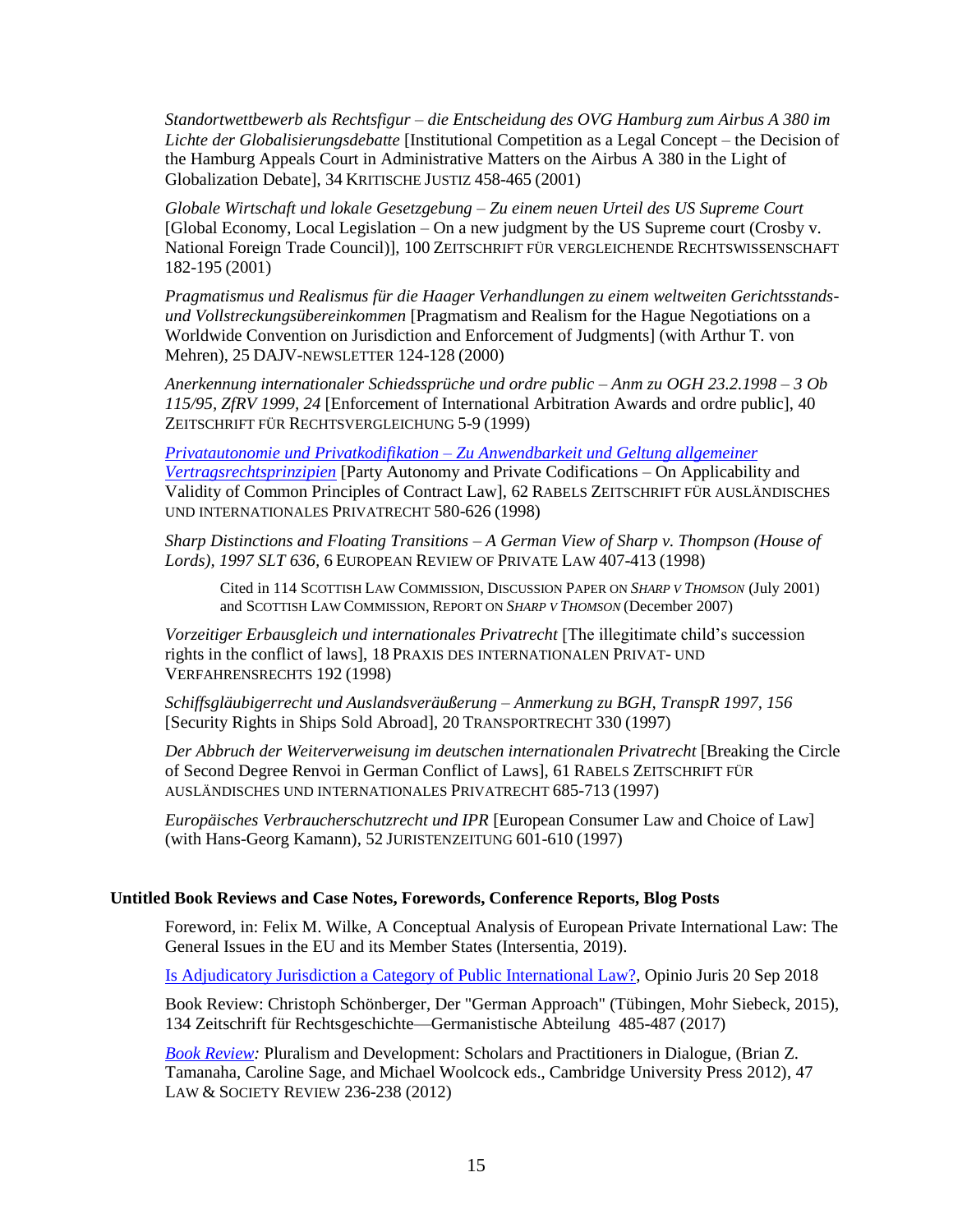*[Book Review:](http://icon.oxfordjournals.org/content/10/4/1179.extract)* Moritz Renner, Zwingendes transnationales Recht. Zur Struktur der Wirtschaftsverfassung jenseits des Staates [Mandatory Transnational Law. On the Structure of the Economic Constitution Beyond the State]. Baden-Baden: Nomos, 2011, 10 INTERNATIONAL JOURNAL OF CONSTITUTIONAL LAW 1179-1184 (2012)

Also at<http://www.europeanlawbooks.org/reviews/detail.asp?id=771>

*[Foreword: The Bernstein Memorial Lecture—The First Six Years](http://eprints.law.duke.edu/1945/1/CICLOPS_Michaels.pdf)*, in Duke Law CICLOPs 1, pp. ix-xii (June 2009)

*Conference [Report: The New European Choice-of-Law Revolution: Lessons for the United States?](http://www.law.duke.edu/cicl/pdf/choiceoflaw-lessons.pdf)  [A Conference at Duke Law School](http://www.law.duke.edu/cicl/pdf/choiceoflaw-lessons.pdf)* (with Catherine H. Gibson), 29 PRAXIS DES INTERNATIONALEN PRIVAT- UND PROZESSRECHTS 373-375, also at http://www.law.duke.edu/cicl/pdf/choiceoflawlessons.pdf.

*Beyond the State? Rethinking Private Law. Introduction to the Issue* (with Nils Jansen), 56 AMERICAN JOURNAL OF COMPARATIVE LAW 527-539 (2008); also in BEYOND THE STATE: RETHINKING PRIVATE LAW 1-12 (Nils Jansen & Ralf Michaels eds. 2008)

*[Foreword](http://www.law.duke.edu/shell/cite.pl?71+Law+&+Contemp.+Probs.+1+(summer+2008))* (with Karen Knop & Annelise Riles), 71 LAW AND CONTEMPORARY PROBLEMS 1-17 (Summer 2008)

*[Public and Private Law in the Global Adjudication System: Three Questions to the Panelists](http://www.law.duke.edu/shell/cite.pl?18+Duke+J.+Comp.+&+Int%27l+L.+253+pdf)*, 18 DUKE JOURNAL OF COMPARATIVE & INTERNATIONAL LAW 253-258 (2008)

*Book Review: Denationalisierung des Privatrechts? Symposium anlässlich des 70. Geburtstages von Karl Kreuzer (Eva-Maria Kieninger ed., Tübingen: Mohr Siebeck 2005)*, 72 RABELS ZEITSCHRIFT FÜR AUSLÄNDISCHES UND INTERNATIONALES PRIVATRECHT 397-403 (2008)

*Book Review: Jan Smits (ed.), The Need for a European Contract Law: Empirical and Legal Perspectives*, 15 ZEITSCHRIFT FÜR EUROPÄISCHES PRIVATRECHT 950-952 (2007)

*[Book Review: Mistake, Fraud, and Duties to Inform in European Contract Law \(Ruth Sefton-](http://www.europeanlawbooks.org/reviews/detail.asp?id=81)[Green ed., 2005\)](http://www.europeanlawbooks.org/reviews/detail.asp?id=81)*, 2005, http://www.europeanlawbooks.org/reviews/detail.asp?id=81

*[Case Note: F. Hoffmann-LaRoche Ltd. v. Empagran S.A](http://www.law.duke.edu/publiclaw/supremecourtonline/commentary/fhovemp.html)*, http://www.law.duke.edu/publiclaw/supremecourtonline/commentary/fhovemp.html

*Book Review: Towards a European Ius Commune in Legal Education and Research (Michael Faure et al. eds., 2002),* 12 ZEITSCHRIFT FÜR EUROPÄISCHES PRIVATRECHT 874 (2004)

*Conference Report: Epistemology and Methodology of Comparative Law in the Light of European Integration, Brüssel, 26. bis 28. Oktober 2002,* 11 ZEITSCHRIFT FÜR EUROPÄISCHES PRIVATRECHT 453 (2003)

*Conference Report*: *11. Tagung der International Academy of Commercial and Consumer Law*  (with Giesela Rühl), 67 RABELS ZEITSCHRIFT FÜR AUSLÄNDISCHES UND INTERNATIONALES PRIVATRECHT 353 (2003)

*[Book Review: Rethinking the Masters of Comparative Law \(](http://eprints.law.duke.edu/1166/)Annelise Riles ed., Hart 2001),* 4 GERMAN LAW JOURNAL 411-417 (2003)

*Book Review: Basil S. Markesinis, Always on the Same Path. Essays on Foreign Law and Comparative Methodology, Volume II,* 10 ZEITSCHRIFT FÜR EUROPÄISCHES PRIVATRECHT 903 (2002)

*Book Review: Klaus Adomeit & Guillermo Frühbeck, Einführung in das spanische Recht: Das Verfassungs-, Zivil-, Wirtschafts- und Arbeitsrecht des Königreichs Spanien (Munich: Beck, 2nd ed. 1999),* 18 INFORMACIONES 103 (2002)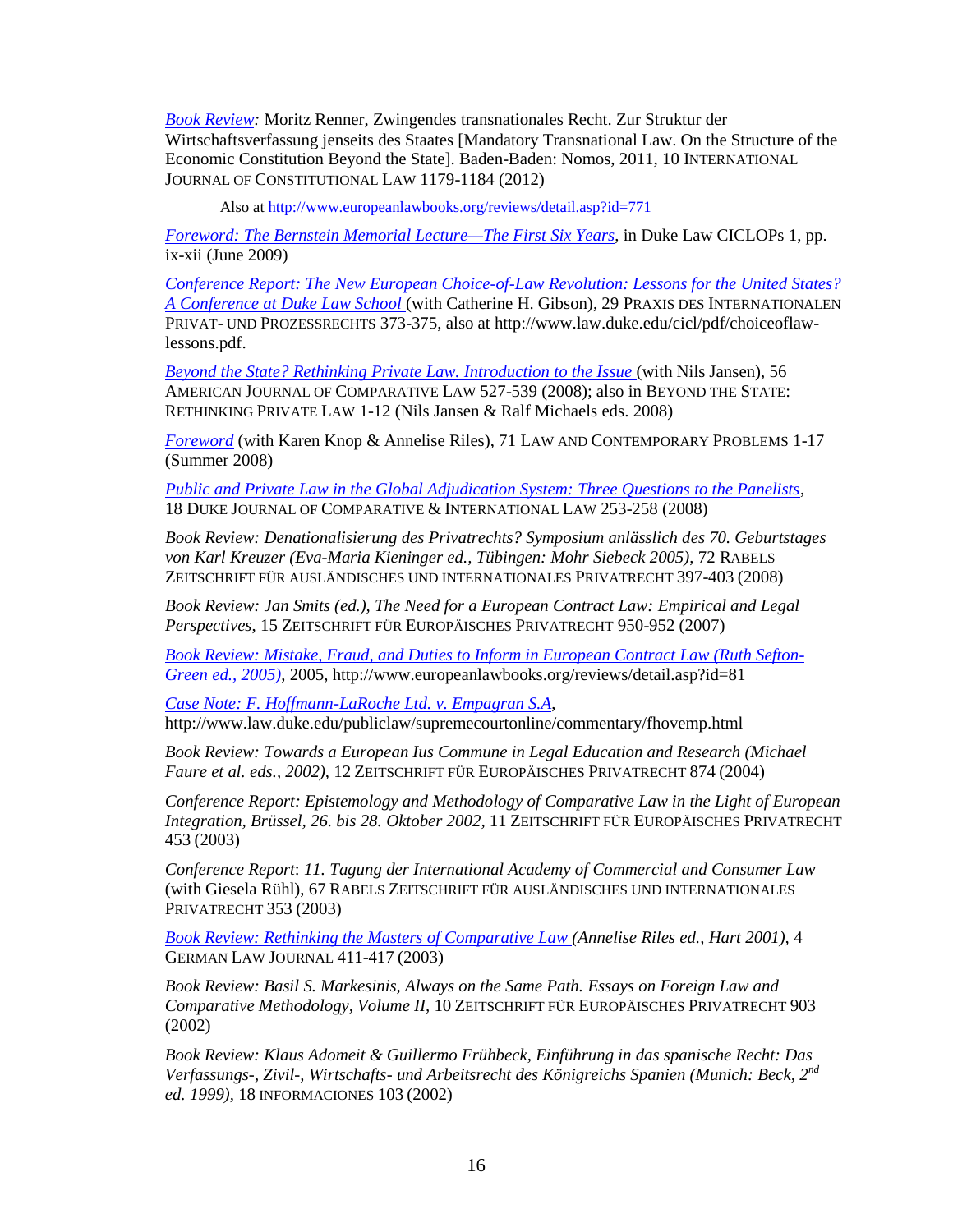*Book Review: Sylvia Sella-Geusen, Doppelverkauf – Zur Rechtsstellung des ersten Käufers im gelehrten Recht des Mittelalters, Berlin 1999,* 10 ZEITSCHRIFT FÜR EUROPÄISCHES PRIVATRECHT 423 (2002)

*Book Review: Peter A. Reichart, Der Renvoi im schweizerischen IPR, Zürich 1996; Hans Kuhn, Der Renvoi im internationalen Erbrecht der Schweiz, Zürich 1998,* 65 RABELS ZEITSCHRIFT FÜR AUSLÄNDISCHES UND INTERNATIONALES PRIVATRECHT 320 (2001)

*Book Review: Tony Weir, Economic Torts (Clarendon Lectures), Oxford 1997,* 65 RABELS ZEITSCHRIFT FÜR AUSLÄNDISCHES UND INTERNATIONALES PRIVATRECHT 351 (2001)

*[Book Review:](http://journals.cambridge.org/action/displayAbstract?fromPage=online&aid=4808472&fulltextType=BR&fileId=S0165070X00001170) Petar Šarčević & Paul Volken (eds.), Yearbook of Private International Law, Volume I-1999, The Hague-London-Boston 1999,* 48 NETHERLANDS INTERNATIONAL LAW REVIEW 108-112 (2001)

*Book Review: Peter Cane & Jane Stapleton (eds.), The Law of Obligations – Essays in Celebration of John Fleming, Oxford 1998,* 9 ZEITSCHRIFT FÜR EUROPÄISCHES PRIVATRECHT 425 (2001)

*Book Review: Cordula Thoms, Einzelstatut bricht Gesamtstatut. Zur Auslegung der "besonderen Vorschriften" in Art. 3 Abs. 3 EGBGB (Studien zum ausländischen und internationalen Privatrecht 51, Tübingen:Mohr 1996),* 64 RABELS ZEITSCHRIFT FÜR AUSLÄNDISCHES UND INTERNATIONALES PRIVATRECHT 177 (2000)

*Book Review: Heinrich Nagel & Peter Gottwald, Internationales Zivilprozeßrecht, 4th ed., Münster 1997,* 6 ZEITSCHRIFT FÜR EUROPÄISCHES PRIVATRECHT 1050 (1998)

## **Miscellaneous**

[Is Adjudicatory Jurisdiction a Category of Public International Law?](http://opiniojuris.org/2018/09/20/is-adjudicatory-jurisdiction-a-category-of-public-international-law/) Opinio Juris, 20 Sep 2018

[Gehört der Islam zu Deutschland? Beyond Böckenförde](file://///Users/michaels/Documents/Gehört%20der%20Islam%20zu%20Deutschland%25253F%20Beyond%20Böckenförde) (2018), Verfassungsblog, 22 March 2018

Blog Posts on Huffington Post, 2015-2017 https://www.huffingtonpost.com/author/ralf-michaels-284

*[Foreword,](http://www.hartpub.co.uk/Huang_Preface_Foreword.pdf)* in JIE HUANG, INTERREGIONAL RECOGNITION AND ENFORCEMENT OF CIVIL AND COMMERCIAL JUDGMENTS—LESSONS FOR CHINA FROM US AND EU LAW ix-x (Hart, 2014)

*"Law as the Study of Norms" – [Foundational Subjects and Interdisciplinarity in Germany and the](http://verfassungsblog.de/law-as-the-study-of-norms-foundational-subjects-and-interdisciplinarity-in-germany-and-the-united-states/)  [United States](http://verfassungsblog.de/law-as-the-study-of-norms-foundational-subjects-and-interdisciplinarity-in-germany-and-the-united-states/)* (2014), with several follow-up posts, at http://www.verfassungsblog.de/author/ralfmichaels/

*Party Autonomy—A New Paradigm without a Proper Foundation?* (talk summary, with Japanese translation), 15 JAPANESE YEARBOOK OF PRIVATE INTERNATIONAL LAW 282-284 (2013)

*US Courts as World Courts,* 12 WASEDA PROCEEDINGS OF COMPARATIVE LAW 109-114 (2009).

*[The Attorney General Looks Abroad](http://www.newsobserver.com/559/story/480699.html)* (Op-Ed), THE NEWS AND OBSERVER, August 31, 2006

*Zu guter Letzt: Die Festschriften der Gesellschaft,* 14 ZEITSCHRIFT FÜR EUROPÄISCHES PRIVATRECHT 960-962 (2006)

*Code vs. Code. Images of Code in the French Resistance to European Codification*, in DOUBLE MAITRISE ASSOCIATION PARIS II / CAMBRIDGE UNIVERSITY, FIRST SPRING CONVENTION 26-28 (2006)

*US Courts as World Courts*, in FOR BOB MUNDHEIM 36-41 (American Academy in Berlin ed., 2006)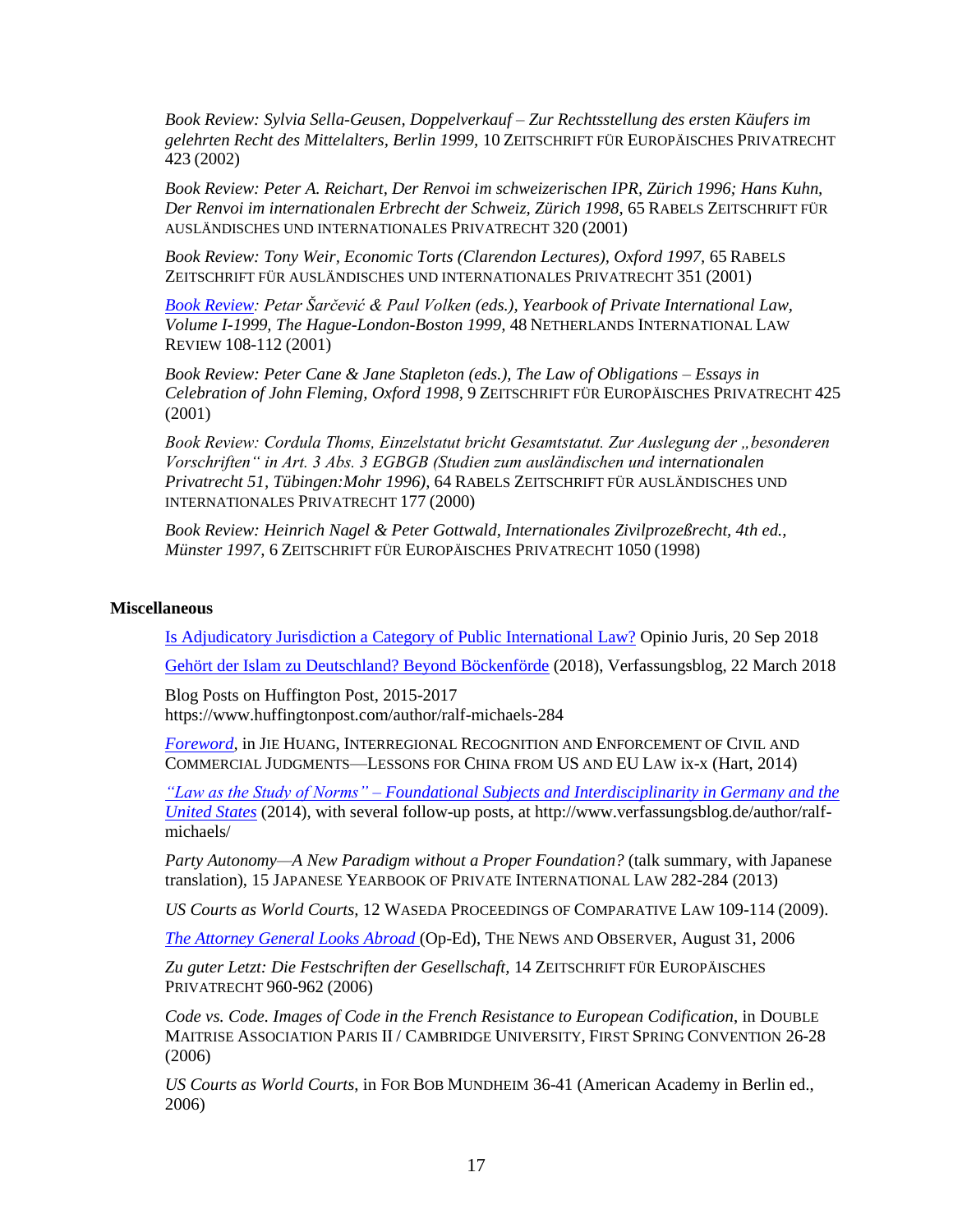*[\[In memoriam\] Arthur Taylor von Mehren, 10. August 1922 –](http://eprints.law.duke.edu/1461/) 17. Januar 2006* (with Giesela

Rühl)*,* 70 RABELS ZEITSCHRIFT FÜR AUSLÄNDISCHES UND INTERNATIONALES PRIVATRECHT 233- 234 (2006)

*[George W. Schröder](http://www.tagesspiegel.de/meinung/kommentare/;art141,2174397)* (Op-ed), DER TAGESSPIEGEL, September 22, 2005

*Justice, thwarted by secrecy* (Op-Ed), THE NEWS & OBSERVER, April 6, 2004

*U.S. provides visitors not-so-warm welcome* (Op-Ed), ATLANTA JOURNAL-CONSTITUTION, February 16, 2004

*[Same Sex Marriage: Canada, Europe, and the United States,](http://www.asil.org/insigh111.cfm)* ASIL INSIGHTS, JUNE 2003

*Zu guter Letzt: Kannitverstaan in Zürich,* 10 ZEITSCHRIFT FÜR EUROPÄISCHES PRIVATRECHT 428 (2002)

*Echo (Der praktische Fall – Internationales Privatrecht: Eine Düngemittelanlage für China),* 40 JURISTISCHE SCHULUNG 936 (2000)

*Welches europäische Vertragsrecht braucht die Wirtschaft?*, in EUROPA ALS UNION DES RECHTS – EINE NOTWENDIGE ZWISCHENBILANZ IM PROZEß DER VERTIEFUNG UND ERWEITERUNG 158-159 (Hanns Martin Schleyer-Stiftung ed., 1999)

*Zu guter Letzt: My Own Private Switzerland,* 7 ZEITSCHRIFT FÜR EUROPÄISCHES PRIVATRECHT 197 (1999)

*Echo (Der praktische Fall – Internationales Privatrecht: Eine unsichere Sicherheit),* 38 JURISTISCHE SCHULUNG 192 (1998)

### **Blog Posts**

| Verfassungsblog:           | https://verfassungsblog.de/author/ralf-michaels/ |
|----------------------------|--------------------------------------------------|
| Conflictoflaws.net:        | http://conflictoflaws.net/author/ralf-michaels/  |
| Law and Political Economy: | https://lpeblog.org/author/ralfmichaels/         |

### **Amicus Curiae Brief**

*F. Hoffmann-La Roche, Ltd., et al. v. Empagran, S.A., et al.*, 542 U.S. 155 (2004) (with Hannah Buxbaum and Horatia Muir Watt) [http://supreme.lp.findlaw.com/supreme\\_court/briefs/03-724/03-724.mer.ami.intlawprofs.pdf](http://supreme.lp.findlaw.com/supreme_court/briefs/03-724/03-724.mer.ami.intlawprofs.pdf)

#### **Conferences, Workshops, and Panels Organized**

The New Hague Judgments Convention, AALS Annual Meeting, New Orleans, January 4, 2018

Contributions to be published in 29/3 [Duke Journal of Comparative and International Law](https://scholarship.law.duke.edu/djcil/)

Idea Stream "Local prosperity and global sustainability", [Meridian 180 2](http://www.cvent.com/events/meridian-180-global-summit-2017/event-summary-d392a872e6654eb4825aab53ecb67d55.aspx)nd Annual Global [Summit: Rise of Inward-Looking Societies: New Models of Cooperation,](http://www.cvent.com/events/meridian-180-global-summit-2017/event-summary-d392a872e6654eb4825aab53ecb67d55.aspx) Brussels, May 19-21, 2017

[Internationalizing the New Conflicts Restatement](http://djcil.law.duke.edu/symposium/) (with Christopher A. Whytock), Duke Law School, November 4-5, 2016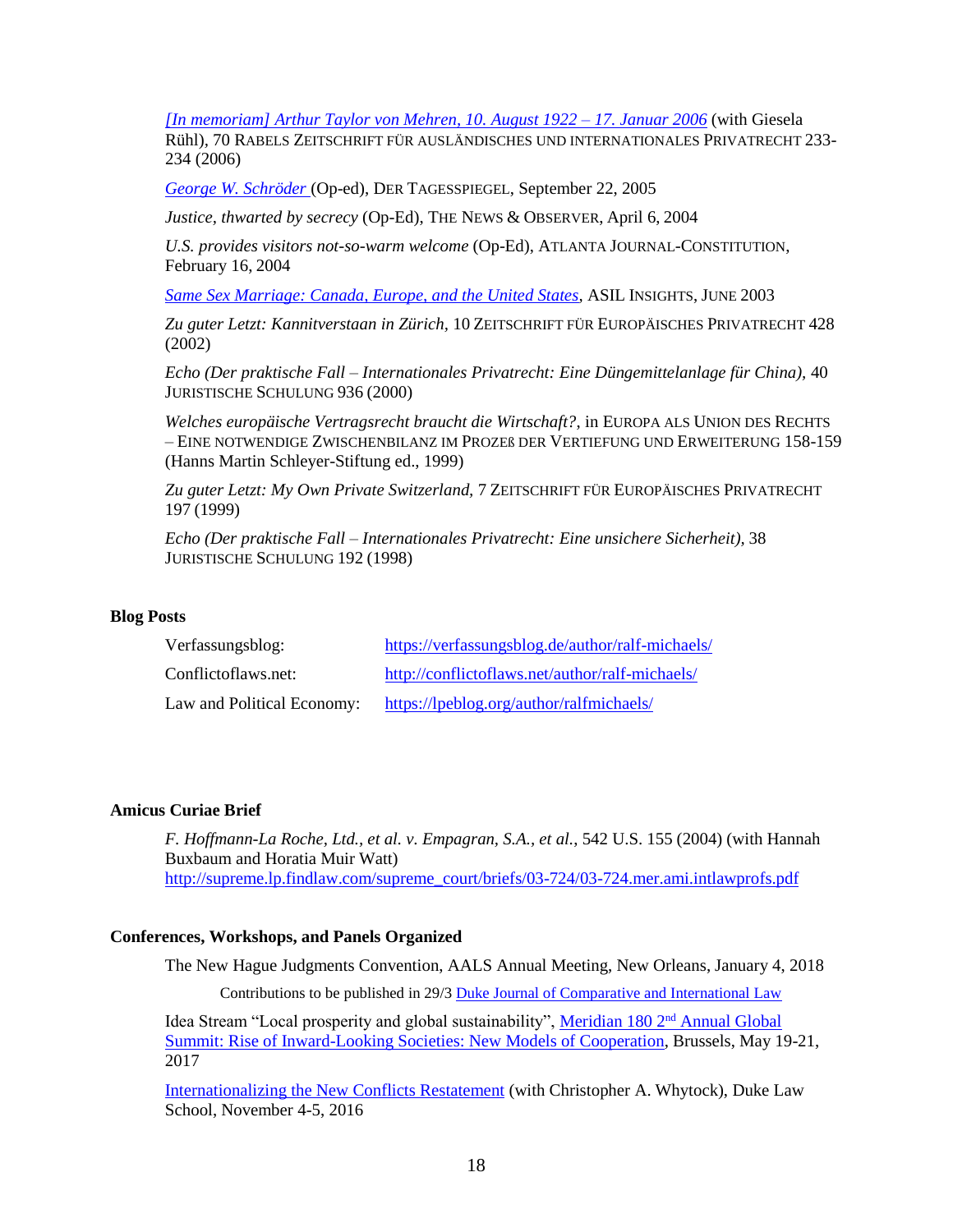Contributions published in [27/3 Duke Journal of Comparative and International Law](https://scholarship.law.duke.edu/djcil/vol27/iss3/)

Hot Topics Panel on Police Violence, Annual Meeting, American Society of Comparative Law, Southern Methodist University, Dallas, Oct 1-3, 2015

Hot Topics Panel on Privacy, Surveillance and Transparency in the Age of Big Data, Annual [Meeting, American Society of Comparative Law,](http://ualr.edu/law/ascl/) University of Arkansas at Little Rock, October 12, 2013

What is Private International Law?, Panel, Annual Meeting of the American Society of International Law, Washington DC, April 5, 2013

Contributions and discussion published in 107 ASIL Proc'ings 337-342 (2013)

[What is Private International Law?,](http://web.law.duke.edu/cicl/pilconference/) Conference, Duke Law School, November 2/3, 2012

Selected papers published in [23/3 Duke Journal of Comparative and International Law \(2013\)](http://scholarship.law.duke.edu/djcil/vol23/iss3/)

Hot Topics Panel on Financial Regulation, Sovereignty, and Comparative Law, Annual Meeting, American Society of Comparative Law, University of Iowa College of Law, October 5, 2012

'Soft' codification of Private Law, panel for the thematic Congress of the International Association of Comparative Law, Taipei, May 25, 2012

Papers published in CODIFICATION IN INTERNATIONAL PERSPECTIVE—SELECTED PAPERS FROM THE 2ND IACL THEMATIC CONFERENCE (Wen-Yeu, ed., Springer, 2014)

[Hot Topics Panel on Revolution and Constitution,](http://www.youtube.com/watch?v=D-iGffWtcDc) [Annual Meeting, American Society of](http://www.mcgeorge.edu/Research_Centers_and_Institutes/Global_Center_for_Business_and_Development/Conferences/ASCL_Annual_Meeting.htm)  [Comparative Law,](http://www.mcgeorge.edu/Research_Centers_and_Institutes/Global_Center_for_Business_and_Development/Conferences/ASCL_Annual_Meeting.htm) University of the Pacific, McGeorge Law School, Sacramento, CA, October 21, 2011

[Private Law Theory](http://www.wcl.american.edu/events/2010congress/Private_Law_Theory_Workshop.07.28.10.pdf?rd=1) (with Fernanda Nicola), American University, Washington DC, July 28, 2010

General Jurisprudence – [A Symposium in Honor of William Twining,](http://www.law.duke.edu/news/story?id=3172&u=26) Duke, April 6, 2009

[The Doing Business Reports by the World Bank and the Legal Origins Thesis: Is Economics](http://www.aals.org/events_am2009_fri.php)  [Replacing Comparative Law?,](http://www.aals.org/events_am2009_fri.php) AALS Annual Meeting, San Diego, January 9, 2009

Proceedings published in [57/4 American Journal of Comparative Law 765-876 \(2009\)](http://comparativelaw.metapress.com/content/l408115w82ru/?p=dda68e574d82415f98969afff554dd71&pi=0)

[The New European Choice-of-Law Revolution –](http://www.law.duke.edu/cicl/choiceoflaw) Lessons for the United States?, Durham, February 2008.

Proceedings published as  $82/5$  TULANE LAW REVIEW (2008) [\(pp. 1607-2180\).](http://www.law.tulane.edu/uploadedFiles/Tulane_Journal_Sites/Tulane_Law_Review/Tables_of_Contents/82%20Number%205.pdf)

[Conflict of Laws in a Globalized World –](http://www.mpipriv.de/ww/en/pub/news/events/symposi_arthur_t__von.cfm) In Memoriam Arthur T. von Mehren (with Eckart Gottschalk, Giesela Rühl, Jan von Hein), Hamburg, November 24, 2007.

Proceedings based on contributions to CONFLICT OF LAWS IN A GLOBALIZED WORLD [\(CUP 2007\)](http://www.cambridge.org/catalogue/catalogue.asp?isbn=0521871301)

[Beyond the State? Rethinking Private Law \(](http://www.privatelaw.org/)with Nils Jansen), Hamburg, July 2007

Conference reports: Martin Flohr, *Beyond the State? Rethinking Private Law. Symposium in Hamburg am 12. und 13. Juli 2007*, 72 Rabels Zeitschrift für ausländisches und internationales Privatrecht 391-96 (2008); Alexandra Kemmerer, *Auf dem globalen Basar – Juristen feilschen in Hamburg um den Wert des Privatrechts*, Frankfurter Allgemeine Zeitung, 30 August, 2007, p. 35; Jens Kleinschmidt, *Tagungsbericht – "Beyond the State? Rethinking Private Law,"* 62 Juristenzeitung 1044-45 (2007); Walter Doralt and Verena Brandt, 2009 Zeitschrift für Europäisches Privatrecht 870-72.

Proceedings published as 56/3 AMERICAN JOURNAL OF PRIVATE LAW (2008) (pp. 527-843) and as BEYOND THE STATE—RETHINKING PRIVATE LAW (Nils Jansen & Ralf Michaels eds., Mohr Siebeck 2008).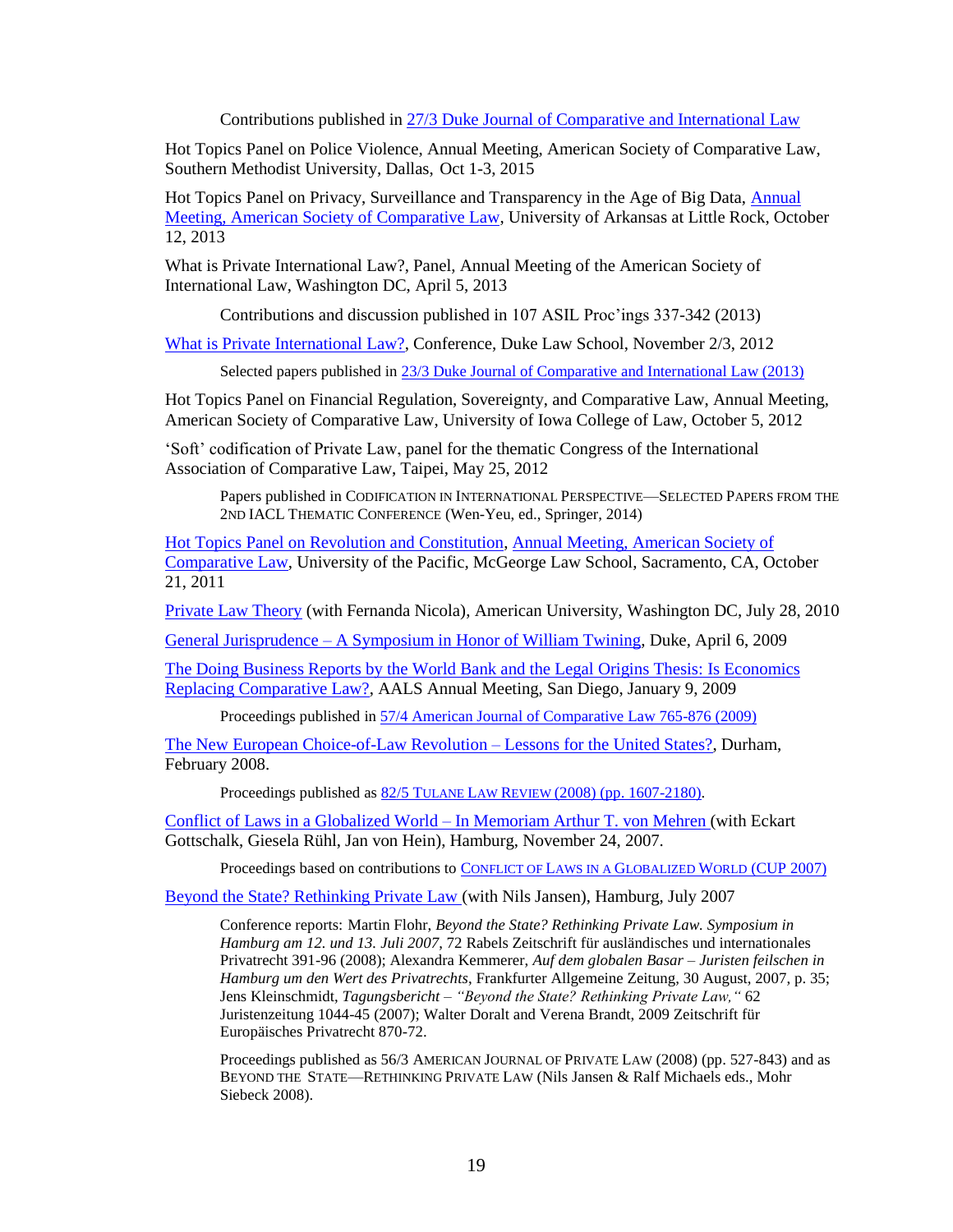2<sup>nd</sup> Annual Workshop of the German Law Journal (with Russell Miller, Peer Zumbansen), Durham, October 2004.

Proceedings published in 5/12 GERMAN LAW JOURNAL [1413-1520 \(2004\)](http://www.germanlawjournal.com/pdf/Vol05/pdf_vol_05_no_12.pdf)

#### **Select Presentations**

Presenter, *Kinderehe und Kulturkonflikt*, Lange Nacht des Grundgesetzes, Hamburg, May 23, 2019

Presenter, *Global Restatement of Private International Law?* Aktuelle Stunde, Max Planck Institute for Comparative and Private International Law, Hamburg, May 23, 2019

Presenter, *Reasonableness in the New Foreign Relations Restatement*, Conference The Restatement and Beyond: The Past, Present and Future of the Foreign Relations Law of the United States, University of Virginia, Charlottesville, Jan 12, 2019

Panel Chair, The New Hague Judgments Convention, AALS Conference, New Orleans, Jan 3, 2019

Presenter, *Law as Technique* (with Annelise Riles), Conference Law and Anthropology, Berlin, Dec 1, 2018

Presenter, *Private International Law and the Question of Universal Values*, Conference: The Continuing Relevance of Private International Law and New Challenges, New York University, Nov 16, 2018

Workshop presenter, *Reasonableness in the new Foreign Relations Restatement*, Indiana University, Oct 31, 2018

Commentator, Book workshop Hans Lindahl, Authority and the Globalisation of Exclusion and Inclusion, QMUL, Oct 10, 2018

Presenter, *Patrick Glenn, Amateur*, Panel: Remembering H. Patrick Glenn, IACL World Congress, Fukuoka, July 26, 2018

Panelist, Use of the UNIDROIT Principles in National Law, IACL World Congress, Fukuoka, July 23, 2018

Presenter, How Asian Should Asian Law Be?, Kyoto University, July 20, 2018

Presenter, Global Legal Pluralism, Conference: Entangled Legalities, Graduate Institute, Geneva, May 25, 2018

Presenter, From State to Contract—Microcredit as Neoliberal Family Law Reform, Annual Comparative Law Work in Progress Workshop, Princeton University, Feb 24, 2018

Panelist, The Rise of Populism in Europe, AALS Conference, San Diego, Jan 6, 2018

Presenter, *Party Autonomy and Religious* Laws, Cambridge University, Nov 17, 2017

Workshop participant, *Global Legal Pluralism and Conflict of Laws*, Queen Mary University, Nov 15-16, 2017

Panel presentation, *Böckenförde and Burkas*, Annual Meeting German Studies Association, Atlanta, Oct 7, 2017

Presenter, *Mehr Freiheit wagen im Kollisionsrecht: Die Wahl religiösen Rechts*, Symposium "Mehr Freiheit Wagen," Max Planck Institute for Comparative Law and Private International Law, Hamburg, Sep 30, 2017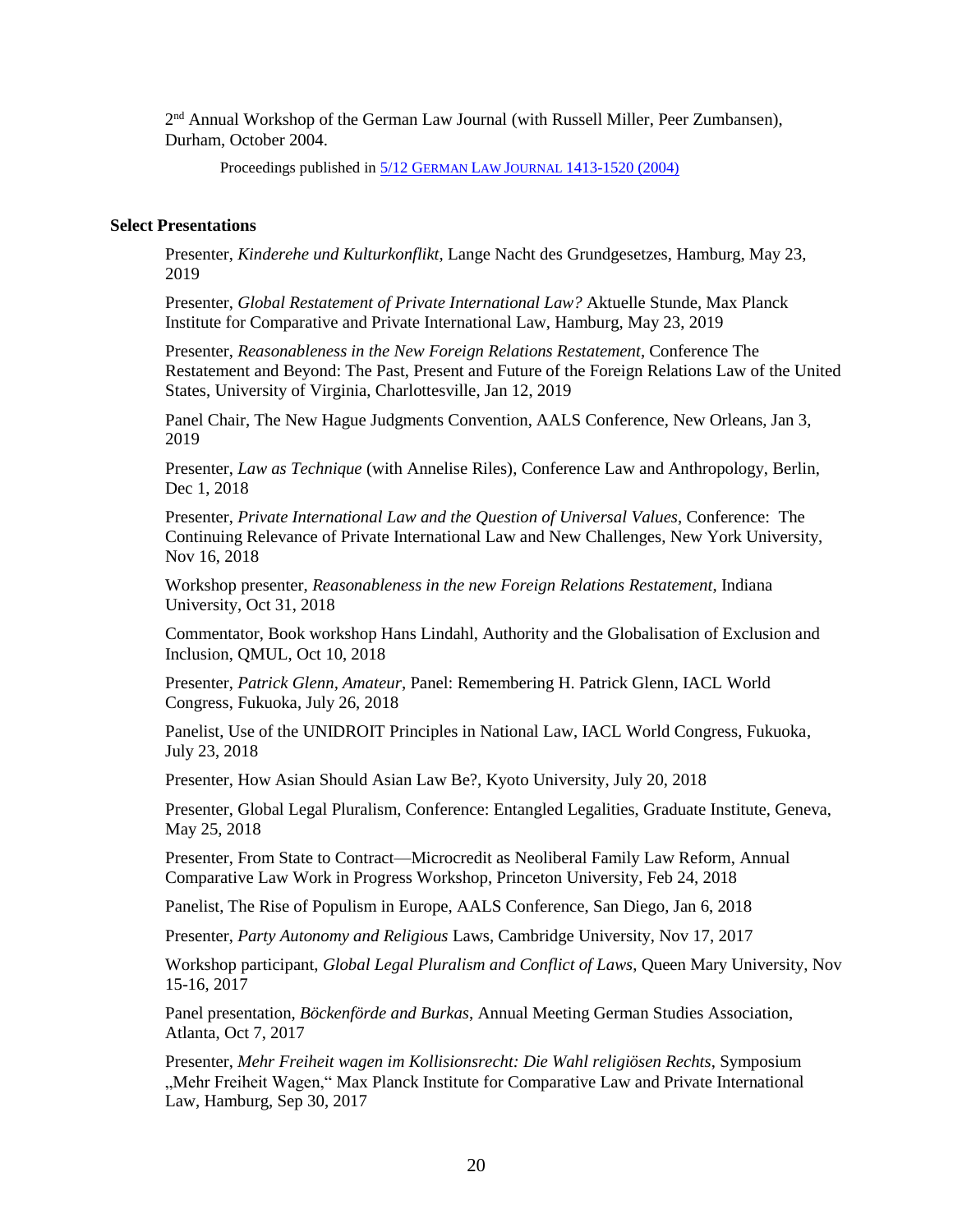Workshop Presentation, *Arbitral Justice as Private and Public Good*, Private Law Theory Workshop, Tel Aviv University, June 21, 2017

Workshop Presentation, *Arbitral Justice as Private and Public Good*, Haifa University, June 7, 2017

Workshop Presentation, *Postsecular Comparative Law*, Bar-Ilan University, June 6, 2017

Guest lecture, *Of Law and Recognition*, Bar-Ilan University, June 4, 2017

[Banning Burqas—A View from Postsecular Comparative Law](https://law.duke.edu/video/bernstein-lecture-2017-ralf-michaels-banning-burqas-view-postsecular-comparative-law/) (Herbert Bernstein Memorial Lecture), Durham NC, March 2, 2017

Workshop Presenter, *Legal Unification—Form and Substance*, Conference: The Future of Commercial Law—Ways Forward for Harmonisation, Durham UK, Feb 28, 2017

Workshop Presenter, *Private International Law as the Ethics of Engaging the Other*, workshop: Unity in Diversity in PIL, Aberdeen, Feb 27, 2017

Keynote Speaker, *Private International Law as the Ethics of Engaging the Other*, Confefence: Private International Law—Embracing Diversity, Edinburgh, Feb 24, 2017

Workshop Presenter, Law and Recognition—Towards a Relational Concept of Law, Edinburgh, Feb 23, 2017

Keynote Speaker, *Legal Unification—Form and Substance*, Conference: Conversations on Convergence, Singapore Management University, December 8, 2016

Workshop Presenter, *Postsecular Comparative Law*, National University of Singapore, December 7, 2016

Panelist, *"Who's Afraid of Non-State Law?*Annual Conference of the Asociación Americana de Derecho Privado, Buenos Aires, November 10, 2016

Presenter, *Postsecular Comparative Law*, Transpacific Roundtable on Comparative Constitutional Law, University of Washington, Seattle, October 29, 2016

Presenter, *Comparative Law and Human Rights*, Workshop on Foundations of Human Rights Law, Michigan Law School, October 8, 2016

Presenter, *Postsecular Comparative Law*, International and Comparative Law workshop, Harvard Law School, September 28, 2016

Presenter, *The Global Legal System*, Conference: Philosophical Foundations of Global Law, Cartagena de Indias, Colombia, August 25, 2016

Presenter, *Does Brexit Spell the End of Transnational Law?*, Conference: Jessup's Bold Proposal, King's College London, July 1, 2016

Presenter, *Comparative Law and Transnational Law*, Law and Society Annual Meeting, New Orleans, June 3, 2016

Presenter, *Comparative Advantages in Legal Education and Practice*, Conference: European Regulatory Private Law—Autonomy, Competition and Regulation in European Private Law, European University Institute, Fiesole, May 26, 2016

Presenter, *Zugangsschranken—Rezeptionsprobleme der Systemtheorie in der US-amerikanischen Rechtstheorie* [Access barriers—Reception Problems of Systems Theory in US Legal Theory], workshop Perspektiven deutscher Privatrechtstheorie, Münster, February 11, 2016

Keynote Speaker: *Religiöse Rechte und Postsäkulare Rechtsvergleichung* (Religious Laws and Postsecular Comparative Law), Symposium in Honor of Hein Kötz: Zukunftsfragen der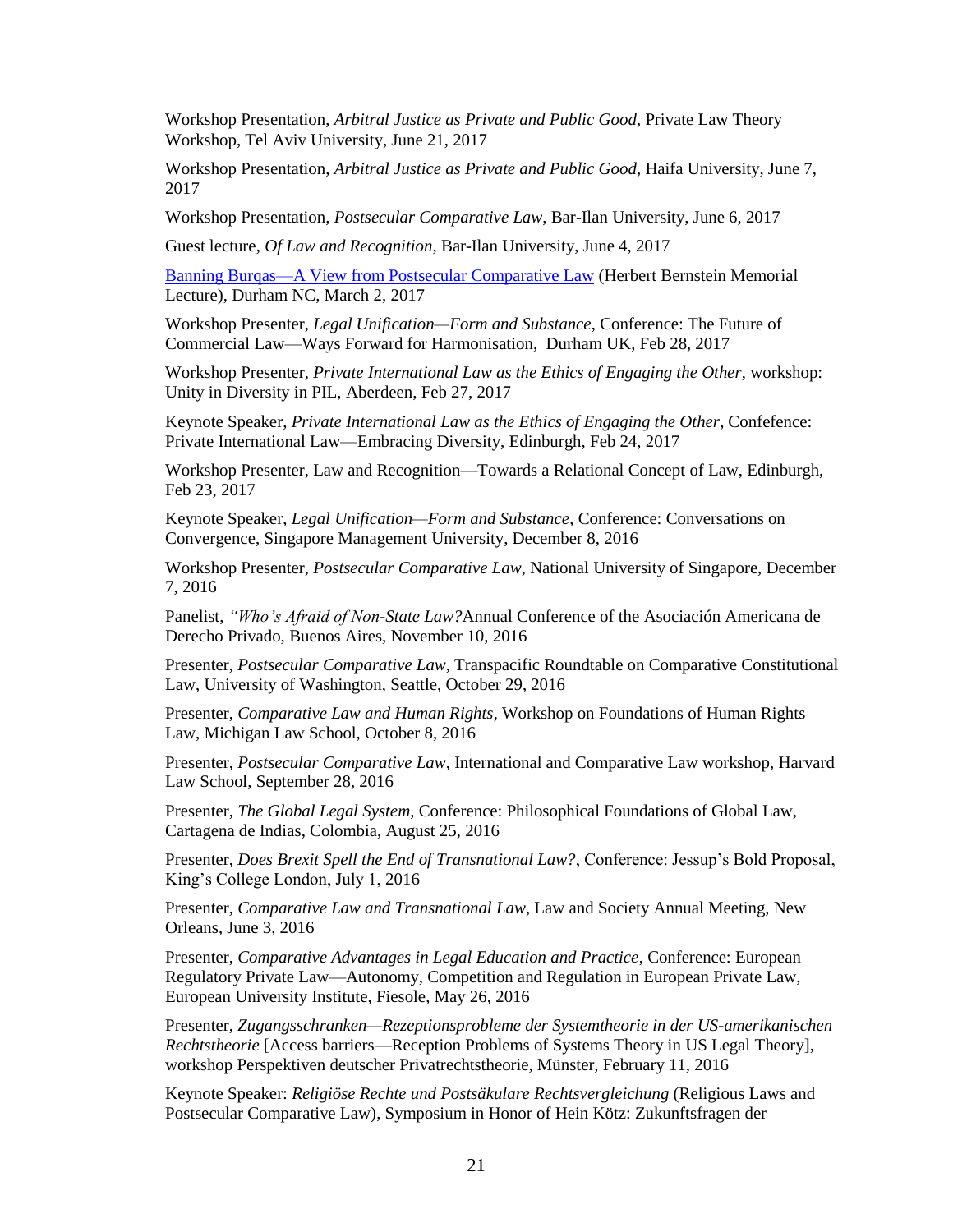Rechtsvergleichung, Max Planck Institute for Comparative Law and Private International Law, Hamburg, November 26, 2015

Presenter, *Jurisdiction (foundations)*, conference 'Convergence or Divergence of EU and US Private International Law, New York University, October 26, 2015

Keynote Speaker, *Conflicts Justice*, and Presenter (with Corinne Blalock), *Contract as Neoliberal Law Reform*: Conference: Transnational Law & Social Justice, London School of Economics, June 26-27, 2015

Presenter, *Non-State Law in Private International Law*, Aktuelle Stunde, Max Planck Institute for Comparative Law and Private International Law, Hamburg, June 12, 2015

Presenter, *Legal Transplants: A Primer*, Conference: Constitutional Migration and Transjudicialism beyond the North Atlantic, Hannover, June 3-6, 2015

Presenter, *State Law as Transnational Law*, Conference: Transnational Ordering of Private Law and Business Regulation, University of California at Irvine, May 13-14, 2015

Presenter, *A New Restatement of Foreign Relations—The End of the Justizkonflikt?*, Annual Conference, German-American Lawyers Association, Frankfurt, Mar 27, 2015

Presenter, *The Global Paradigm—The Mind and the Method*, SciencesPo, Paris, Mar 6, 2015

Presenter, *Law and Recognition-Towards a Relational Concept of Law*, Conference: In Pursuit of Pluralist Jurisprudence, National University of Singapore, Feb 6, 2015

Commentator on a paper by Ron Brand, 2015 North Carolina Journal of International Law and Commercial Regulation Symposium, University of North Carolina at Chapel Hill, Jan 30, 2015

Workshop Presenter, *On Liberalism and Legal Pluralism*, Legal Theory Workshop, University of Toronto, Sep 19, 2014

Presenter, *Choosing my Religion—Religious Law as Object and Constraint on Party Autonomy*, Conference: (Not) Outside My Culture: The paradoxes of personal autonomy in a plural society, Max Planck Institute for Social Anthropology, May 26-28, 2014

Presenter, *The Unidroit Principles as a Background Law*, Conference: 20 Years of Unidroit Principles of International Commercial Contracts: Experiences and Prospects, Unidroit, Rome, May 10, 2014

Workshop Presenter, *On Liberalism and Legal Pluralism*, Boston College of Law, April 11, 2014

Panelist, Principles on the Engagement of Domestic Courts with international Law, Joint Conference ILA-ASIL, Washington, DC, April 8, 2014

Presenter, *On Liberalism and Legal Pluralism*, Law and Globalization Seminar, Yale Law School, April 1, 2014

Presenter, *Post-Critical Private International Law: From Politics to Technique*, IILJ Colloquium, New York University, New York, March 25, 2014

Presenter, *Party Autonomy in Private International Law-A New Paradigm without a Solid Foundation*, Research Seminar: New Directions in Private International Law, Cornell Law School, February 28, 2014

Workshop presenter*, Globalization and Law: Law Beyond the State*, Tokyo University, June 10, 2013

Speaker, *What is Non-State Law?*, Kyushu University, June 7, 2013

Speaker, *Rethinking the UNIDROIT Principle*s, Doshisha University, Kyoto, June 5, 2013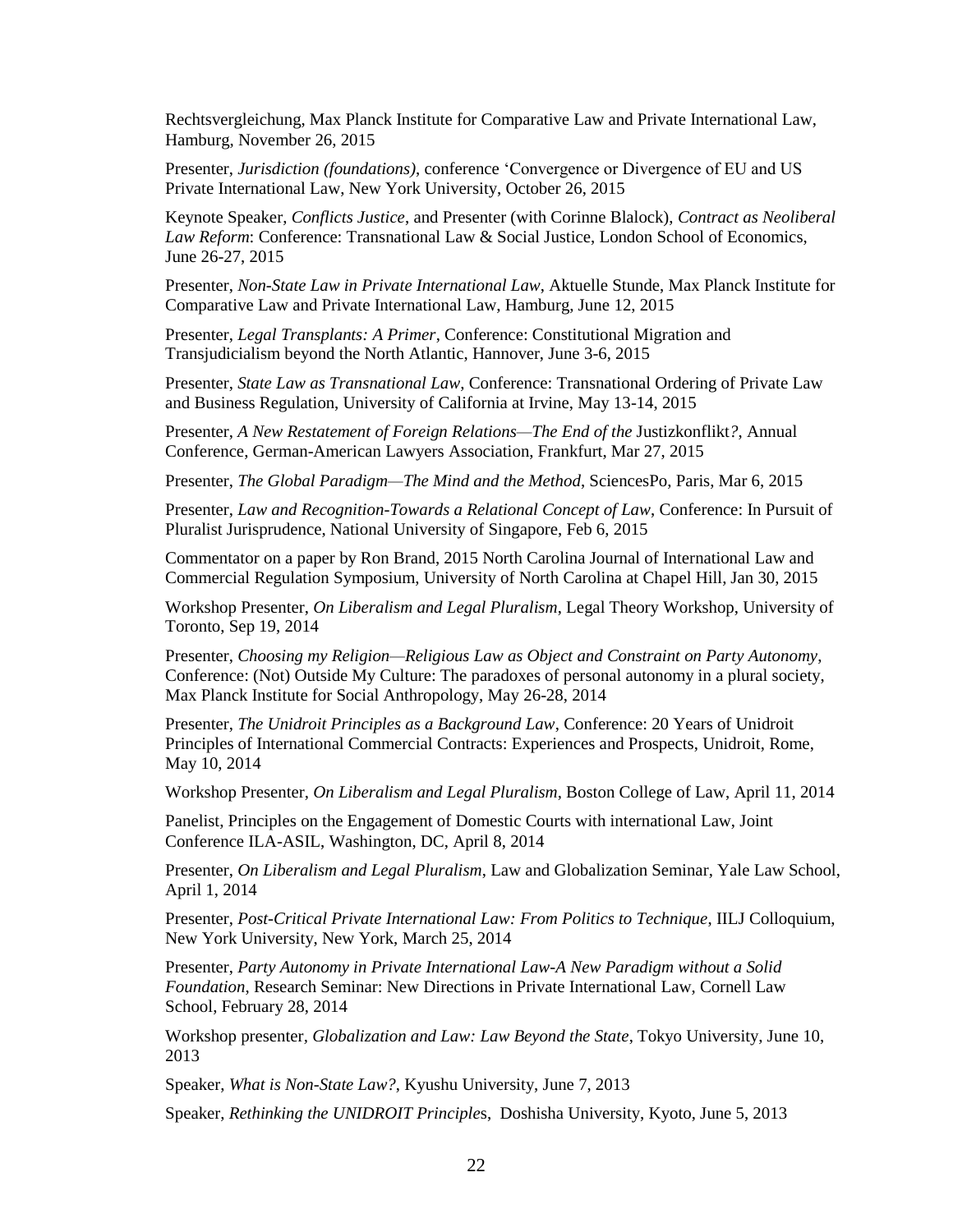Speaker, *Conflict of Laws or Conflict of Norms?*, Nagoya University, June 4, 2013

Keynote Speaker, *Party Autonomy in Private International Law—A New Paradigm without a Solid Foundation?*, [126th Conference of the Private International Law Association of Japan,](http://www.pilaj.jp/taikai/126_e.html) Chuo University, June 2, 2013

Presenter, *On Liberalism and Legal Pluralism*, [ASIL Workshop: The Rise of Non-State Law,](http://www.asil.org/activities_calendar.cfm?action=detail&rec=282) Washington DC, May 2, 2013

Presenter, *Martti in Private. On the Absence of Private International Law in Martti Koskenniemi's Work*, [Conference: Engaging the Writings of Martti Koskenniemi,](http://sites.temple.edu/iilppkoskenniemi2013/) April 12, 2013, Temple University

Participant, Constitutional Law Schmooze, December 7, 2012, Princeton University

Panel organizer and chair, Protected Privacy Data Conference, Durham, NC, November 29, 2012

Speaker, *Was ist Recht jenseits des Staates? (*What Is Law Beyond the State?), Bremen University, October 11, 2012

Presenter, *Rethinking the UNIDROIT Principles of International Commercial Contracts*, [Conference: Stateless Law? The Future of the Discipline,](https://secureweb.mcgill.ca/stateless/) McGill Faculty of Law, Montreal, September 28, 2012

Presenter, *Global Conflicts*, Workshop on Comparison and Comparability of Legal Cultures, Max Planck Institute for Social Anthropology, Halle, September 13, 2012

Chair and General Reporter, Panel: Soft codification of private law, Codification—Thematic Congress of the International Academy of Comparative Law, National Taiwan University, Taipei, May 26, 2012

Speaker, *European Legal Culture—Critical Perspectives*, University of Torino, May 7, 2012

Presenter, *Global Class Actions – The Applicable Law*, Conference on Class Actions – The European Way, Brussels, April 27, 2012

Participant, ILA working group on Engaging with International law, meeting in Amsterdam, March 16-17, 2012

Panelist, Panel on The Beginning of Humanity: A Discussion Panel on When Personhood Begins, Duke Law School, February 23, 2012

Presenter, *Is the New Lex Mercatoria Customary? And if not, so what?*, Seminar: Customs, Duke Law School, February 11, 2012

Presenter, *Code vs Code? Images of Code in the French Resistance to European Codification*, Conference: Private Law and Nationalism, Amsterdam University, February 3, 2012

Presenter, *Post-Critical Private International Law: From Politics to Technique*, Lecture series: Private International Law as Global Governance (PILAGG), SciencesPo, Paris, December 8, 2011

Public Lecture, *[Dreaming Transnational](http://www2.lse.ac.uk/newsAndMedia/videoAndAudio/channels/publicLecturesAndEvents/player.aspx?id=1256) Law*, London School of Economics, November 17, 2011

Workshop Presenter, *Of Islands and the Ocean – The Two Rationalities of European Private Law*, Comparative Law Discussion Group, Oxford University, November 3, 2011

Presenter, *Conflict of Laws, lex mercatoria and International Public Goods*, Symposium: Global Public Goods and the Plurality of Legal Orders, European University Institute Florence, October 24, 2011

Presenter, *Post-Critical Private International Law: From Politics to Technique*, Workshop: Conflicts Law on Trial, Loccum, October 18, 2011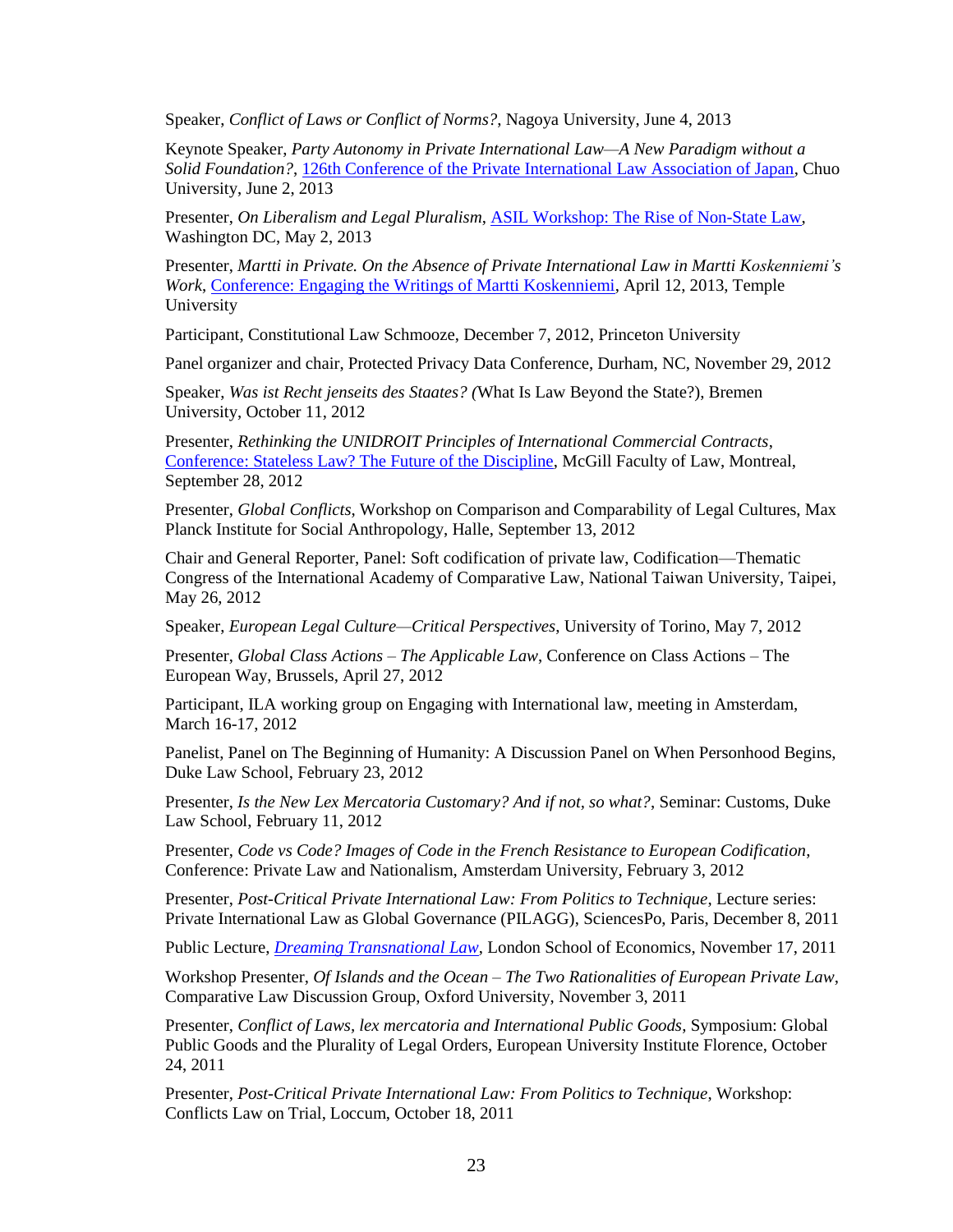Presenter, *Make or Buy? A New Look at Legal Transplants*, Workshop: Law as a Product, Center for Advanced Studies, Munich, October 14, 2011

Presenter, *Make or Buy? A New Look at Legal Transplants*, Workshop: Order from Constitutional Transfer – Problems and Projects of Comparative Constitutional Studies, Bad Homburg, September 31, 2011

Presenter, *Of Islands and the Sea: The Two Rationalities of European Private Law*, Aktuelle Stunde, Max Planck Institute for Comparative Law and Private International Law, Hamburg, June 29, 2011

Invited Participant, Law of the Future Forum (closed workshop), Hague Institute for the Internationalisation of Law, The Hague, June 23, 2011

Commentator, workshop: Transnational Commercial Law: Private Rules and Public Interests (commenting on a paper by Hugh Collins), London School of Economics, June 17, 2011

Commentator, workshop: The Interpretation, Application and Enforcement of International Law (commenting on a paper by Lisa Conant), Temple University, May 13, 2011

Keynote Speaker, *What Private International Law is About*, Journal of Private International Law Conference, Milan, April 15, 2011

Keynote Speaker, *Rollen und Rollenverständnisse im Internationalen Recht – Privatrechtliche Aspekte* (*The Roles of Scholars and Practitioners in International Law – Private Law Aspects*,) Biannual Conference, German Society of International Law, Cologne, March 31, 2011

Report: Claudia Schoch, Neue Zürcher Zeitung apr 24, 2011, p. 11

Keynote Speaker, *Neocolonialism in European Private Law? Lessons from the legal pluralism debate*, Conference: Pluralism and European Private Law, Exeter, March 25 (paper presented in absentia)

Panelists, *Legal Origins, Doing Business and Rule of Law Indicators: The Economic Evaluation of Legal Systems*, Annual Conference of the American Society of International Law, Wasington, DC, March 24, 2011

Panelist, *Comparing Law: Debates on Method* (with Pierre Legrand), Duke Law School, February 16, 2011

Panelist, CICL-CLRP Scholarship Roundtable: Challenges to Democracy in Divided Societies, Duke Law School, January 29, 2011

Panelist, Beyond the State? Comparative Approaches to Group Political Identity in the Age of the Transnational, (with Karen Knop and Annelise Riles), AALS Annual Meeting, San Francisco, January 8, 2011

Seminar presenter, *The Mirage of Nonstate Governance*, University of Minnesota, November 22, 2010

Panelist, National Law in a Global Context, Symposium LAPA 10 year anniversary, Princeton University, October 22, 2010

Commentator, Roundtable: Law Beyond Borders: Jurisprudence for a Hybrid World, Temple University, October 8, 2010

Faculty Roundtable Discussant, University of Pennsylvania School of Law, *Why Law and Economics Succeeded in the United States and Failed (Almost) Everywhere Else*, Philadelphia, September 28, 2010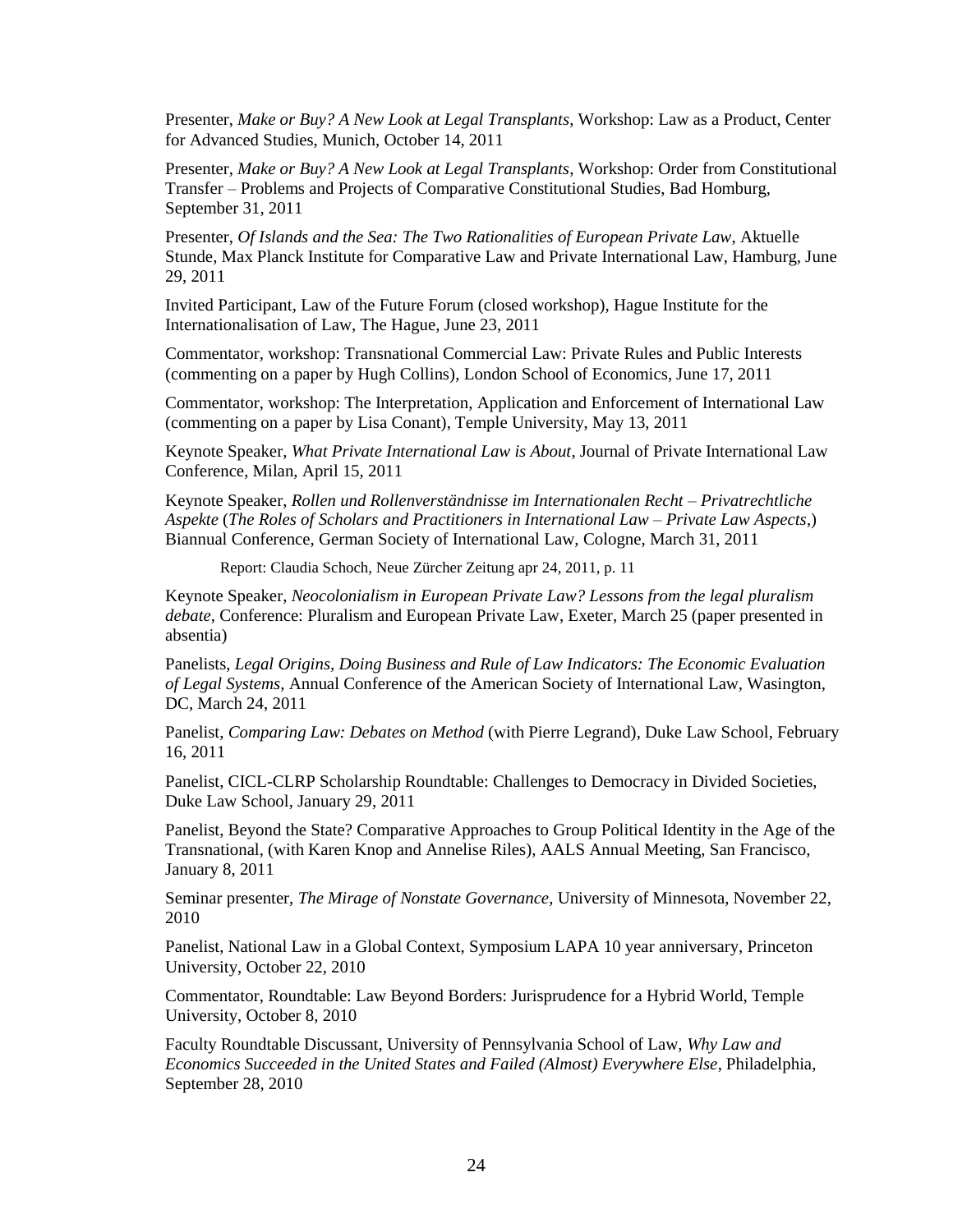Keynote speaker, *Against Legal Pluralism*, Annual Conference of Centre of Excellence in Foundations of European Law and Polity Research: "Rethinking Legal Thinking," Helsinki University, August 27, 2010

Introduction, Workshop: Private Law Theory, American University, Washington DC, July 28, 2010

Commentator, Workshop "International Law and Legal Pluralism," Bad Homburg, July 2, 2010

Presenter, *US Courts as World Courts*, Summer Faculty Workshop, University of Toronto, June

Presenter, *Two Rationalities of European Private Law*, Seminar of the Centre for Europan Contract Law, University of Amsterdam, March 29, 2010

Presenter, *Jurisdiction and Choice of Law in International Antitrust: A US Perspective*, Conference on International Antitrust Litigation: Conflict of Laws and Coordination, Brussels, March 26, 2010

Presenter, *US Courts as World Courts – Practice, Theory, Legitimacy*, LAPA Seminar Series, Princeton University, November 23, 2009 (with comments by Stephen Macedo)

Presenter, *Empagran's Empire – The Territorial Scope of Statutes in a Deterritorialized World*, Conference on the U.S. Supreme Court and International Law: Continuity or Change?, Santa Clara University, Nov 7, 2009

Presenter, *Global Legal Pluralism*, and *Feminism and Multiculturalism through the Lens of Private International Law* (with Karen Knop and Annelise Riles), Conference on Law, Culture and Development in a Transnational Legal Environment, Maison Franco-Japonaise, Tokyo, June 20, 2009

Presenter, *New Developments in European Private International Law*, Chuo University, Tokyo, June 19, 2009

Presenter, *US Courts as World Courts*, Waseda University, Tokyo, June 18, 2009

Presenter, *International Law in US Law*, Doshisha University, Kyoto, June 11, 2009

Presenter, *US Courts as World Courts*, Kyushu University, Fukuoka, June 4, 2009

Presenter, *Multisource Equivalent Norms in Public International Law – A Conflict-of-Laws Solution?* (with Joost Pauwelyn), Conference on Multisource Equivalent Norms, Hebrew University, Jerusalem, May 24, 2009

Commentator, *A Possible Restatement Third*, Bi-Annual Conference of the Journal of Private International Law, New York University, April 18, 2009

Presenter, *International Law in Domestic Courts – A Conflict of Laws Approach* (with Karen Knop), Cutting Edge Panel, American Society of International Law, Annual Meeting, Washington DC, March 27, 2009

Presenter, *US Courts as World Courts*, Graduate Institute of International Studies, Geneva, March 20, 2009

Presenter, *New Developments in US Conflict of Laws?*, Conference on the occasion of the 10th Anniversary of the Yearbook of Private International Law: The Future of PIL between National and International Codifications and Case Law, Swiss Institute of Comparative Law, Lausanne, March 19, 2009

Panelist, *Application of the UNIDROIT Principles by arbitral tribunals and courts*, Conference: Application of the UNIDROIT Principles, London Court of International Arbitration / London School of Economics, February 26, 2009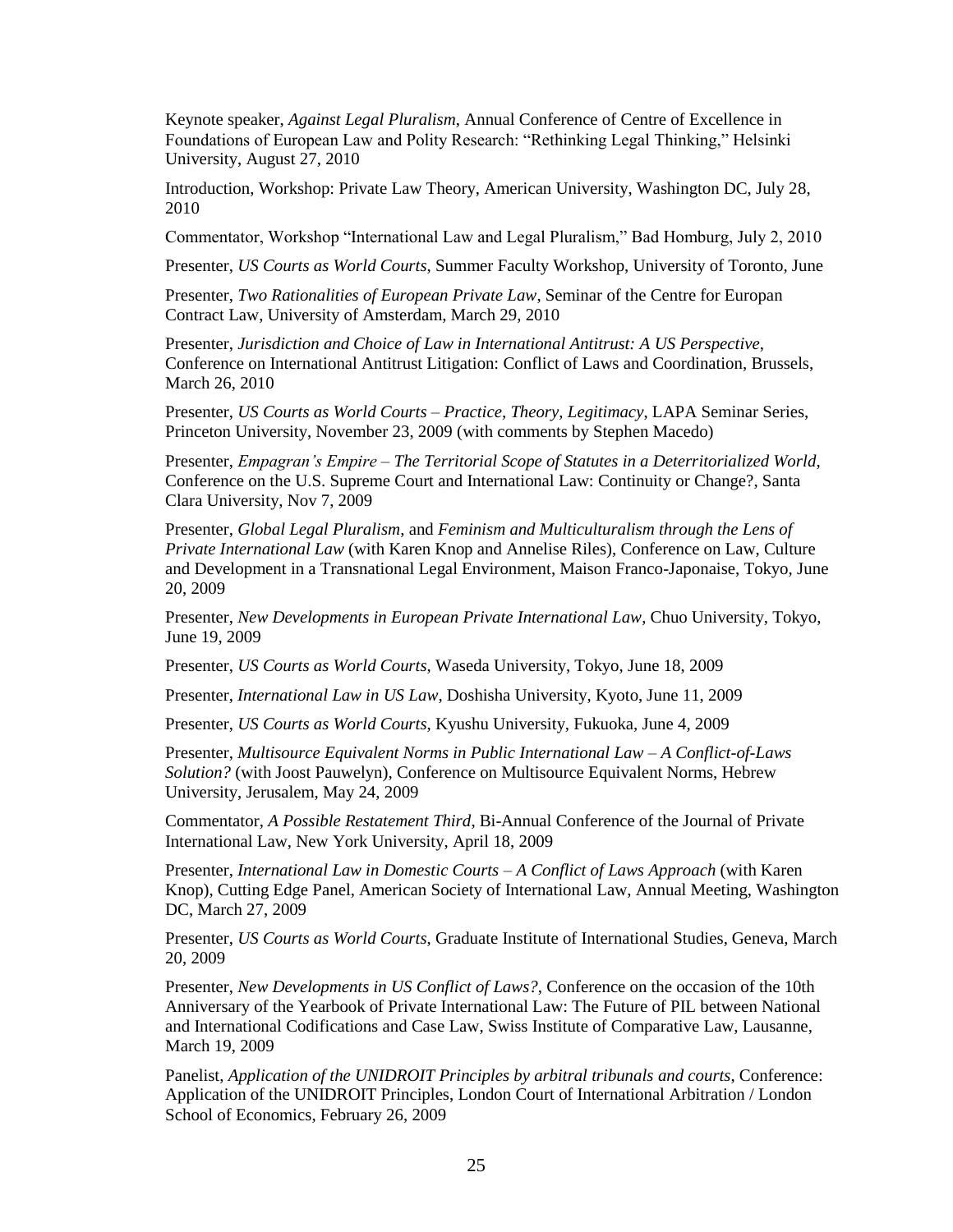Presenter, *L'applicabilité des Principes*, Conference: Les Principes Unidroit relatifs aux contrats du commerce international, International Chamber of Commerce, Paris, February 25, 2009

Presenter, *Global Legal Pluralism*, Comparative Law Symposium, Villanova University, February 18, 2009

Presenter, *Global Legal Pluralism*, Global Law Workshop, George Washington University, February 9, 2009

Presenter, *The Mirage of Non-State Governance*, Symposium: Non-State Governance, University of Utah, February 6, 2009

Chair and Presenter, *The Doing Business Reports by the World Bank and the Legal Origins Thesis: Is Economics Replacing Comparative Law?*, American Association of Law Schools Annual Meeting 2009, Joint Program of Sections on Comparative Law and Law and Economics, San Diego, January 9, 2009

Presenter, *Multi-Source Equivalent Norms – A Private International Law Perspective*, Workshop of the Study Group on Multi-Sourced Equivalent Norms, University of Amsterdam, December 5, 2008

Presenter, *The New European Choice-of-Law Revolution*, Fundação Armando Alvares Penteado (FAAP), São Paulo, November 5, 2008

Presenter, *US Courts as World Courts*, Faculty Workshop, Stanford Law School, August 28, 2008

Presenter, *New Functionalism in Comparative Law*, Yale Law School, Seminar: Advanced Comparative Law, February 26, 2008

Presenter, *Three Questions to the Panelists (Introduction)*, Conference: Public and Private Law in the Global Adjudication System, Duke Law School. February 15, 2008

Presenter, *The New European Choice-of-Law Revolution*, Conference: A New European Conflicts Revolution? Lessons for the United States, Duke Law School, February 9, 2008

Presenter, *Global Legal Pluralism*, Max Planck Institute for Social Anthropology, Halle, November 26, 2007

Panelist, *The Return of Private Law*, Panel: The Culture of Public & Private, Annual Meeting of the American Society of Comparative Law, Cornell University, November 9, 2007

Presenter, *From Conflict of Laws to Private International Law as Global Governance* (with Karen Knop and Annelise Riles), Globalization, Law & Justice Workshop Series, University of Toronto, November 1, 2007

Presenter, *Globalizing Savigny? The State in Savigny's Private International Law and the Challenge from Europeanization and Globalization*, Panel: Episodes in the History of Modern Territorialism, Annual Meeting of the American Society of Legal History, Tempe, AZ, October 27, 2007

Presenter, *Evolution and Differentiation of Legal Systems – Towards a Constructal Theory of Law?*, Workshop: Constructal Theory and Social Dynamics, Duke University Dept. of Engineering, April 23, 2007

Keynote Speaker, *Functionalist Comparative Law – Bottom Up or Top Down?* Conference: The "Bottom-Up-Approach" to Comparative Law. Leuven, December 21, 2006

Presenter, *The True New Lex Mercatoria*. Conference contribution: Governing Contracts – Public and Private Perspective, Osgoode Hall Law School, Toronto, November 10, 2006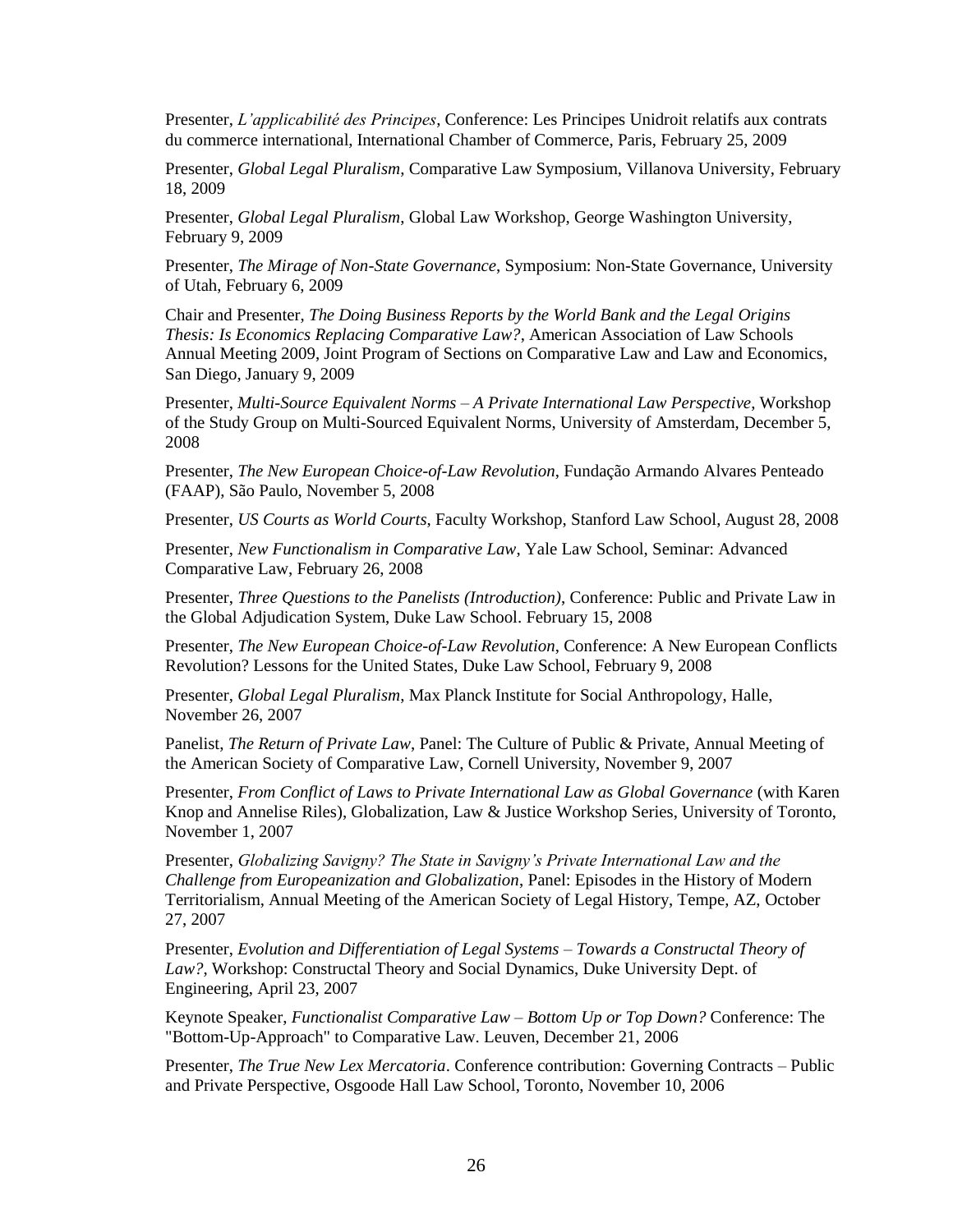Presenter, *The Reluctant World Court. Three Readings of the Supreme Court Decision in Empagran*. Conference: International Law after the Three Worlds. American University, September 15, 2006

Presenter, *The Applicability of the UNIDROIT Principles*. Workshop on the UNIDROIT Principles of International Commercial Contracts, Oxford University, July 7, 2006

Keynote Speaker, *Old Functionalism, New Functionalism and the Common Core of European Private Law.* 11<sup>th</sup> Annual Meeting of the Common Core of European Private Law Project, Trento, June 30, 2006

Presenter, *EU Law as Conflict of Laws – The Return of Vested Rights?*, Invited Lecture: Centre of European Law and Politics at the University of Bremen Centre of European Law and Politics at the University of Bremen, May 19, 2006

Presenter, La mixité du droit américain. Développements actuels en théorie et pratique des sources du droit (*The Mixed Character of American Law. Current Developments in theory and practice of Sources of Law*). Conference: Les sources du droit: aspects contemporains, Université St. Joseph, Beirut, Lebanon, May 11, 2006

Presenter, Europarecht und Vested Rights Theory (*EU Law as Conflict of Laws – The Return of Vested Rights?*), Max Planck Institute for Comparative Private Law and Private International Law, Hamburg, May 7, 2006

Presenter, *What Concept of Law is Required for Comparative Arguments in Judicial Decisions?*, Workshop, Max Planck Institute for Comparative Private Law and Private International Law, Hamburg, May 5, 2006

*Two Paradigms of Jurisdiction*, Faculty Workshop, Cornell Law School, April 11, 2006

*Economics of Law as Choice of Law: Repetition and Replication*, Conference contribution: "Rethinking the Private in Private International Law", Cornell University, April 8, 2006

*The Return of Vested Rights*, Conference contribution: "Rethinking the Private in Private International Law", Cornell University, April 7, 2006

*Code versus Code: Images of Code in the French Resistance to European Codification of Contract Law*, conference contribution, Université Paris II, March 22, 2006

*US-Gerichte als Weltgerichte – die Avantgarde der Globalisierung* (*US Courts as World Courts: The Avant-Garde of Globalization),* Lisa and Heinrich Arnhold Lecture, Dresden, Dec 2, 2005

*US Courts as World Courts: The Avant-Garde of Globalization*, Lloyd Cutler Lecture, American Academy in Berlin, Nov 15, 2005

*Die Globalisierung des US-Kartellrechts (The Globalization of US Antitrust Law)*, invited presentation, Wilmer Cutler Pickering Berlin, Germany, Oct 5, 2005

*Private Law Beyond the State* (with Nils Jansen), Summer University, German Scholarship Foundation, Salem, Germany, Aug 24, 2005

*EU Law as Conflict of Laws – The Return of Vested Rights?*, Keynote Speech at International Conference to launch the Journal of Private International Law, Aberdeen, UK, Mar 29, 2005

*Economic Analysis of Choice of Law in Torts,* Conference Presentation, "An economic analysis of private international law", Naoshima, Japan, Mar 15, 2005

*Cosmopolitan Choice of Law, 19th Century Style,* Conference Presentation, Joint Meeting of the Private International Law and the Law and Anthropology Interest Groups, American Association of Law Schools, Annual Meeting, San Francisco, Jan 6, 2005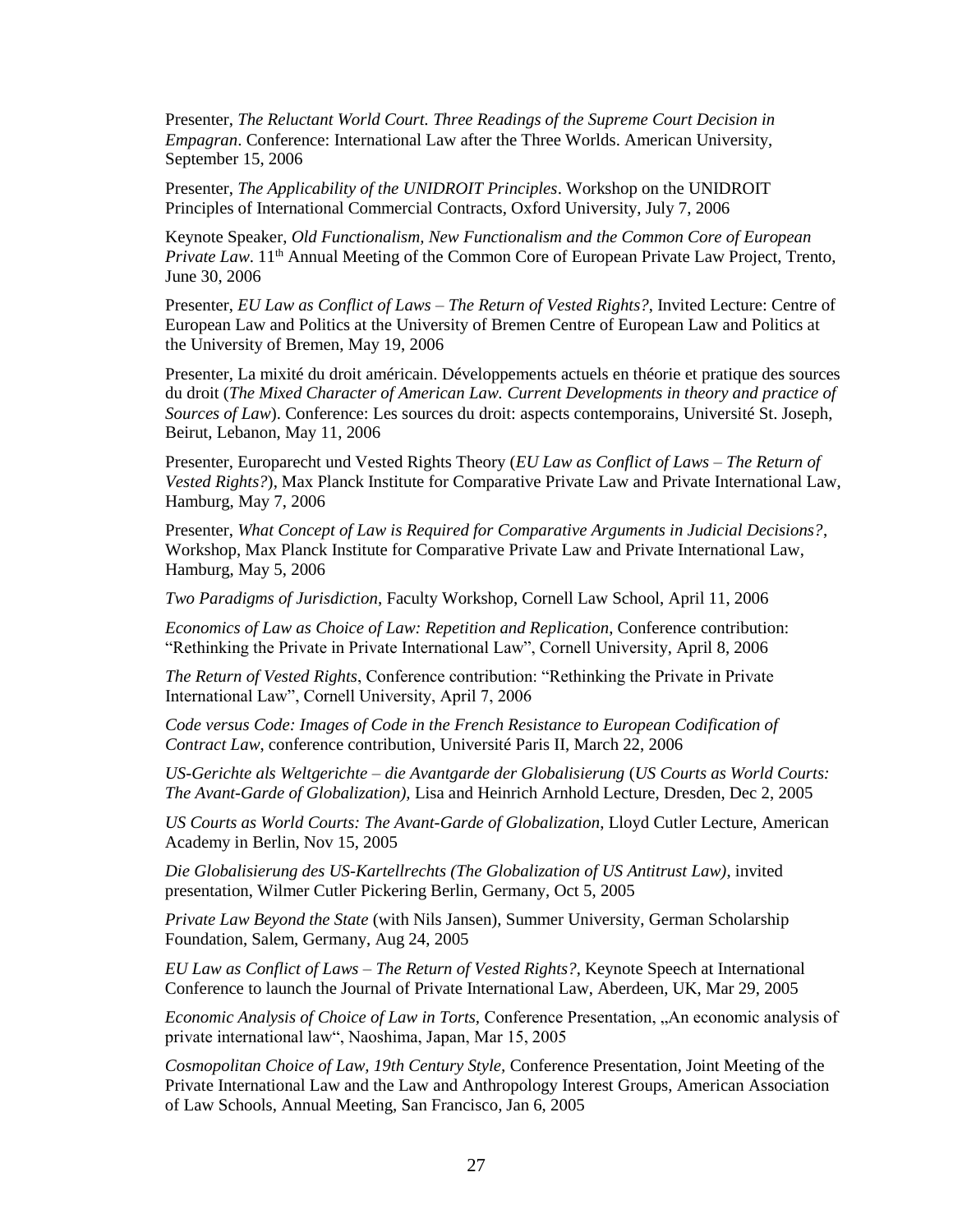*The Latest Conflict of Laws Revolution? A Primer in EU Conflict of Laws*, Guest Lecture, Cornell Law School, Nov 19, 2004

*Comparative Law and Human Rights – The Transatlantic Dimension: The Death Penalty,* Panel Contribution, Annual Meeting, American Society of Comparative Law, Annual Meeting, Michigan University School of Law, Oct 22, 2004

*Code vs. Code. European Civil Code, French Cultural Resistance, and the Pluralism of European Private Law,* Lecture, European Legal Research Center, Harvard Law School, European Private Law Speaker Series, Sep 24, 2004

*La délocalisation de compétence judiciaire pour contrats et délits (De-Placing Jurisdiction for Contracts and Torts),* Conference Presentation, Symposium, "Transnational Civil Litigation in the European Judicial Area and in Relations with Third States", ULB, Brussels, Jan 23, 2004

*Territorial Jurisdiction after Territoriality,* Max Planck Institute for Foreign and International Private Law, Workshop Presentation, Hamburg, Germany, Nov 17, 2003

*Globalization and the Brussels Regulation,* Workshop Presentation, "Judicial Cooperation between European and Third States", Barcelona University, Oct 24, 2003

*Double Sales, Single Doctrines – Towards a Reconception of the Relation Between Property and Obligations,* Workshop Presentation, Universitat Pompeu Fabre, Barcelona, Oct 23, 2003

*The Globalization of US Jurisdiction,* Lecture, "Internationalisation of Law", German Scholarship Foundation, Munich, May 31, 2003

*Globalization and Jurisdiction – New Problems and Techniques,* Conference Presentation, "Judicial Cooperation between the United States and Europe, New York City Bar Association, May 19, 2003

*The Globalization of US Jurisdiction,* Augsburg University, Dec 11, 2002

*Jurisdiction and Globalization,* Europa Institute Lustrum Seminar on Globalisation and Jurisdiction, Leiden, Dec 5, 2002

*Common Core?* Conference on Epistemology and Methodology of Comparative Law in the Light of European Integration, Katholieke Universiteit, Brussels, October 26, 2002

*Convergence in Civil Justice? Antisuit Injunctions as an Example,* Law and Justice in a Multistate World – Symposium in Honor of Arthur Taylor von Mehren, Harvard Law School, Cambridge MA, Sep 27, 2002

*Structures of the Legal Unification Debate,* Symposium National Legislation under the Influence of International Model Laws and European Rule-Making, Eötvös Loránd University, Budapest, May 23, 2002

*Three Paradigms of Legal Unification,* Private International Law Interest Group in the American Society of International Law – Annual Meeting, The American Society of International Law, Washington, D.C., March 15, 2002

*Common Cores or Common Corpses – Promises and Pitfalls of the Common Core Approach for European Private Law,* Workshop "Law Beyond the Nation State", Bielefeld University, October 9, 2001

*Globalisierung und klassisches internationales Privatrecht* [Globalization and Classical Conflict of Laws], Workshop "Recht und Politik unter den Bedingungen der Globalisierung und Dezentralisierung" (Law and Politics under Conditions of Globalization and Decentralization), Max Planck Institute for European Legal History, Frankfurt, June 8, 2001